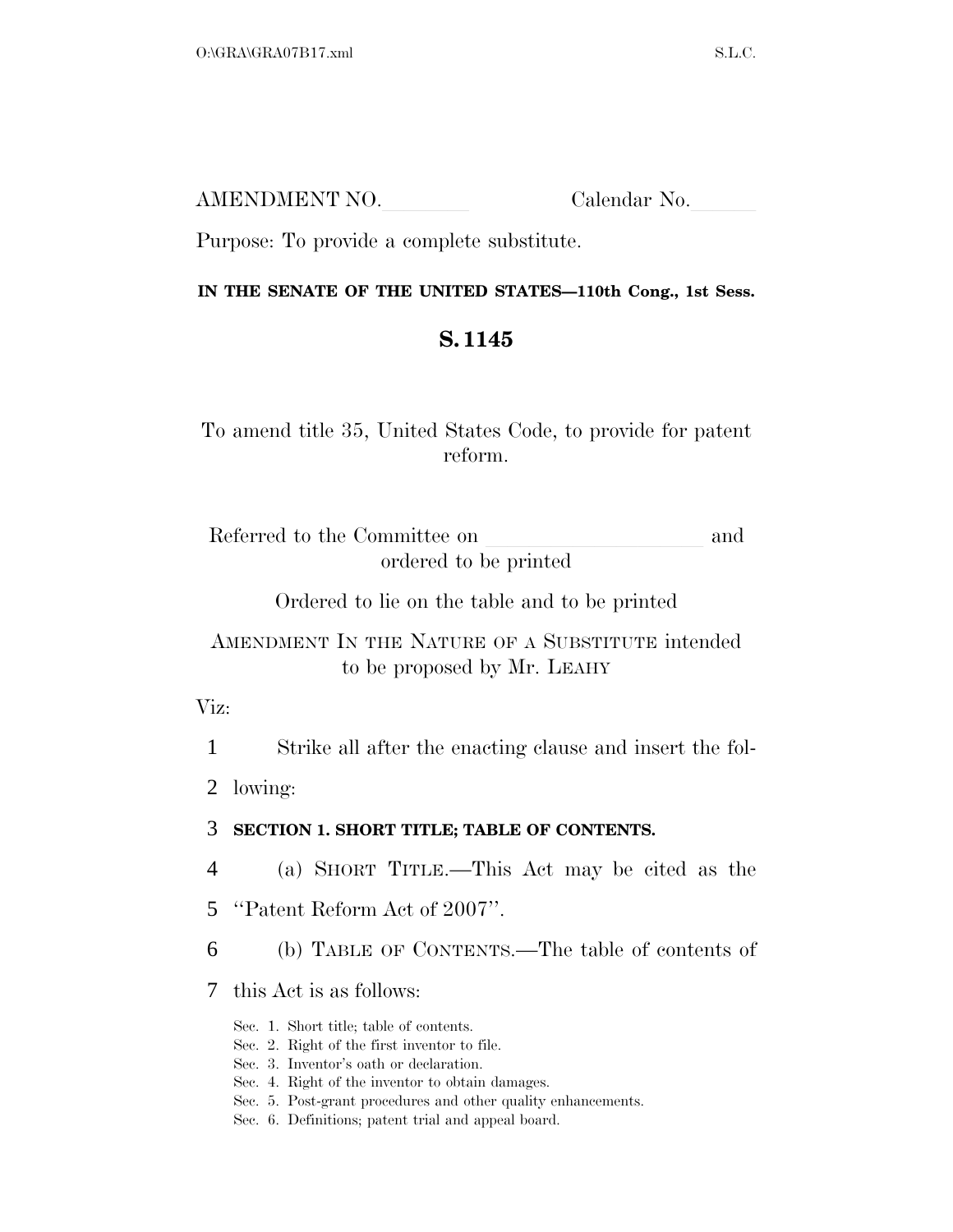Sec. 7. Submissions by third parties and other quality enhancements.

Sec. 8. Venue and jurisdiction.

Sec. 9. Patent and Trademark Office regulatory authority.

Sec. 10. Residency of Federal Circuit judges.

Sec. 11. Applicant quality submissions.

Sec. 12. Technical amendments.

Sec. 13. Effective date; rule of construction.

#### 1 **SEC. 2. RIGHT OF THE FIRST INVENTOR TO FILE.**

2 (a) DEFINITIONS.—Section 100 of title 35, United 3 States Code, is amended by adding at the end the fol-4 lowing:

5 ''(f) The term 'inventor' means the individual or, if 6 a joint invention, the individuals collectively who invented 7 or discovered the subject matter of the invention.

8  $\langle \langle \rangle$  (g) The terms 'joint inventor' and 'coinventor' mean 9 any 1 of the individuals who invented or discovered the 10 subject matter of a joint invention.

11 ''(h) The 'effective filing date of a claimed invention' 12 is—

13 ''(1) the filing date of the patent or the applica-14 tion for patent containing the claim to the invention; 15 or

16  $\frac{1}{2}$  if the patent or application for patent is 17 entitled to a right of priority of any other applica-18 tion under section 119,  $365(a)$ , or  $365(b)$  or to the 19 benefit of an earlier filing date in the United States 20 under section 120, 121, or  $365(c)$ , the filing date of 21 the earliest such application in which the claimed in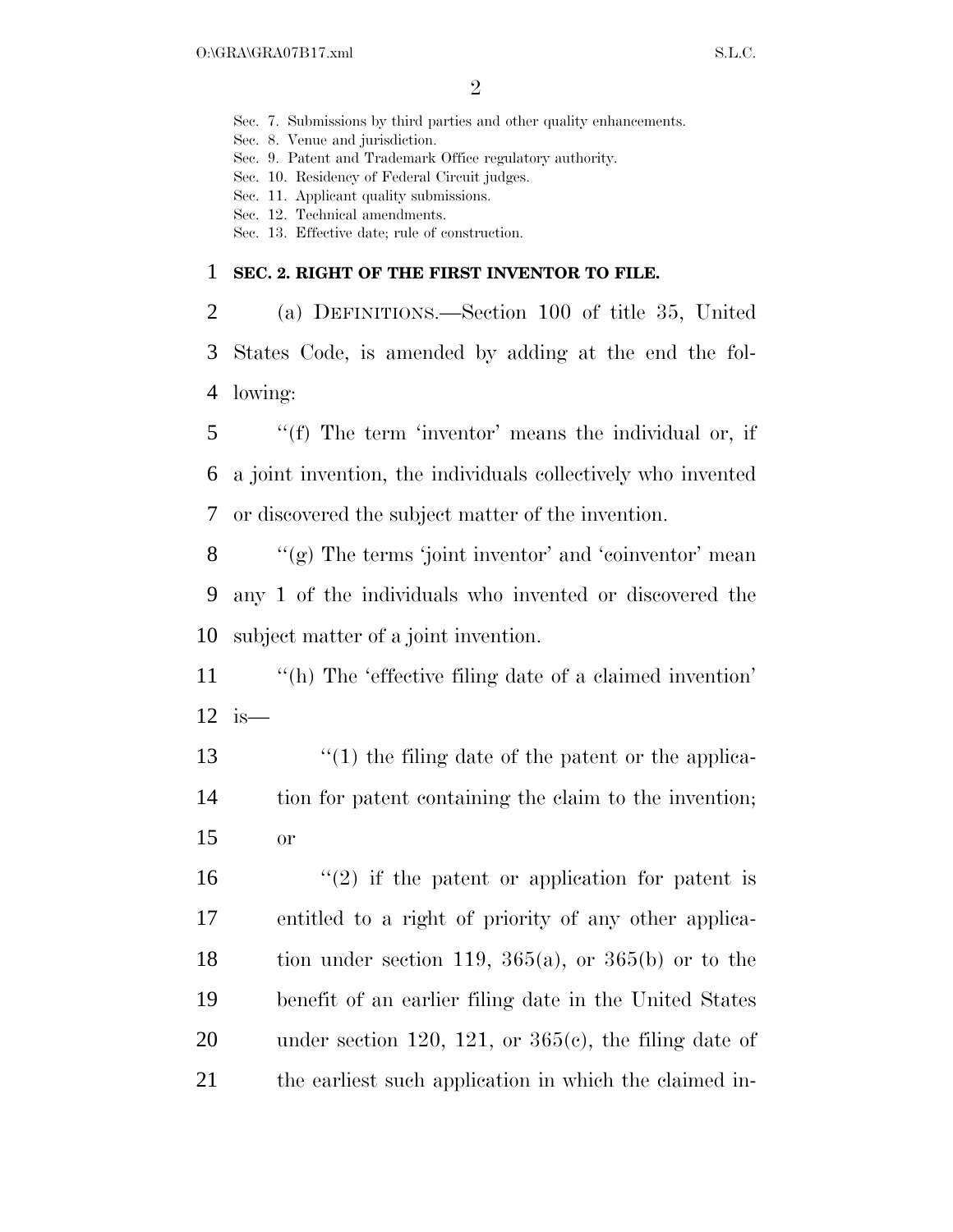$O:\overline{GRA}\setminus GRA$   $SL.C.$ 

 vention is disclosed in the manner provided by the first paragraph of section 112. ''(i) The term 'claimed invention' means the subject matter defined by a claim in a patent or an application for a patent. ''(j) The term 'joint invention' means an invention resulting from the collaboration of inventive endeavors of 2 or more persons working toward the same end and pro- ducing an invention by their collective efforts.''. (b) CONDITIONS FOR PATENTABILITY.— (1) IN GENERAL.—Section 102 of title 35, United States Code, is amended to read as follows: **''§ 102. Conditions for patentability; novelty**  ''(a) NOVELTY; PRIOR ART.—A patent for a claimed invention may not be obtained if—  $\frac{1}{2}$  (1) the claimed invention was patented, de- scribed in a printed publication, or in public use, on sale, or otherwise available to the public— 19 ''(A) more than 1 year before the effective filing date of the claimed invention; or 21 ''(B) 1 year or less before the effective fil- ing date of the claimed invention, other than through disclosures made by the inventor or a joint inventor or by others who obtained the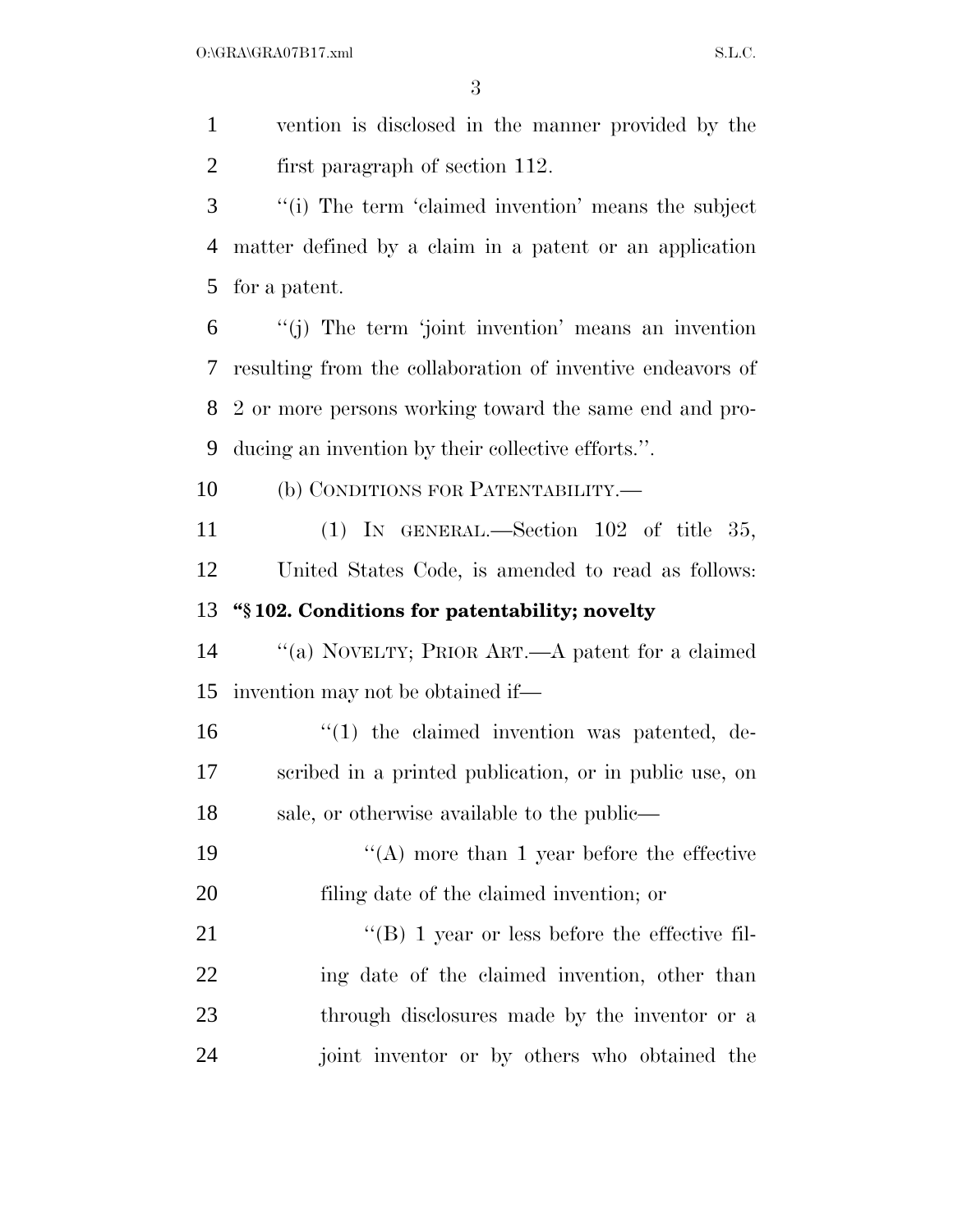| $\mathbf{1}$   | subject matter disclosed directly or indirectly           |
|----------------|-----------------------------------------------------------|
| $\overline{2}$ | from the inventor or a joint inventor; or                 |
| 3              | $(2)$ the claimed invention was described in a            |
| $\overline{4}$ | patent issued under section 151, or in an application     |
| 5              | for patent published or deemed published under sec-       |
| 6              | tion $122(b)$ , in which the patent or application, as    |
| 7              | the case may be, names another inventor and was           |
| 8              | effectively filed before the effective filing date of the |
| 9              | claimed invention.                                        |
| 10             | $\lq\lq(b)$ EXCEPTIONS.—                                  |
| 11             | "(1) PRIOR INVENTOR DISCLOSURE<br>EXCEP-                  |
| 12             | TION.—Subject matter that would otherwise qualify         |
| 13             | as prior art based upon a disclosure under subpara-       |
| 14             | graph $(B)$ of subsection $(a)(1)$ shall not be prior art |
| 15             | to a claimed invention under that subparagraph if         |
| 16             | the subject matter had, before such disclosure, been      |
| 17             | publicly disclosed by the inventor or a joint inventor    |
| 18             | or others who obtained the subject matter disclosed       |
| 19             | directly or indirectly from the inventor or a joint in-   |
| 20             | ventor.                                                   |
| 21             | "(2) DERIVATION, PRIOR DISCLOSURE, AND                    |
| 22             | COMMON ASSIGNMENT EXCEPTIONS.—Subject mat-                |
| 23             | ter that would otherwise qualify as prior art only        |
| 24             | under subsection $(a)(2)$ , after taking into account     |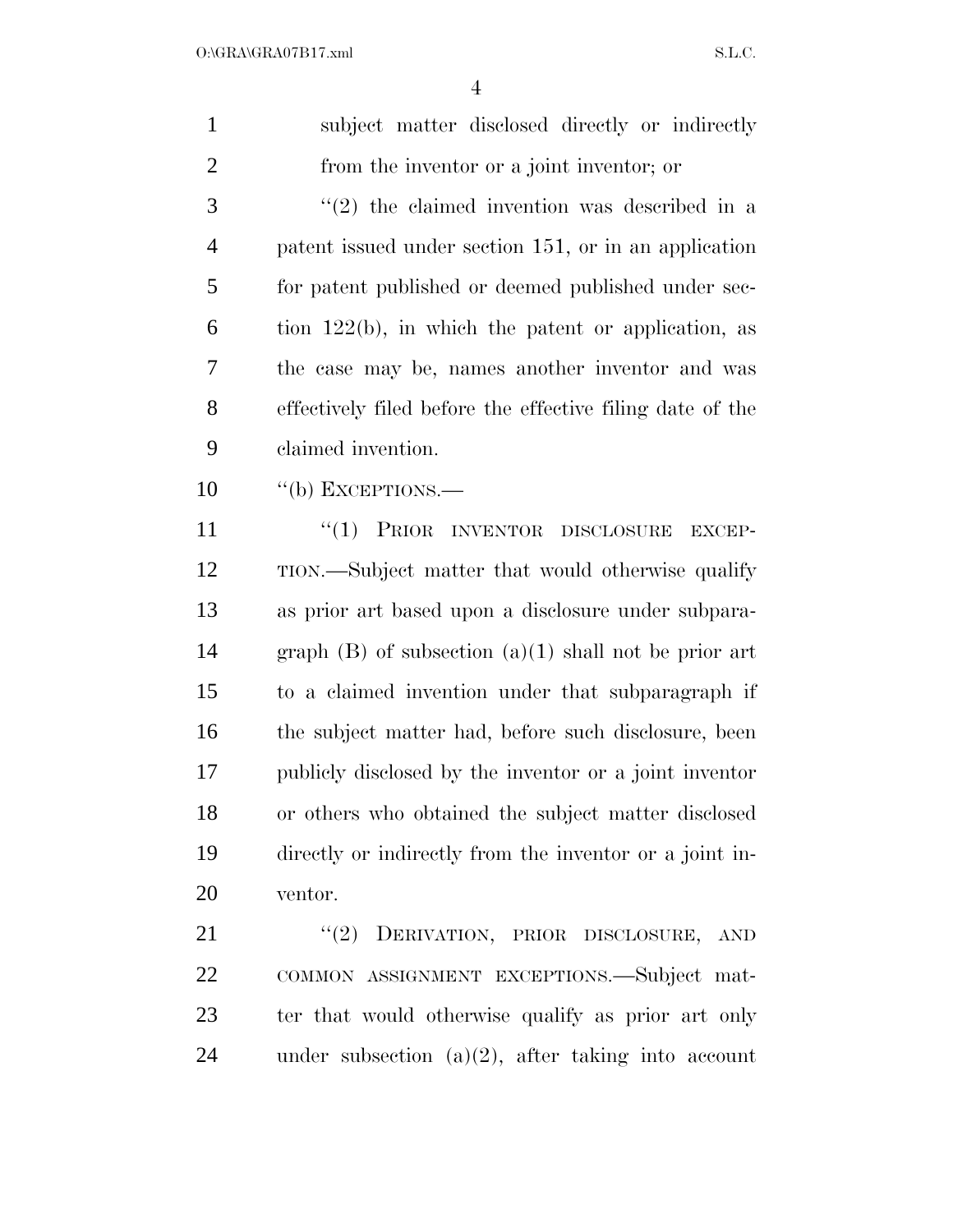| $\mathbf{1}$   | the exception under paragraph $(1)$ , shall not be prior |
|----------------|----------------------------------------------------------|
| $\overline{2}$ | art to a claimed invention if—                           |
| 3              | $\lq\lq$ the subject matter was obtained di-             |
| $\overline{4}$ | rectly or indirectly from the inventor or a joint        |
| 5              | inventor;                                                |
| 6              | $\lq\lq$ the subject matter had been publicly            |
| $\overline{7}$ | disclosed by the inventor or a joint inventor or         |
| 8              | others who obtained the subject matter dis-              |
| 9              | closed, directly or indirectly, from the inventor        |
| 10             | or a joint inventor before the effective filing          |
| 11             | date of the application or patent set forth under        |
| 12             | subsection (a) $(2)$ ; or                                |
| 13             | $\cdot$ (C) the subject matter and the claimed           |
| 14             | invention, not later than the effective filing date      |
| 15             | of the claimed invention, were owned by the              |
| 16             | same person or subject to an obligation of as-           |
| 17             | signment to the same person.                             |
| 18             | "(3) JOINT RESEARCH AGREEMENT EXCEP-                     |
| 19             | TION.                                                    |
| 20             | "(A) IN GENERAL.—Subject matter and a                    |
| 21             | claimed invention shall be deemed to have been           |
| 22             | owned by the same person or subject to an obli-          |
| 23             | gation of assignment to the same person in ap-           |
| 24             | plying the provisions of paragraph $(2)$ if—             |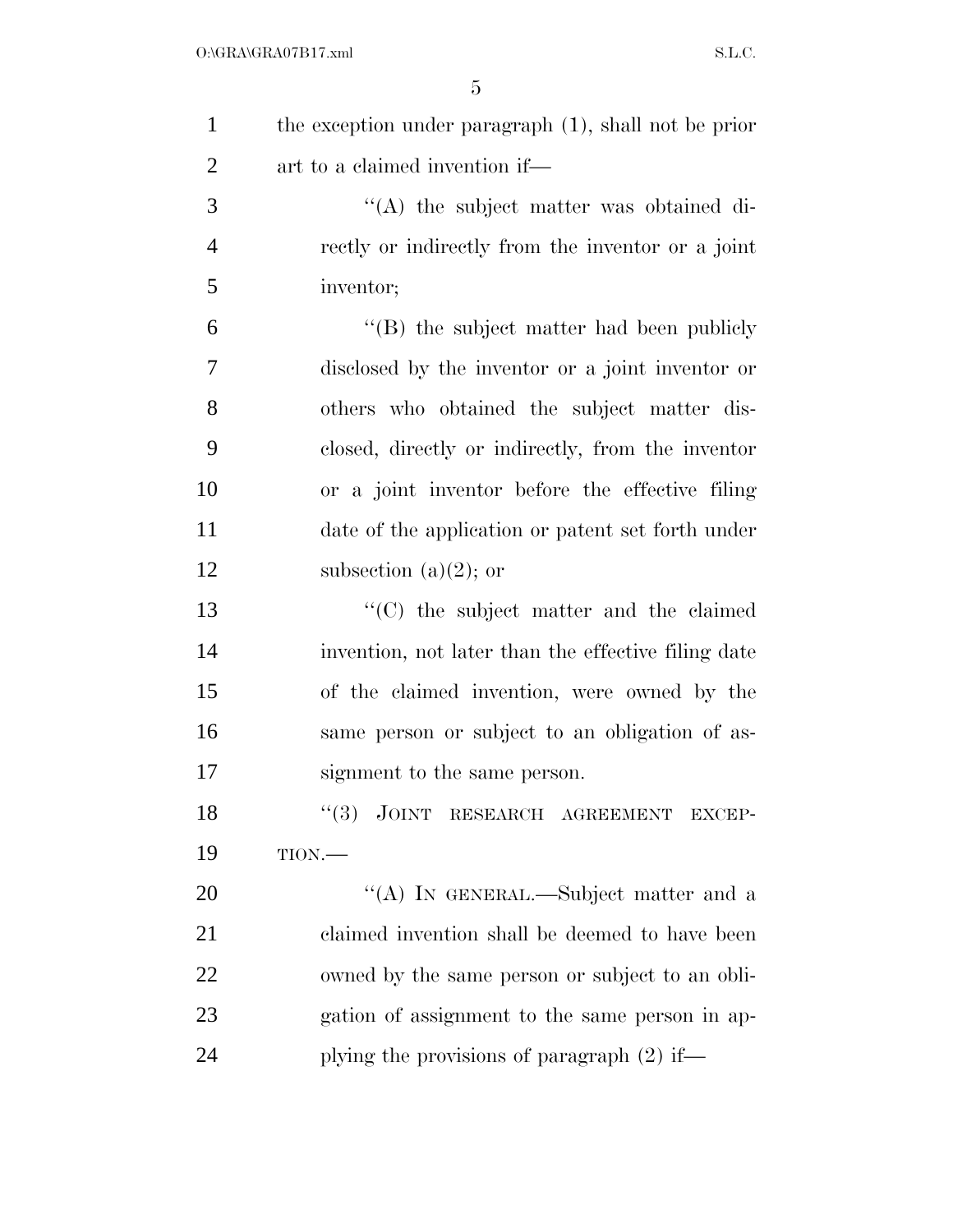| $\mathbf{1}$   | "(i) the claimed invention was made                   |
|----------------|-------------------------------------------------------|
| $\overline{2}$ | by or on behalf of parties to a joint re-             |
| 3              | search agreement that was in effect on or             |
| $\overline{4}$ | before the effective filing date of the               |
| 5              | claimed invention;                                    |
| 6              | "(ii) the claimed invention was made                  |
| $\overline{7}$ | as a result of activities undertaken within           |
| 8              | the scope of the joint research agreement;            |
| 9              | and                                                   |
| 10             | "(iii) the application for patent for                 |
| 11             | claimed invention discloses or is<br>the              |
| 12             | amended to disclose the names of the par-             |
| 13             | ties to the joint research agreement.                 |
| 14             | "(B) For purposes of subparagraph $(A)$ ,             |
| 15             | the term 'joint research agreement' means a           |
| 16             | written contract, grant, or cooperative agree-        |
| 17             | ment entered into by 2 or more persons or enti-       |
| 18             | ties for the performance of experimental, devel-      |
| 19             | opmental, or research work in the field of the        |
| 20             | claimed invention.                                    |
| 21             | "(4) PATENTS AND PUBLISHED APPLICATIONS               |
| 22             | EFFECTIVELY FILED.— $A$ patent or application for     |
| 23             | patent is effectively filed under subsection $(a)(2)$ |
| 24             | with respect to any subject matter described in the   |
| 25             | patent or application—                                |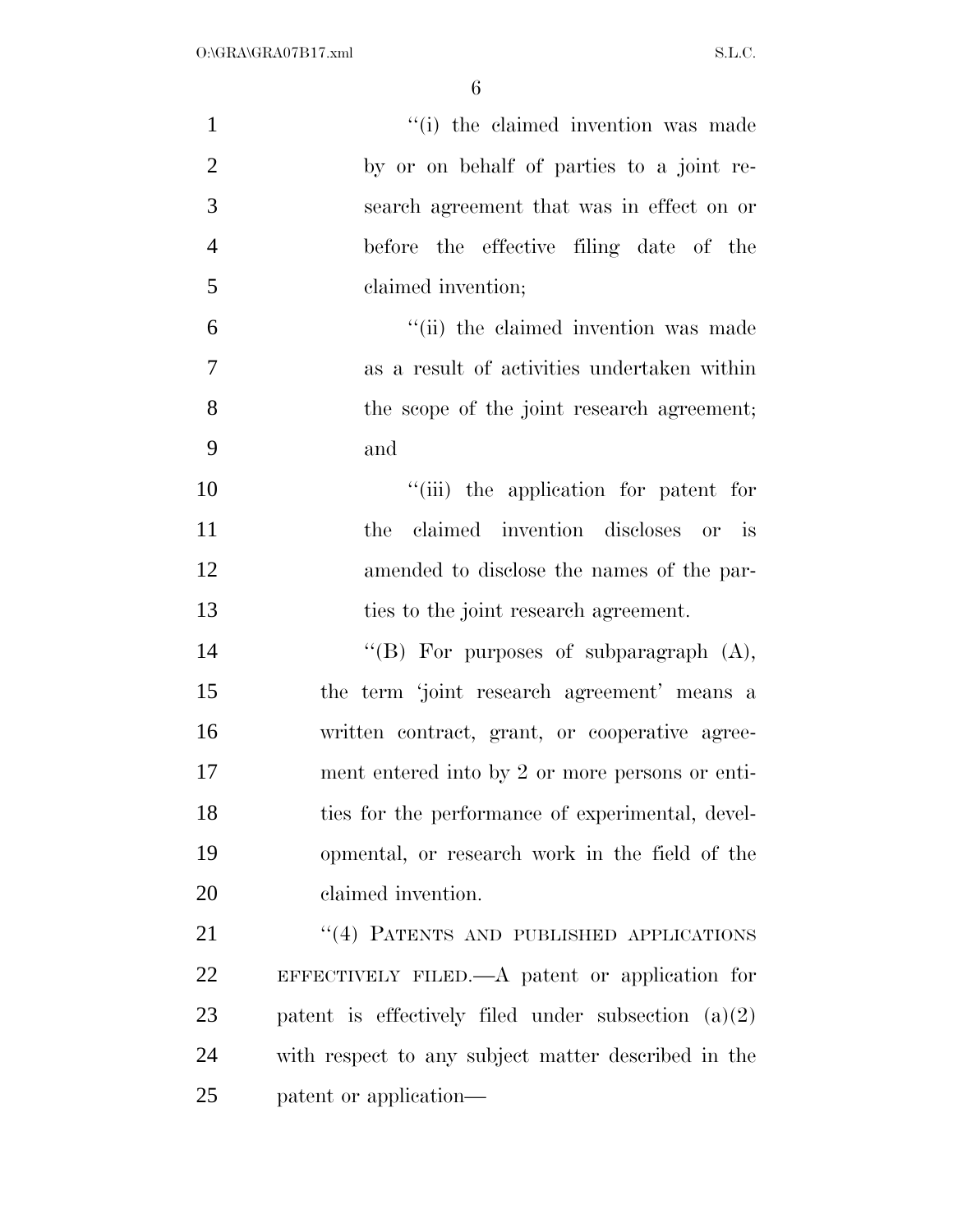| $\mathbf{1}$   | "(A) as of the filing date of the patent or                  |
|----------------|--------------------------------------------------------------|
| $\overline{2}$ | the application for patent; or                               |
| 3              | $\lq\lq$ ) if the patent or application for patent           |
| $\overline{4}$ | is entitled to claim a right of priority under sec-          |
| 5              | tion 119, 365(a), or 365(b) or to claim the ben-             |
| 6              | efit of an earlier filing date under section 120,            |
| 7              | 121, or $365(c)$ , based upon 1 or more prior                |
| 8              | filed applications for patent, as of the filing              |
| 9              | date of the earliest such application that de-               |
| 10             | scribes the subject matter.".                                |
| 11             | (2) CONFORMING AMENDMENT.—The item re-                       |
| 12             | lating to section 102 in the table of sections for           |
| 13             | chapter 10 of title 35, United States Code, is               |
| 14             | amended to read as follows:                                  |
|                | "102. Conditions for patentability; novelty.".               |
| 15             | (c) CONDITIONS FOR PATENTABILITY; NON-OBVIOUS                |
| 16             | SUBJECT MATTER.—Section 103 of title 35, United              |
| 17             | States Code, is amended to read as follows:                  |
| 18             | "\\$103. Conditions for patentability; nonobvious sub-       |
| 19             | ject matter                                                  |
| 20             | "A patent for a claimed invention may not be ob-             |
| 21             | tained though the claimed invention is not identically dis-  |
| 22             | closed as set forth in section 102, if the differences be-   |
| 23             | tween the claimed invention and the prior art are such       |
| 24             | that the claimed invention as a whole would have been ob-    |
| 25             | vious before the effective filing date of the claimed inven- |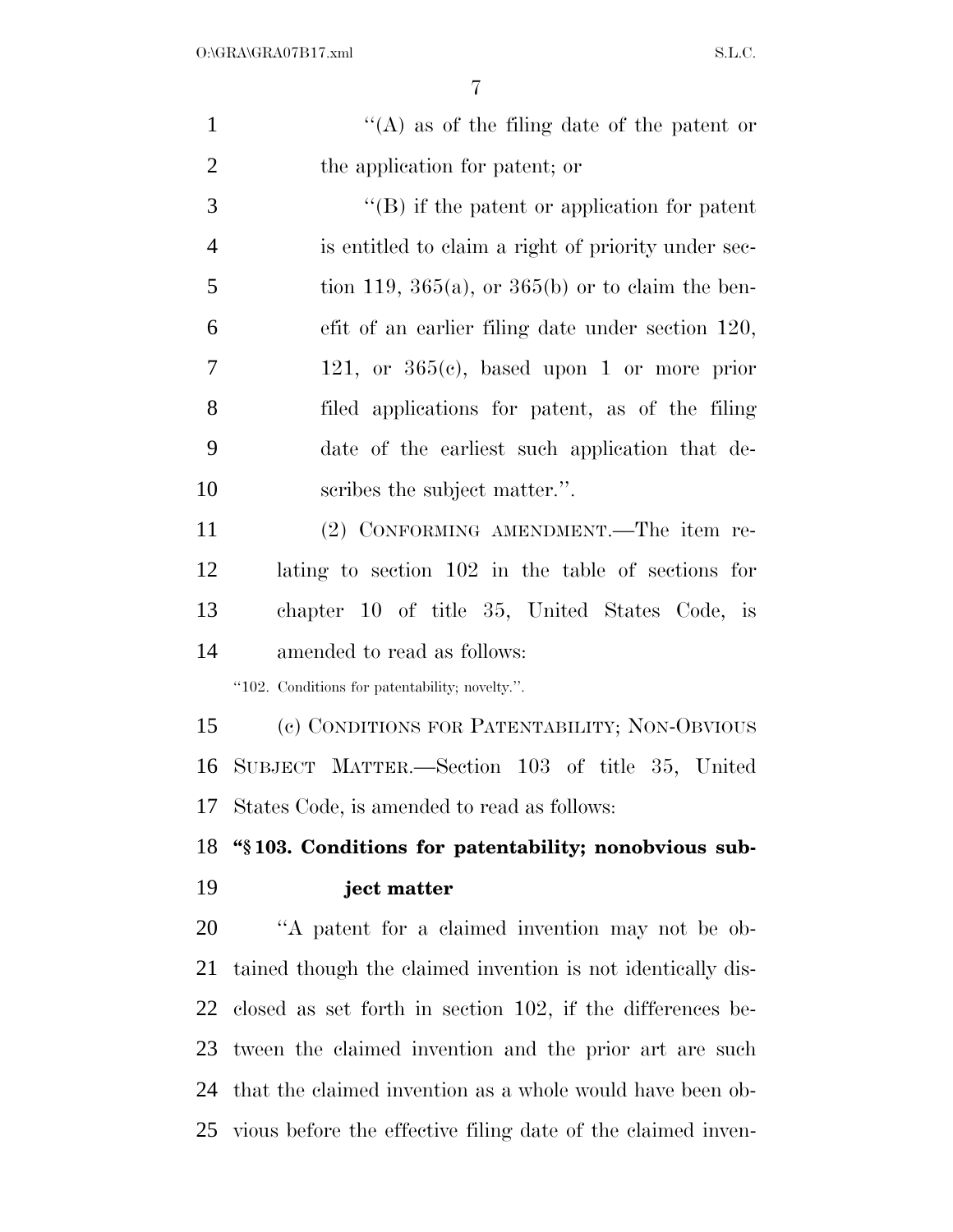$O:\overline{GRA}\setminus GRA$   $S.L.C.$ 

 tion to a person having ordinary skill in the art to which the claimed invention pertains. Patentability shall not be negated by the manner in which the invention was made.''. (d) REPEAL OF REQUIREMENTS FOR INVENTIONS MADE ABROAD.—Section 104 of title 35, United States Code, and the item relating to that section in the table of sections for chapter 10 of title 35, United States Code, are repealed.

 (e) REPEAL OF STATUTORY INVENTION REGISTRA-TION.—

 (1) IN GENERAL.—Section 157 of title 35, United States Code, and the item relating to that section in the table of sections for chapter 14 of title 35, United States Code, are repealed.

 (2) REMOVAL OF CROSS REFERENCES.—Section 111(b)(8) of title 35, United States Code, is amend- ed by striking ''sections 115, 131, 135, and 157'' and inserting ''sections 131 and 135''.

 (f) EARLIER FILING DATE FOR INVENTOR AND JOINT INVENTOR.—Section 120 of title 35, United States Code, is amended by striking ''which is filed by an inven- tor or inventors named'' and inserting ''which names an inventor or joint inventor''.

24 (g) CONFORMING AMENDMENTS.—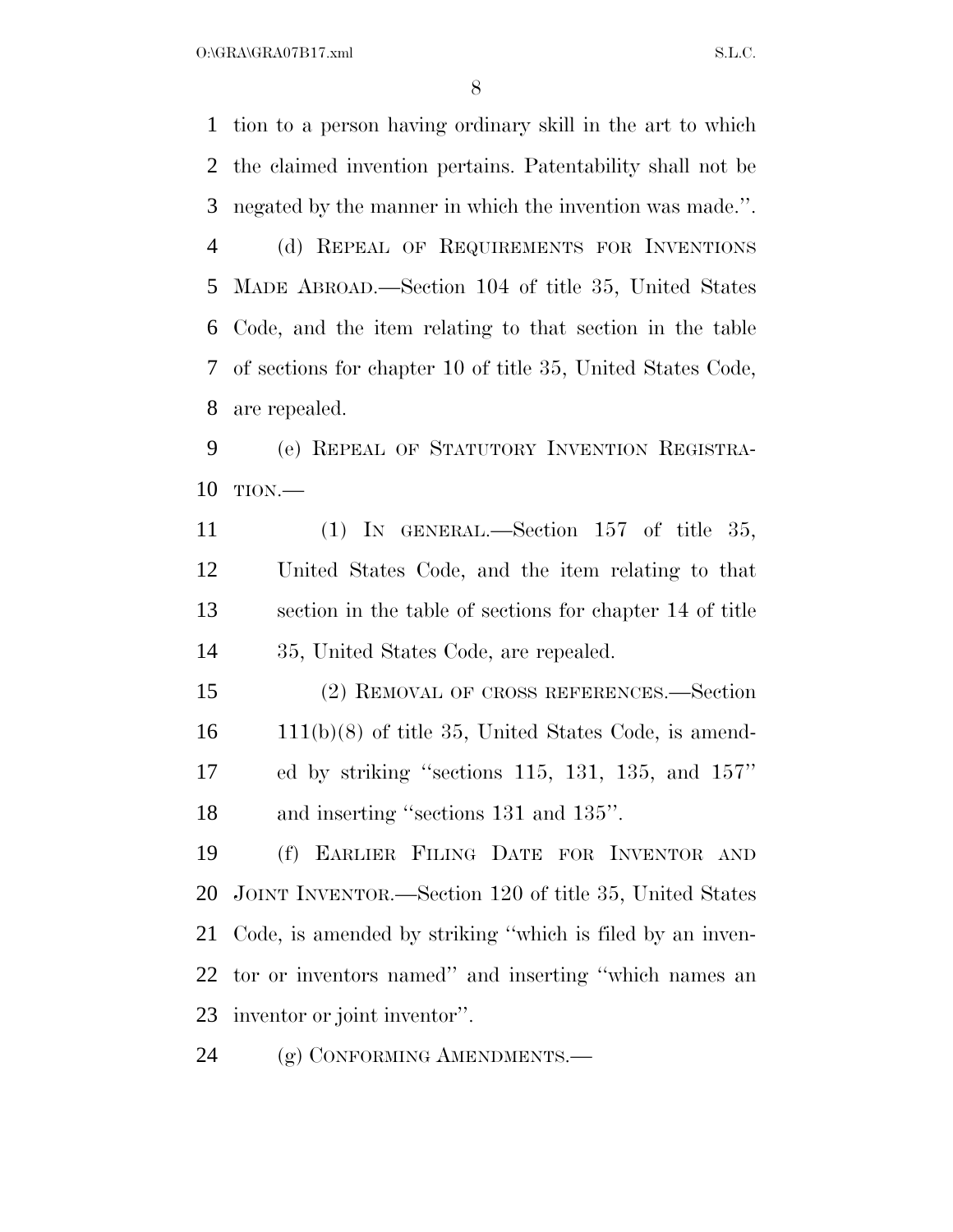(1) RIGHT OF PRIORITY.—Section 172 of title 35, United States Code, is amended by striking  $\ldots$  "and the time specified in section 102(d)". (2) LIMITATION ON REMEDIES.—Section 287(c)(4) of title 35, United States Code, is amend- ed by striking ''the earliest effective filing date of which is prior to'' and inserting ''which has an effec- tive filing date before''. (3) INTERNATIONAL APPLICATION DESIG- NATING THE UNITED STATES: EFFECT.—Section 363 of title 35, United States Code, is amended by striking ''except as otherwise provided in section  $102(e)$  of this title". (4) PUBLICATION OF INTERNATIONAL APPLICA- TION: EFFECT.—Section 374 of title 35, United States Code, is amended by striking ''sections 102(e) 17 and  $154(d)$ " and inserting "section  $154(d)$ ". (5) PATENT ISSUED ON INTERNATIONAL APPLI- CATION: EFFECT.—The second sentence of section 375(a) of title 35, United States Code, is amended by striking ''Subject to section 102(e) of this title, such'' and inserting ''Such''. (6) LIMIT ON RIGHT OF PRIORITY.—Section 119(a) of title 35, United States Code, is amended by striking ''; but no patent shall be granted'' and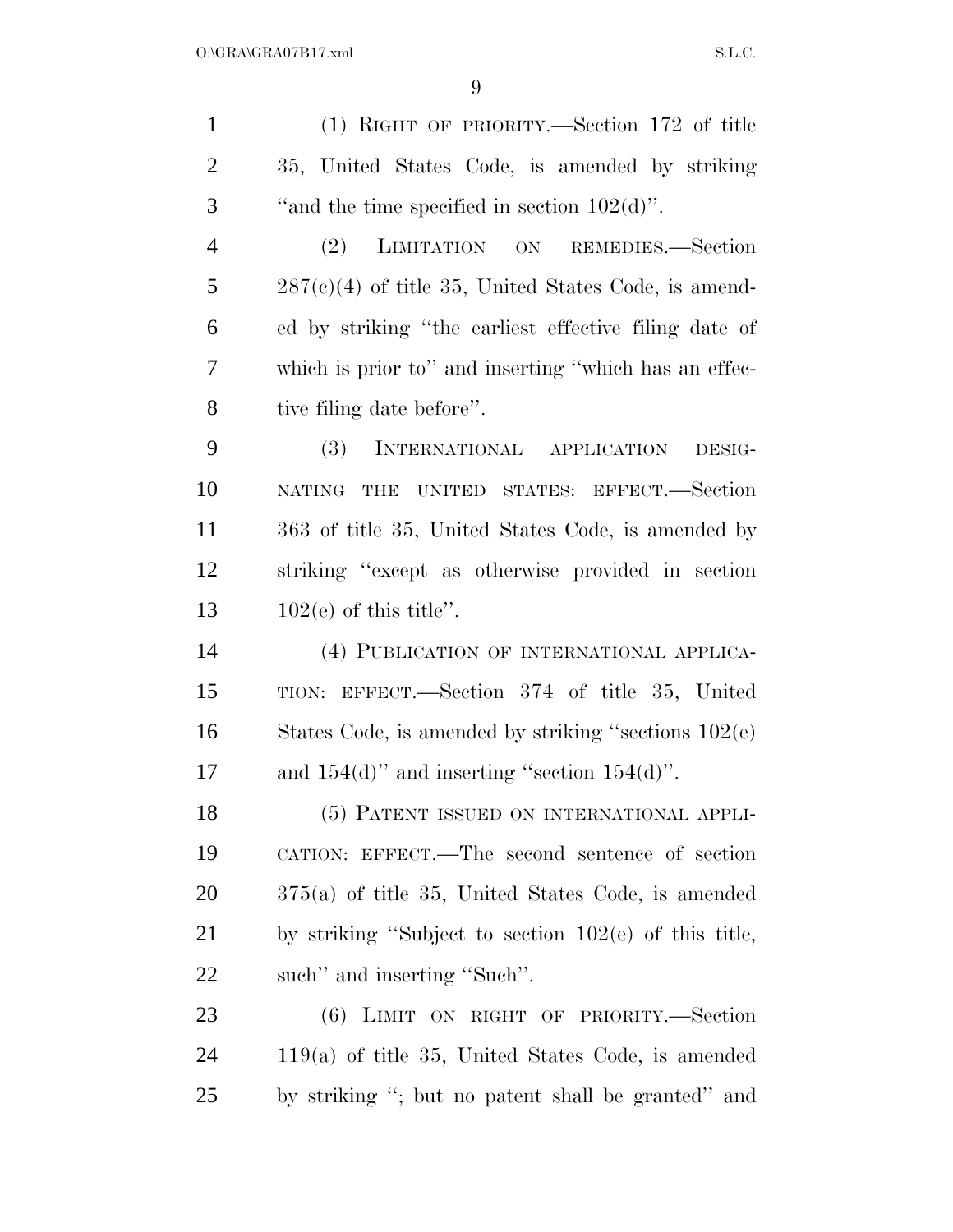| $\mathbf{1}$   | all that follows through "one year prior to such fil-         |
|----------------|---------------------------------------------------------------|
| $\overline{2}$ | ing".                                                         |
| 3              | (7) INVENTIONS MADE WITH FEDERAL ASSIST-                      |
| $\overline{4}$ | $\text{ANCE.}$ Section 202(c) of title 35, United States      |
| 5              | Code, is amended—                                             |
| 6              | (A) in paragraph $(2)$ —                                      |
| $\overline{7}$ | (i) by striking "publication, on sale,                        |
| 8              | or public use," and all that follows through                  |
| 9              | "obtained in the United States" and in-                       |
| 10             | serting "the 1-year period referred to in                     |
| 11             | section $102(a)$ would end before the end of                  |
| 12             | that 2-year period"; and                                      |
| 13             | (ii) by striking "the statutory" and                          |
| 14             | inserting "that 1-year"; and                                  |
| 15             | $(B)$ in paragraph $(3)$ , by striking "any                   |
| 16             | statutory bar date that may occur under this                  |
| 17             | title due to publication, on sale, or public use"             |
| 18             | and inserting "the expiration of the 1-year pe-               |
| 19             | riod referred to in section $102(a)$ .                        |
| 20             | (h) REPEAL OF INTERFERING PATENT REMEDIES.—                   |
| 21             | Section 291 of title 35, United States Code, and the item     |
| 22             | relating to that section in the table of sections for chapter |
| 23             | 29 of title 35, United States Code, are repealed.             |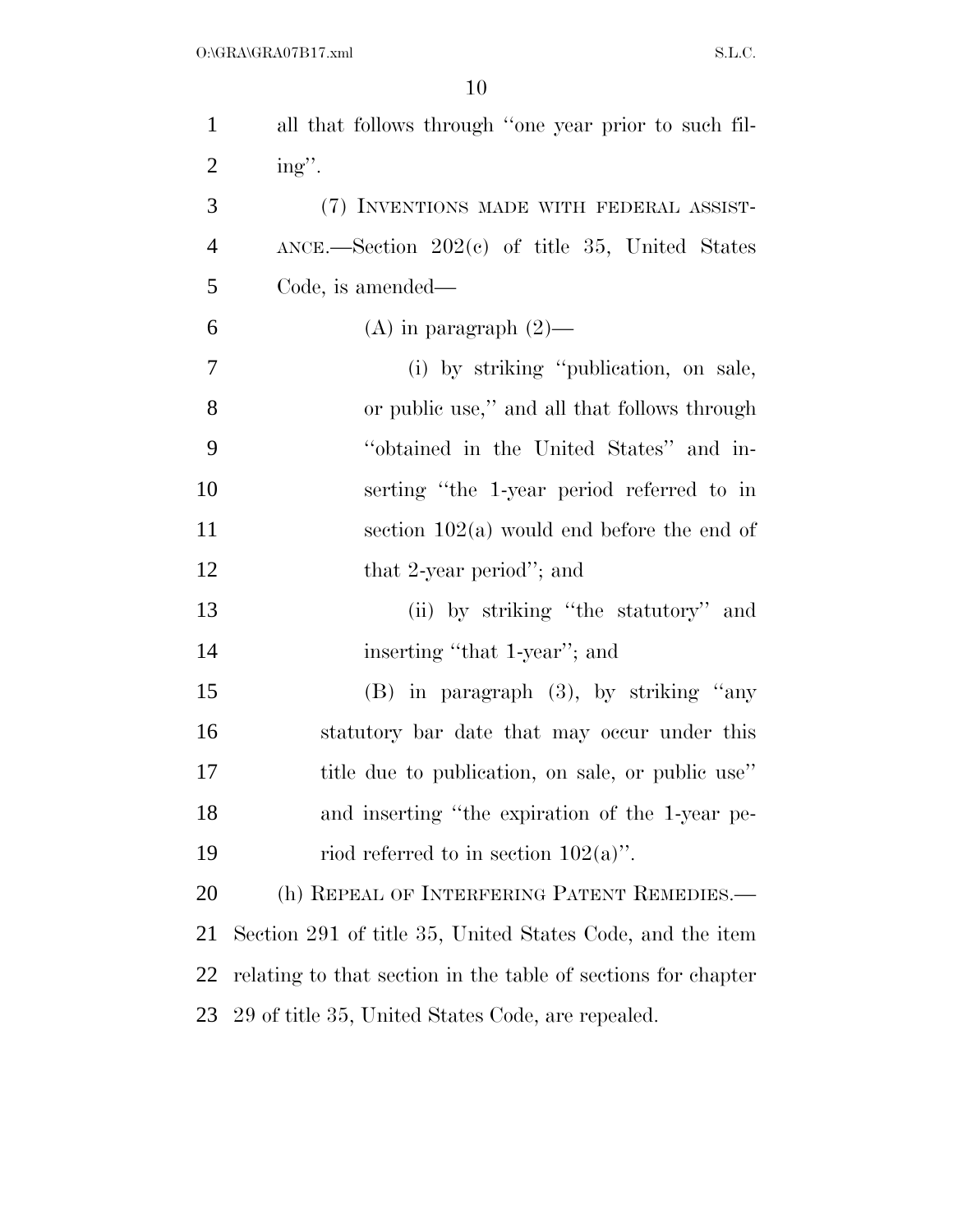(i) ACTION FOR CLAIM TO PATENT ON DERIVED IN- VENTION.—Section 135(a) of title 35, United States Code, is amended to read as follows:

''(a) DISPUTE OVER RIGHT TO PATENT.—

5 "(1) INSTITUTION OF DERIVATION PRO- CEEDING.—An applicant may request initiation of a derivation proceeding to determine the right of the applicant to a patent by filing a request which sets forth with particularity the basis for finding that an earlier applicant derived the claimed invention from the applicant requesting the proceeding and, without authorization, filed an application claiming such in- vention. Any such request may only be made within 12 months after the date of first publication of an application containing a claim that is the same or is substantially the same as the claimed invention, must be made under oath, and must be supported by substantial evidence. Whenever the Director de- termines that patents or applications for patent naming different individuals as the inventor interfere with one another because of a dispute over the right to patent under section 101, the Director shall insti- tute a derivation proceeding for the purpose of de-termining which applicant is entitled to a patent.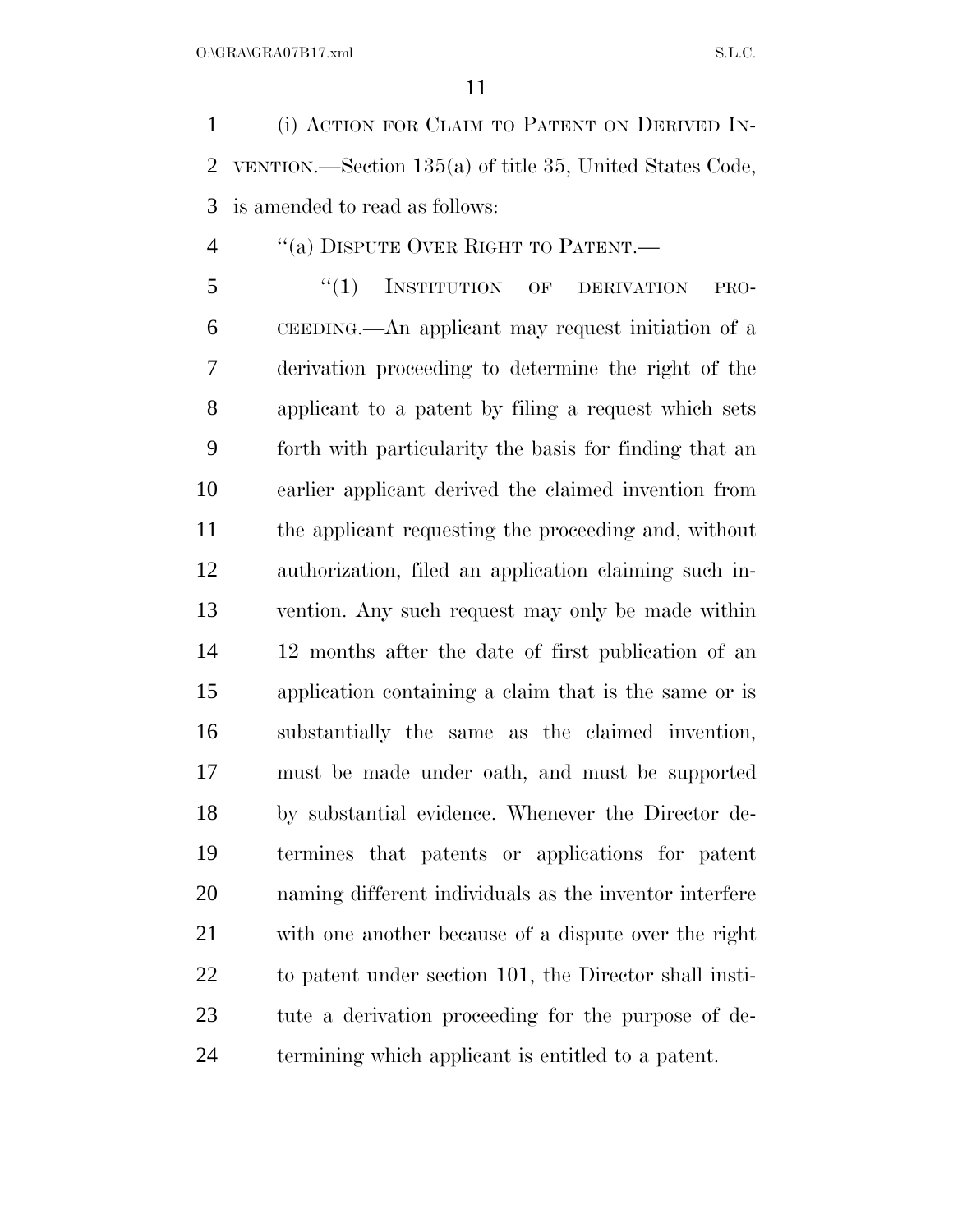| $\mathbf{1}$   | "(2) DETERMINATION BY PATENT TRIAL AND                 |
|----------------|--------------------------------------------------------|
| $\overline{2}$ | APPEAL BOARD.—In any proceeding under this sub-        |
| 3              | section, the Patent Trial and Appeal Board—            |
| $\overline{4}$ | "(A) shall determine the question of the               |
| 5              | right to patent;                                       |
| 6              | $\lq\lq$ (B) in appropriate circumstances, may         |
| $\overline{7}$ | correct the naming of the inventor in any appli-       |
| 8              | cation or patent at issue; and                         |
| 9              | "(C) shall issue a final decision on the               |
| 10             | right to patent.                                       |
| 11             | "(3) DERIVATION PROCEEDING.—The Board                  |
| 12             | may defer action on a request to initiate a derivation |
| 13             | proceeding until 3 months after the date on which      |
| 14             | the Director issues a patent to the applicant that     |
| 15             | filed the earlier application.                         |
| 16             | "(4) EFFECT OF FINAL DECISION.—The final               |
| 17             | decision of the Patent Trial and Appeal Board, if      |
| 18             | adverse to the claim of an applicant, shall constitute |
| 19             | the final refusal by the United States Patent and      |
| 20             | Trademark Office on the claims involved. The Direc-    |
| 21             | tor may issue a patent to an applicant who is deter-   |
| 22             | mined by the Patent Trial and Appeal Board to have     |
| 23             | the right to patent. The final decision of the Board,  |
| 24             | if adverse to a patentee, shall, if no appeal or other |
| 25             | review of the decision has been or can be taken or     |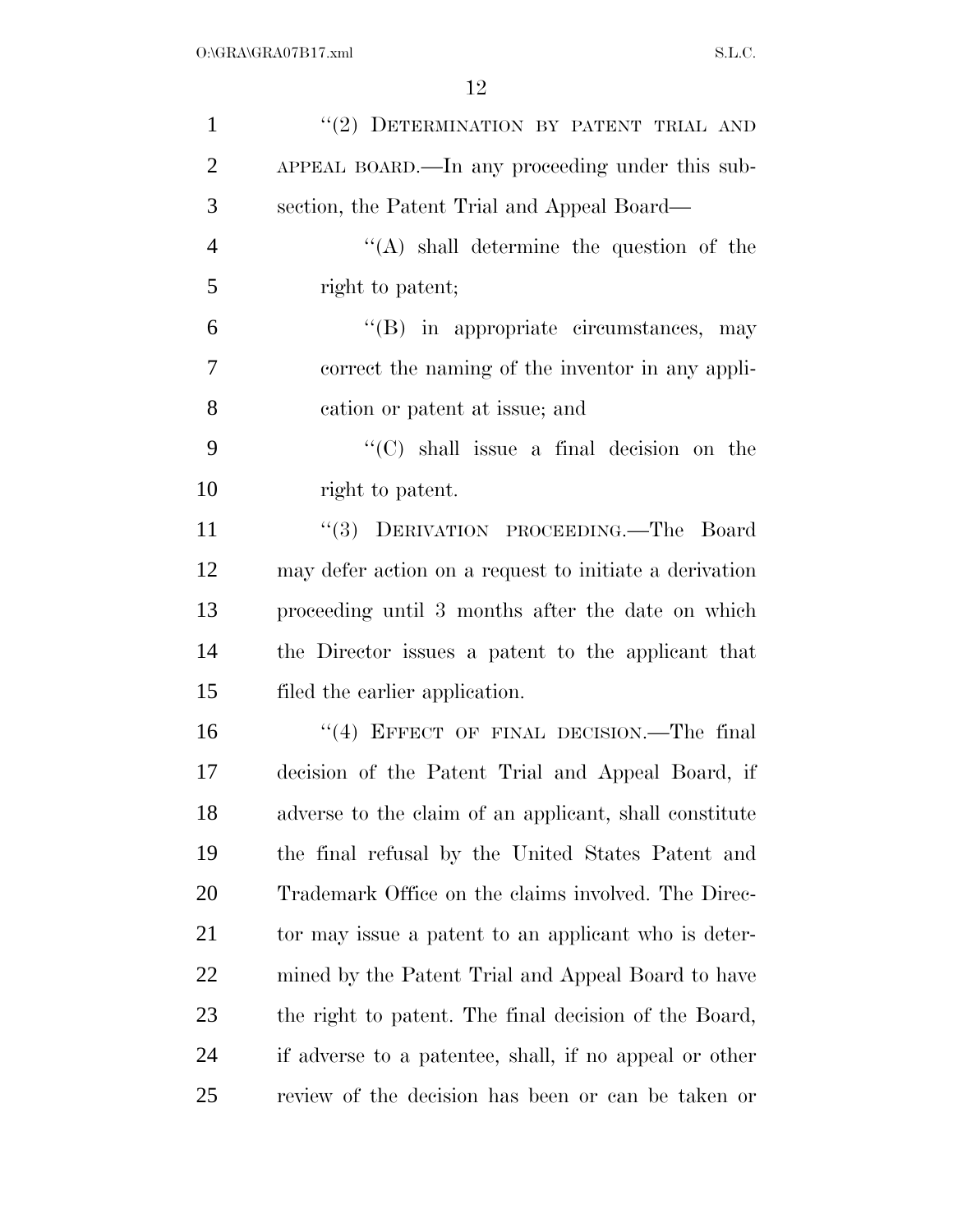had, constitute cancellation of the claims involved in the patent, and notice of such cancellation shall be endorsed on copies of the patent distributed after such cancellation by the United States Patent and Trademark Office.''.

 (j) ELIMINATION OF REFERENCES TO INTER- FERENCES.—(1) Sections 6, 41, 134, 141, 145, 146, 154, 305, and 314 of title 35, United States Code, are each amended by striking ''Board of Patent Appeals and Inter- ferences'' each place it appears and inserting ''Patent Trial and Appeal Board''.

 (2) Sections 141, 146, and 154 of title 35, United States Code, are each amended—

 (A) by striking ''an interference'' each place it appears and inserting ''a derivation proceeding''; and

 (B) by striking ''interference'' each additional place it appears and inserting ''derivation pro-ceeding''.

 (3) The section heading for section 134 of title 35, United States Code, is amended to read as follows:

## **''§ 134. Appeal to the Patent Trial and Appeal Board''.**

 (4) The section heading for section 135 of title 35, United States Code, is amended to read as follows: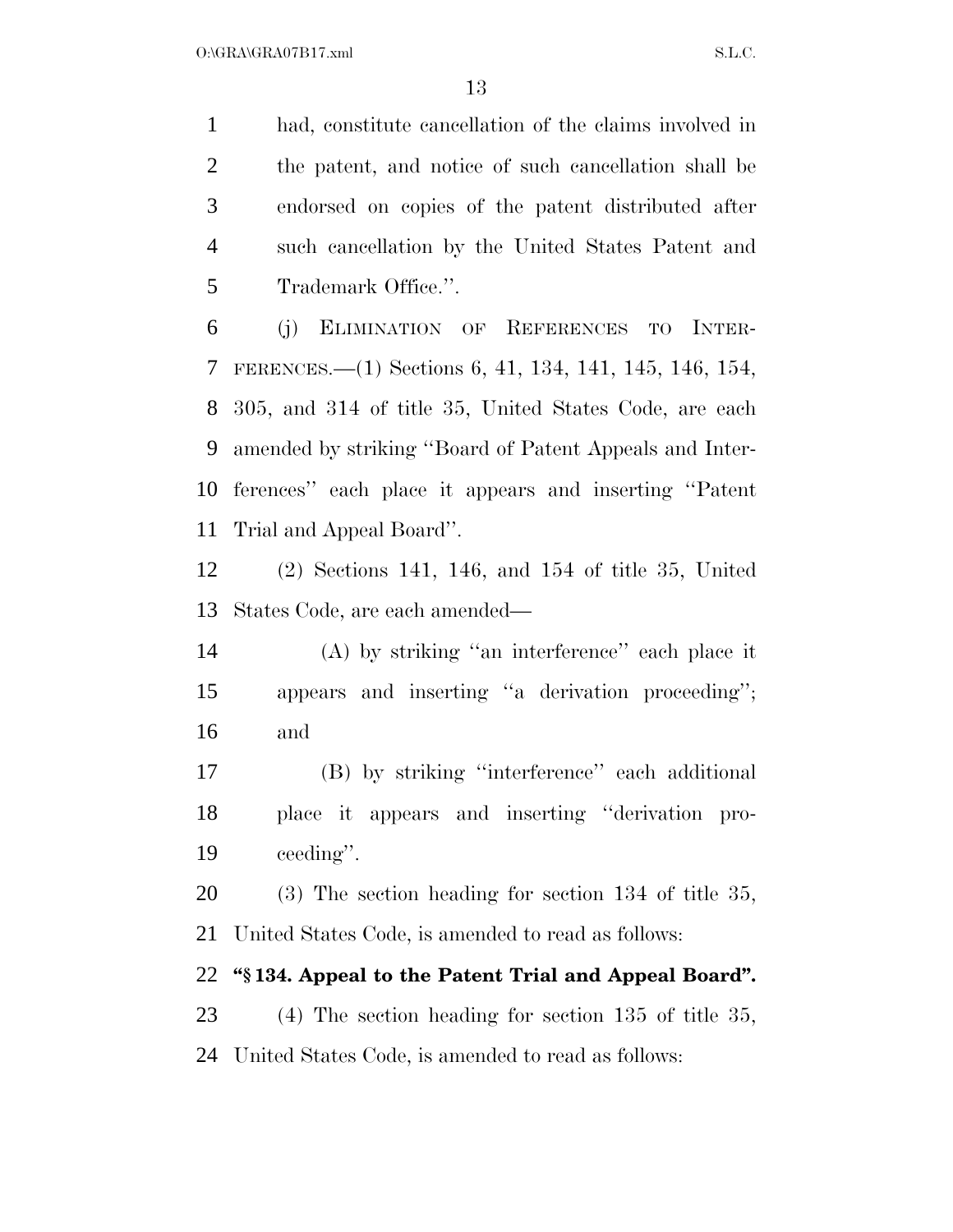#### **''§ 135. Derivation proceedings''.**

(5) The section heading for section 146 of title 35,

United States Code, is amended to read as follows:

## **''§ 146. Civil action in case of derivation proceeding''.**

5 (6) Section  $154(b)(1)(C)$  of title 35, United States Code, is amended by striking ''INTERFERENCES'' and in-serting ''DERIVATION PROCEEDINGS''.

 (7) The item relating to section 6 in the table of sec- tions for chapter 1 of title 35, United States Code, is amended to read as follows:

''6. Patent Trial and Appeal Board.''.

 (8) The items relating to sections 134 and 135 in the table of sections for chapter 12 of title 35, United States Code, are amended to read as follows: ''134. Appeal to the Patent Trial and Appeal Board. ''135. Derivation proceedings.''. (9) The item relating to section 146 in the table of sections for chapter 13 of title 35, United States Code, is amended to read as follows: ''146. Civil action in case of derivation proceeding.''. 17 (10) CERTAIN APPEALS.—Section  $1295(a)(4)(A)$  of

 title 28, United States Code, is amended to read as fol-lows:

20 "'(A) the Patent Trial and Appeal Board of 21 the United States Patent and Trademark Office with respect to patent applications, derivation proceedings, and post-grant review proceedings,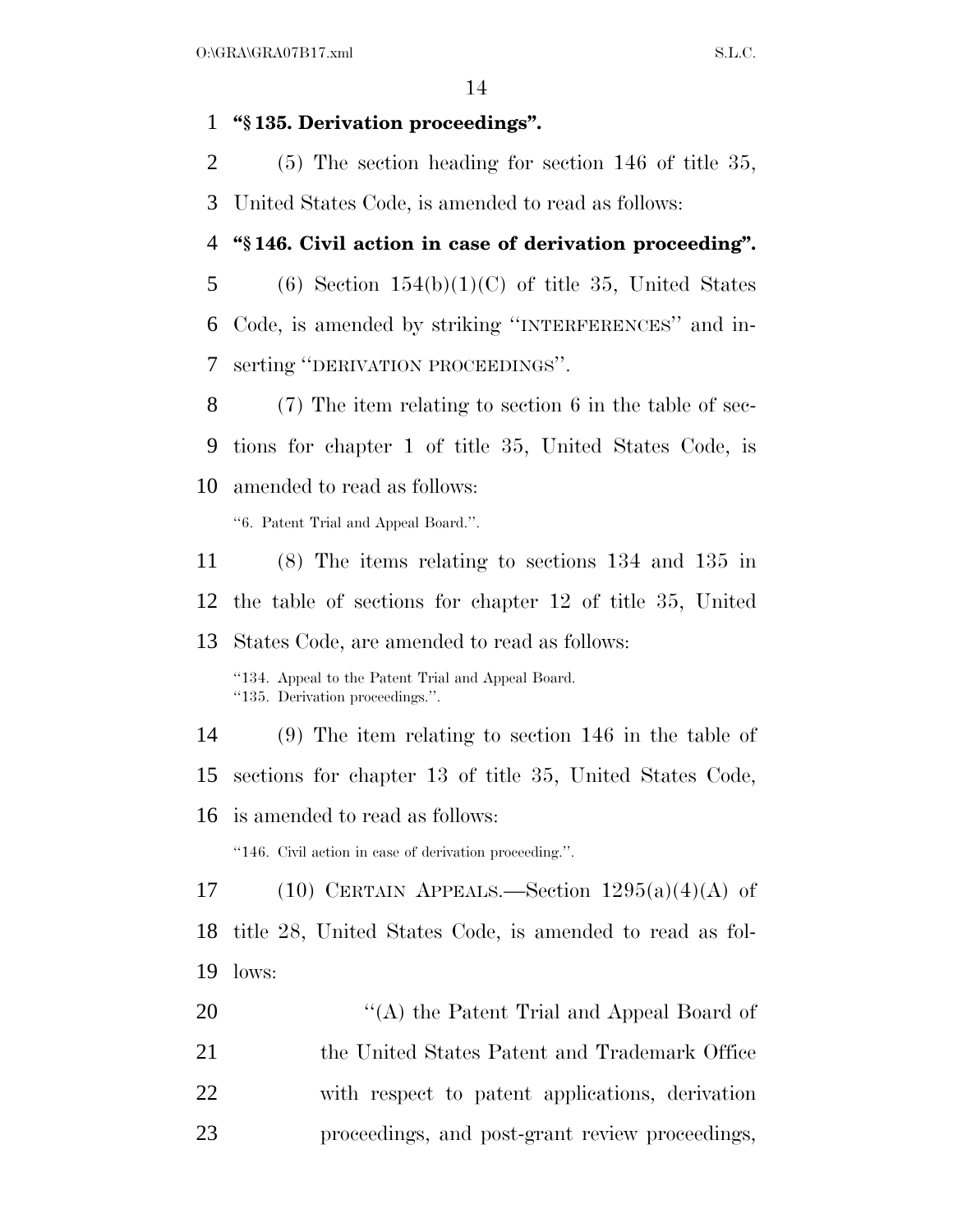| 1              | at the instance of an applicant for a patent or  |
|----------------|--------------------------------------------------|
| 2              | any party to a patent interference (commenced    |
| 3              | before the effective date of the Patent Reform   |
| $\overline{4}$ | Act of 2007), derivation proceeding, or post-    |
| 5              | grant review proceeding, and any such appeal     |
| 6              | shall waive any right of such applicant or party |
| 7              | to proceed under section 145 or 146 of title     |
| 8              | $35$ ;".                                         |
| 9              | SEC. 3. INVENTOR'S OATH OR DECLARATION.          |
| 10             | (a) INVENTOR'S OATH OR DECLARATION.—             |
| 11             | (1) IN GENERAL.—Section 115 of title 35,         |

 United States Code, is amended to read as follows: **''§ 115. Inventor's oath or declaration** 

14 "(a) NAMING THE INVENTOR; INVENTOR'S OATH OR DECLARATION.—An application for patent that is filed under section 111(a), that commences the national stage under section 363, or that is filed by an inventor for an invention for which an application has previously been filed under this title by that inventor shall include, or be amended to include, the name of the inventor of any claimed invention in the application. Except as otherwise provided in this section, an individual who is the inventor or a joint inventor of a claimed invention in an application for patent shall execute an oath or declaration in connec-tion with the application.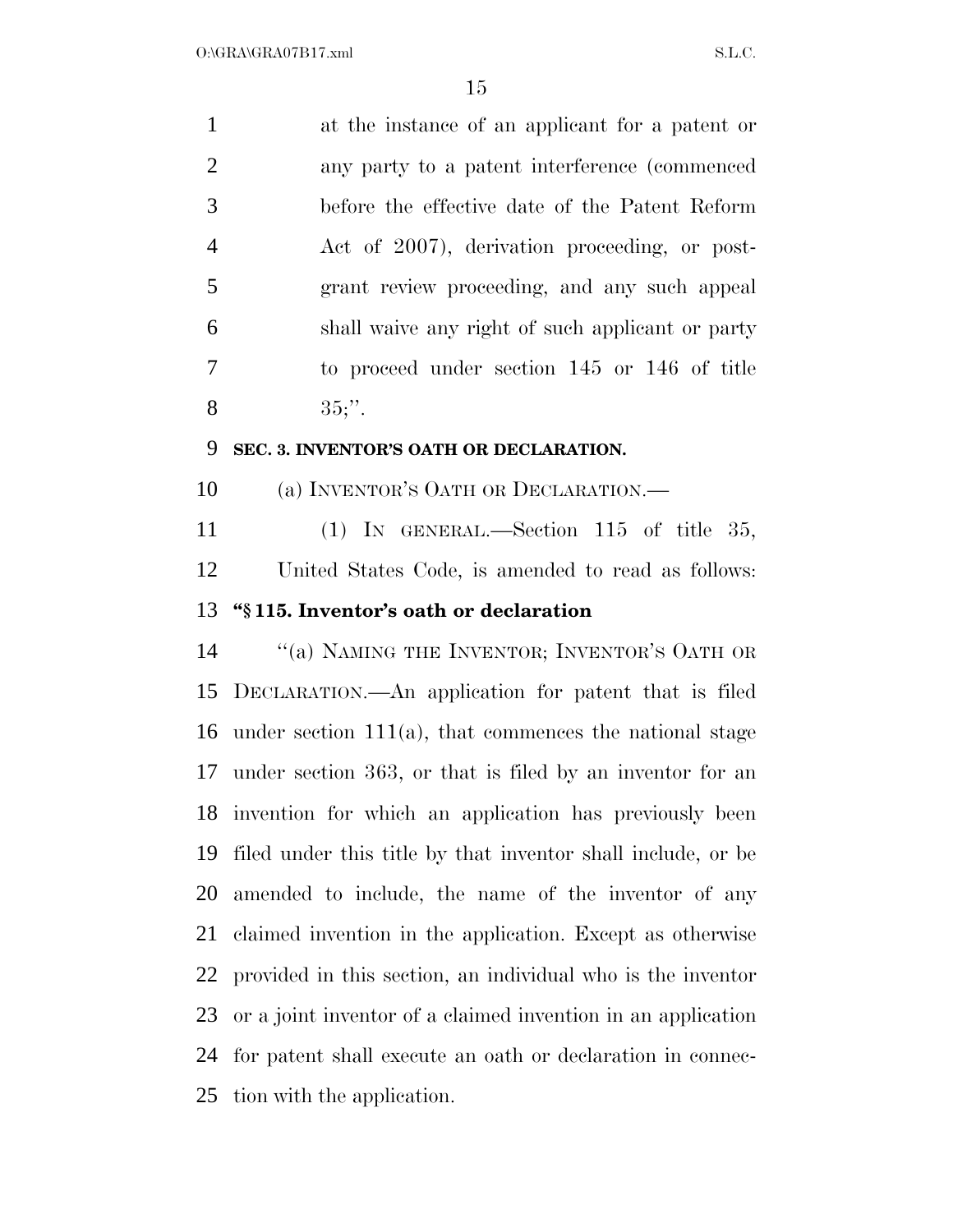''(b) REQUIRED STATEMENTS.—An oath or declara- tion under subsection (a) shall contain statements that— ''(1) the application was made or was author- ized to be made by the affiant or declarant; and ''(2) such individual believes himself or herself to be the original inventor or an original joint inven- tor of a claimed invention in the application. 8 "(c) ADDITIONAL REQUIREMENTS.—The Director may specify additional information relating to the inventor and the invention that is required to be included in an oath or declaration under subsection (a). 12 "(d) SUBSTITUTE STATEMENT.— 13 "(1) IN GENERAL.—In lieu of executing an oath or declaration under subsection (a), the applicant for patent may provide a substitute statement under the circumstances described in paragraph (2) and such additional circumstances that the Director may specify by regulation. 19 "(2) PERMITTED CIRCUMSTANCES.—A sub- stitute statement under paragraph (1) is permitted with respect to any individual who—  $\langle (A)$  is unable to file the oath or declara- tion under subsection (a) because the indi- vidual— ''(i) is deceased: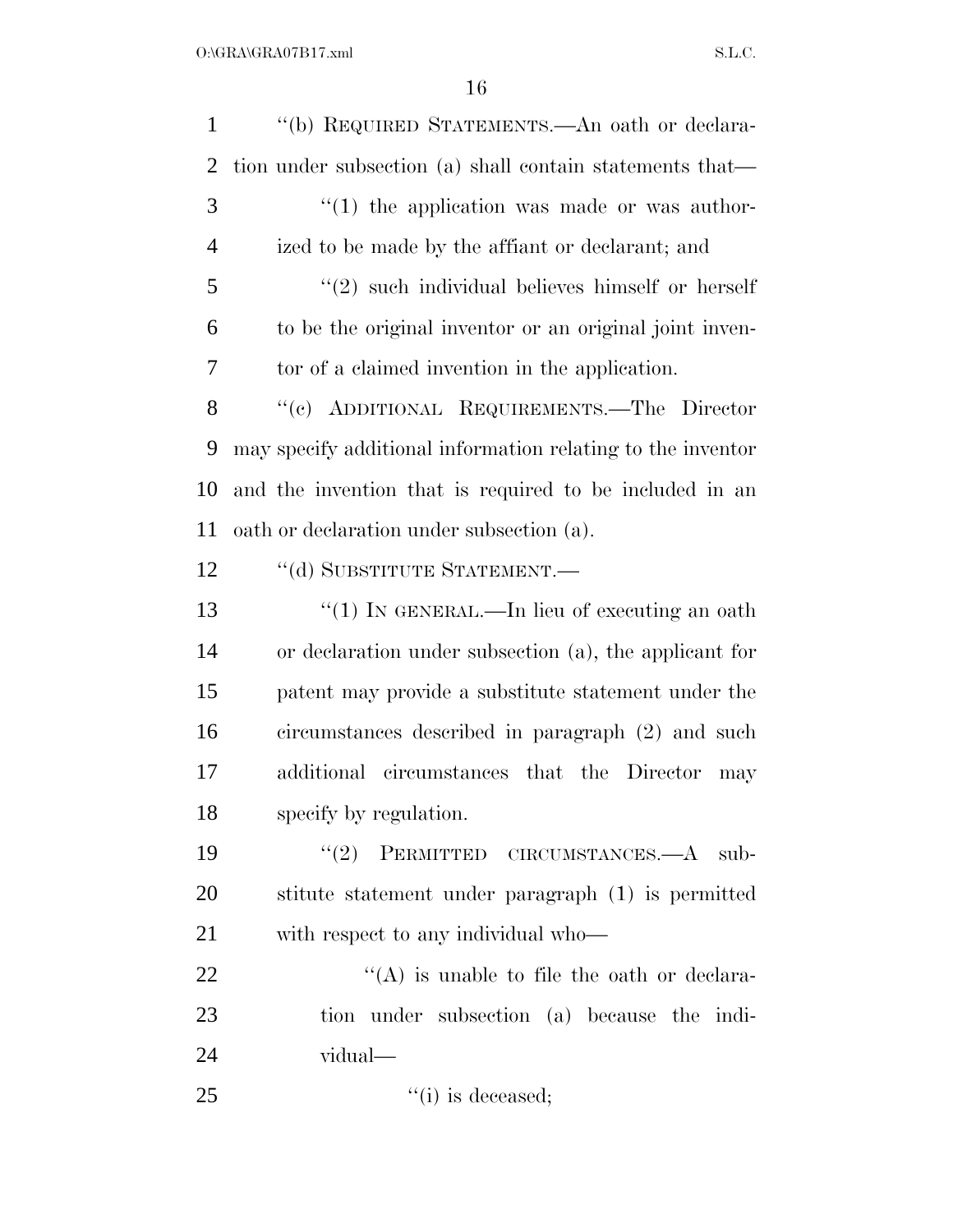| $\mathbf{1}$   | "(ii) is under legal incapacity; or                       |
|----------------|-----------------------------------------------------------|
| $\overline{2}$ | $\lq\lq$ (iii) cannot be found or reached after           |
| 3              | diligent effort; or                                       |
| $\overline{4}$ | $\lq\lq (B)$ is under an obligation to assign the         |
| 5              | invention but has refused to make the oath or             |
| 6              | declaration required under subsection (a).                |
| 7              | "(3) CONTENTS.—A substitute statement under               |
| 8              | this subsection shall—                                    |
| 9              | $\lq\lq$ identify the individual with respect to          |
| 10             | whom the statement applies;                               |
| 11             | $\lq\lq (B)$ set forth the circumstances rep-             |
| 12             | resenting the permitted basis for the filing of           |
| 13             | the substitute statement in lieu of the oath or           |
| 14             | declaration under subsection (a); and                     |
| 15             | "(C) contain any additional information,                  |
| 16             | including any showing, required by the Direc-             |
| 17             | tor.                                                      |
| 18             | "(e) MAKING REQUIRED STATEMENTS IN ASSIGN-                |
| 19             | MENT OF RECORD.—An individual who is under an obliga-     |
| 20             | tion of assignment of an application for patent may in-   |
| 21             | clude the required statements under subsections (b) and   |
| 22             | (c) in the assignment executed by the individual, in lieu |
| 23             | of filing such statements separately.                     |
| 24             | "(f) TIME FOR FILING.—A notice of allowance under         |
| 25             | section 151 may be provided to an applicant for patent    |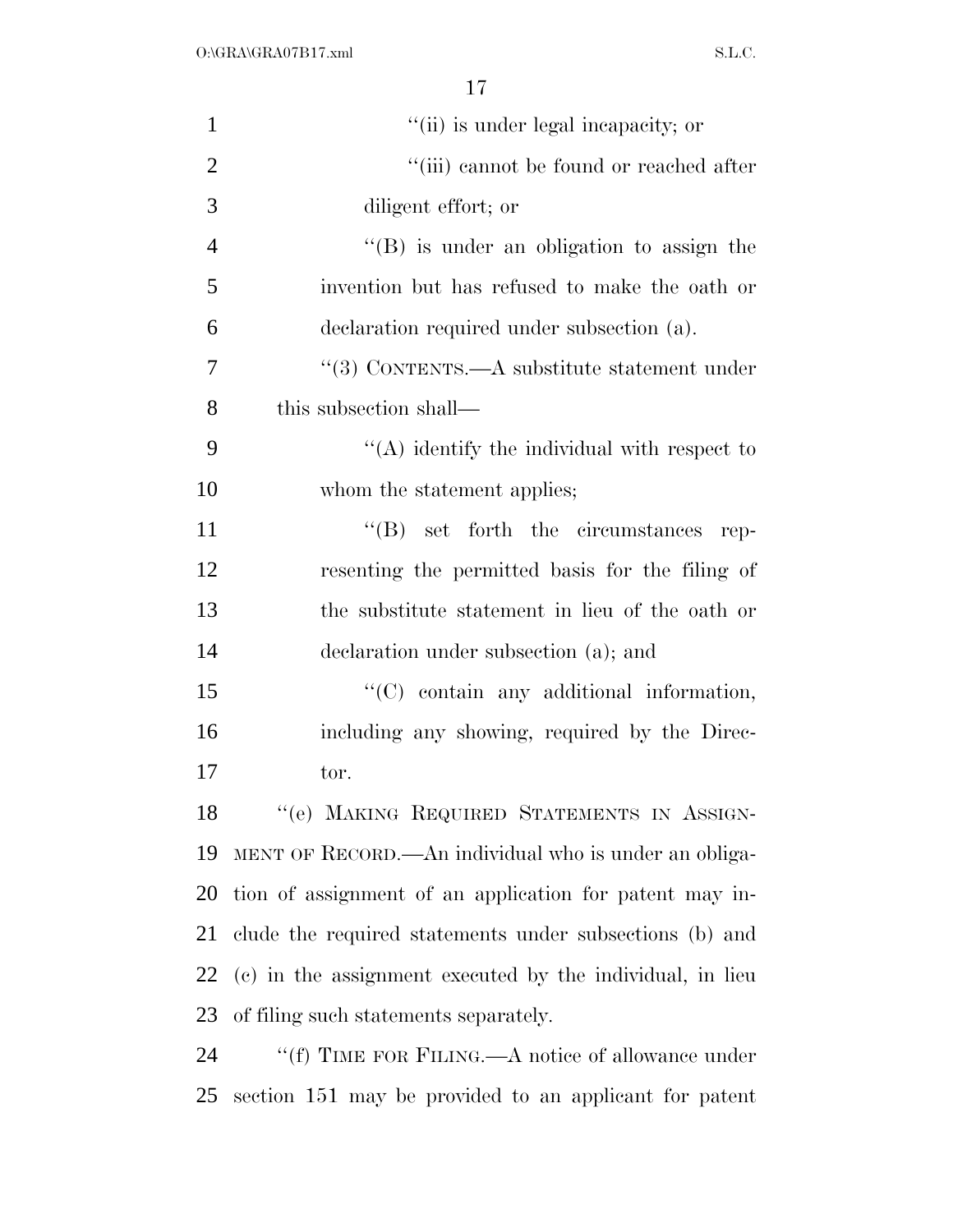$O:\overline{GRA}\setminus GRA$  and  $SL.C.$ 

 only if the applicant for patent has filed each required oath or declaration under subsection (a) or has filed a sub- stitute statement under subsection (d) or recorded an as-signment meeting the requirements of subsection (e).

 ''(g) EARLIER-FILED APPLICATION CONTAINING RE- QUIRED STATEMENTS OR SUBSTITUTE STATEMENT.— The requirements under this section shall not apply to an individual with respect to an application for patent in which the individual is named as the inventor or a joint inventor and that claims the benefit under section 120 or 365(c) of the filing of an earlier-filed application, if—

12 ''(1) an oath or declaration meeting the require- ments of subsection (a) was executed by the indi- vidual and was filed in connection with the earlier-filed application;

16  $(2)$  a substitute statement meeting the re- quirements of subsection (d) was filed in the earlier filed application with respect to the individual; or

 ''(3) an assignment meeting the requirements of subsection (e) was executed with respect to the earlier-filed application by the individual and was re- corded in connection with the earlier-filed applica-tion.

 ''(h) SUPPLEMENTAL AND CORRECTED STATE-MENTS; FILING ADDITIONAL STATEMENTS.—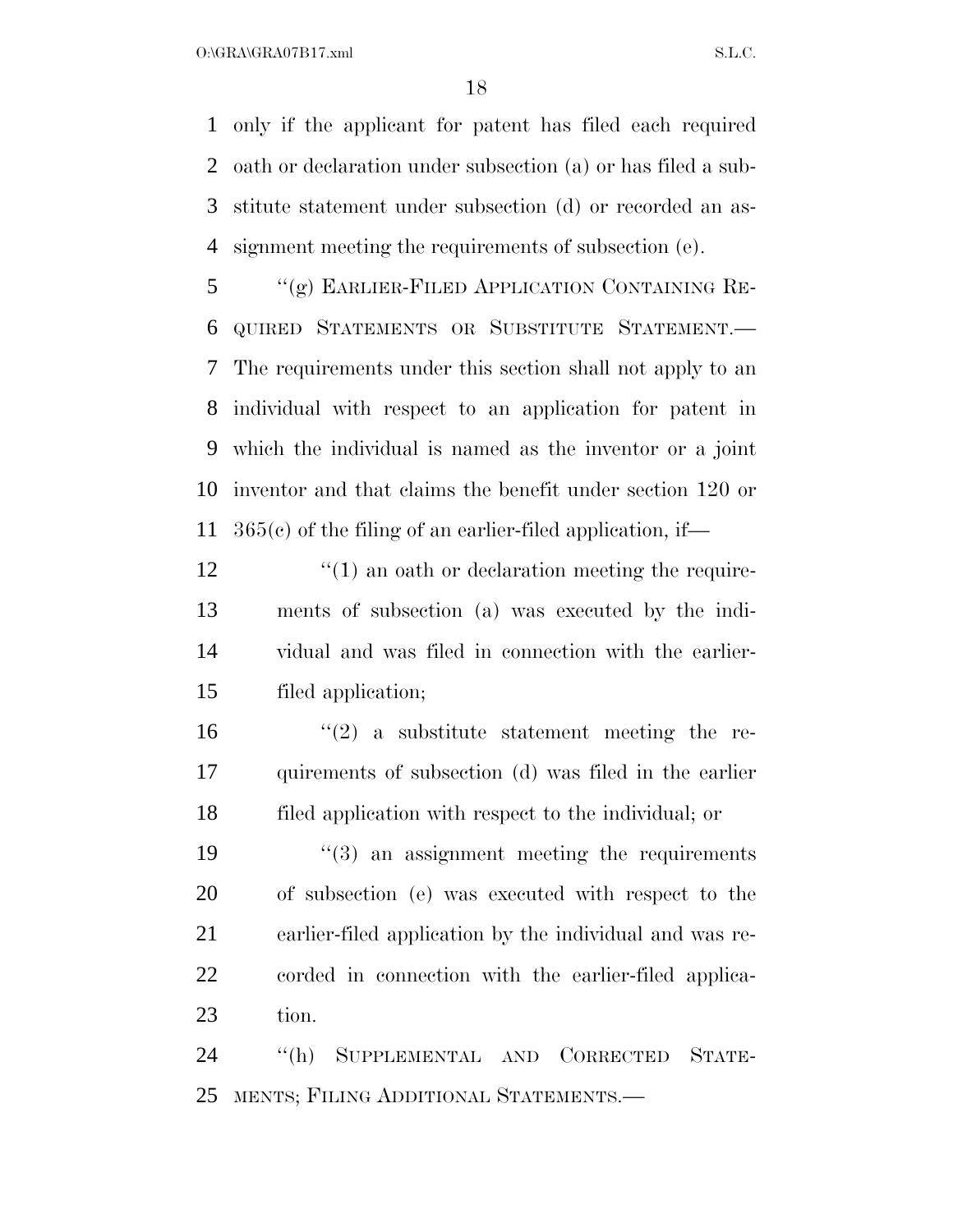$\frac{1}{1}$  ''(1) In GENERAL.—Any person making a state- ment required under this section may withdraw, re- place, or otherwise correct the statement at any time. If a change is made in the naming of the in- ventor requiring the filing of 1 or more additional statements under this section, the Director shall es- tablish regulations under which such additional statements may be filed.

9 "(2) SUPPLEMENTAL STATEMENTS NOT RE- QUIRED.—If an individual has executed an oath or declaration under subsection (a) or an assignment meeting the requirements of subsection (e) with re- spect to an application for patent, the Director may not thereafter require that individual to make any additional oath, declaration, or other statement equivalent to those required by this section in con- nection with the application for patent or any patent issuing thereon.

 ''(3) SAVINGS CLAUSE.—No patent shall be in- valid or unenforceable based upon the failure to comply with a requirement under this section if the failure is remedied as provided under paragraph (1). 23 "(i) ACKNOWLEDGMENT OF PENALTIES.—Any dec- laration or statement filed pursuant to this section shall contain an acknowledgment that any willful false state-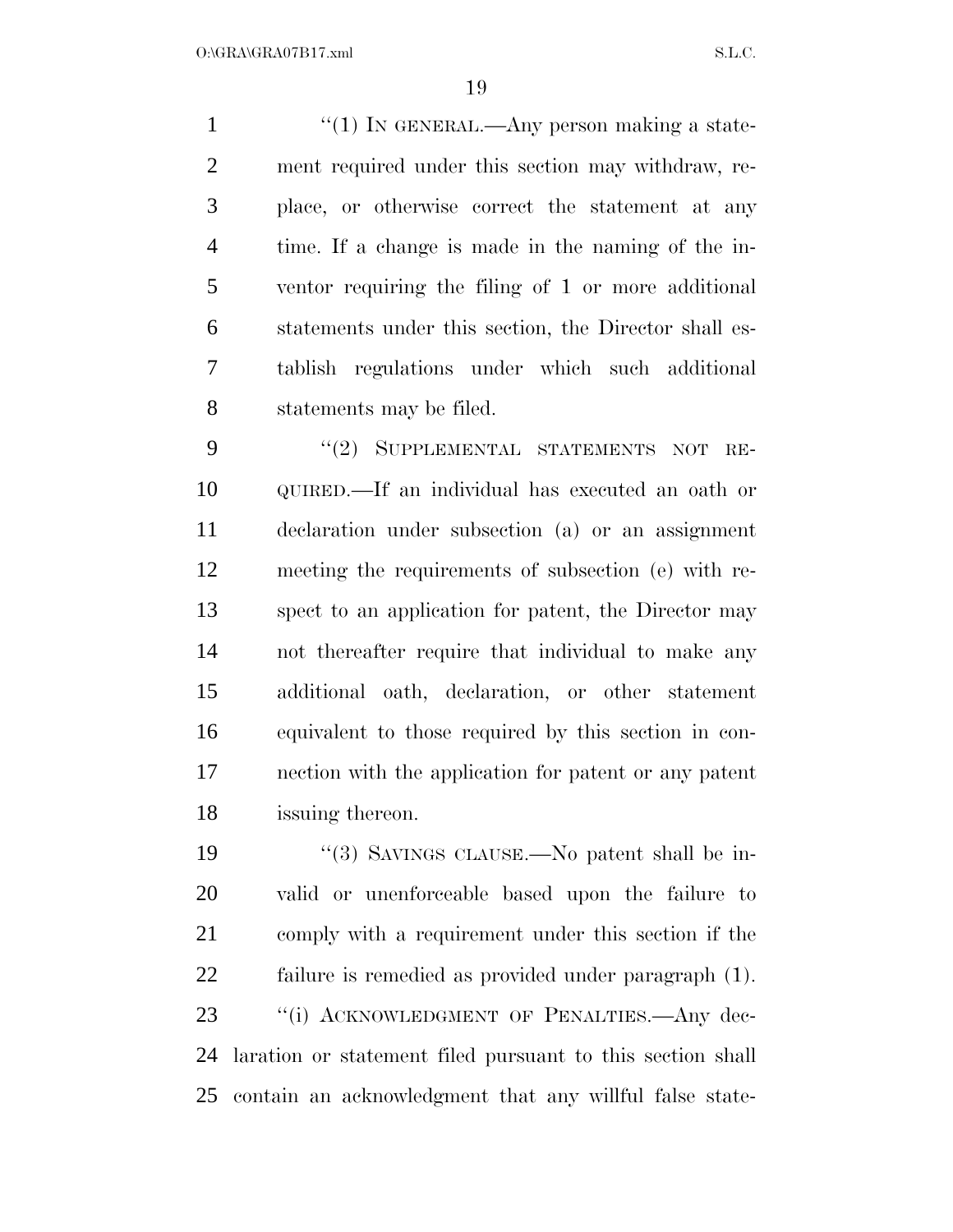| $\mathbf{1}$   | ment made in such declaration or statement is punishable |
|----------------|----------------------------------------------------------|
| $\overline{2}$ | under section 1001 of title 18 by fine or imprisonment   |
| 3              | of not more than 5 years, or both.".                     |
| $\overline{4}$ | (2) RELATIONSHIP TO DIVISIONAL APPLICA-                  |
| 5              | TIONS.—Section 121 of title 35, United States Code,      |
| 6              | is amended by striking "If a divisional application"     |
| 7              | and all that follows through "inventor.".                |
| 8              | (3) REQUIREMENTS FOR NONPROVISIONAL AP-                  |
| 9              | PLICATIONS.—Section $111(a)$ of title 35, United         |
| 10             | States Code, is amended—                                 |
| 11             | (A) in paragraph $(2)(C)$ , by striking "by              |
| 12             | the applicant" and inserting "or declaration";           |
| 13             | $(B)$ in the heading for paragraph $(3)$ , by            |
| 14             | striking "AND OATH"; and                                 |
| 15             | (C) by striking "and oath" each place it                 |
| 16             | appears.                                                 |
| 17             | (4) CONFORMING AMENDMENT.—The item re-                   |
| 18             | lating to section 115 in the table of sections for       |
| 19             | chapter 10 of title 35, United States Code, is           |
| 20             | amended to read as follows:                              |
|                | "115. Inventor's oath or declaration.".                  |
| 21             | (b) FILING BY OTHER THAN INVENTOR.—Section               |
| 22             | 118 of title 35, United States Code, is amended to read  |
| 23             | as follows:                                              |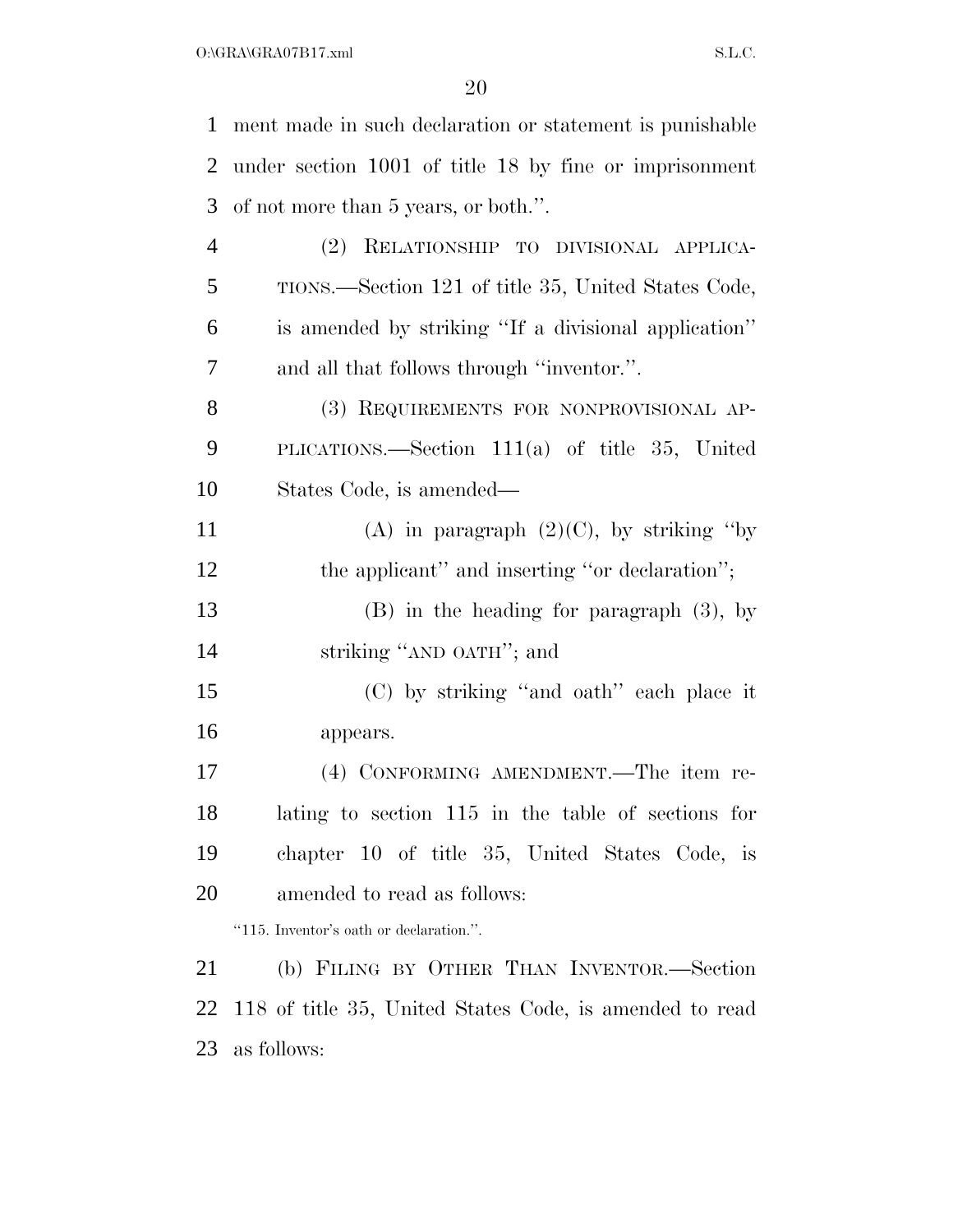$O:\overline{GRA}\setminus GRA$   $SL.C.$ 

#### **''§ 118. Filing by other than inventor**

 ''A person to whom the inventor has assigned or is under an obligation to assign the invention may make an application for patent. A person who otherwise shows suf- ficient proprietary interest in the matter may make an ap- plication for patent on behalf of and as agent for the in- ventor on proof of the pertinent facts and a showing that such action is appropriate to preserve the rights of the parties. If the Director grants a patent on an application filed under this section by a person other than the inven- tor, the patent shall be granted to the real party in inter- est and upon such notice to the inventor as the Director considers to be sufficient.''.

 (c) SPECIFICATION.—Section 112 of title 35, United States Code, is amended—

(1) in the first paragraph—

 (A) by striking ''The specification'' and in-18 serting "(a) IN GENERAL.—The specification"; and

 (B) by striking ''of carrying out his inven- tion'' and inserting ''or joint inventor of car-22 rying out the invention"; and

(2) in the second paragraph—

 (A) by striking ''The specifications'' and inserting ''(b) CONCLUSION.—The specifica-tions''; and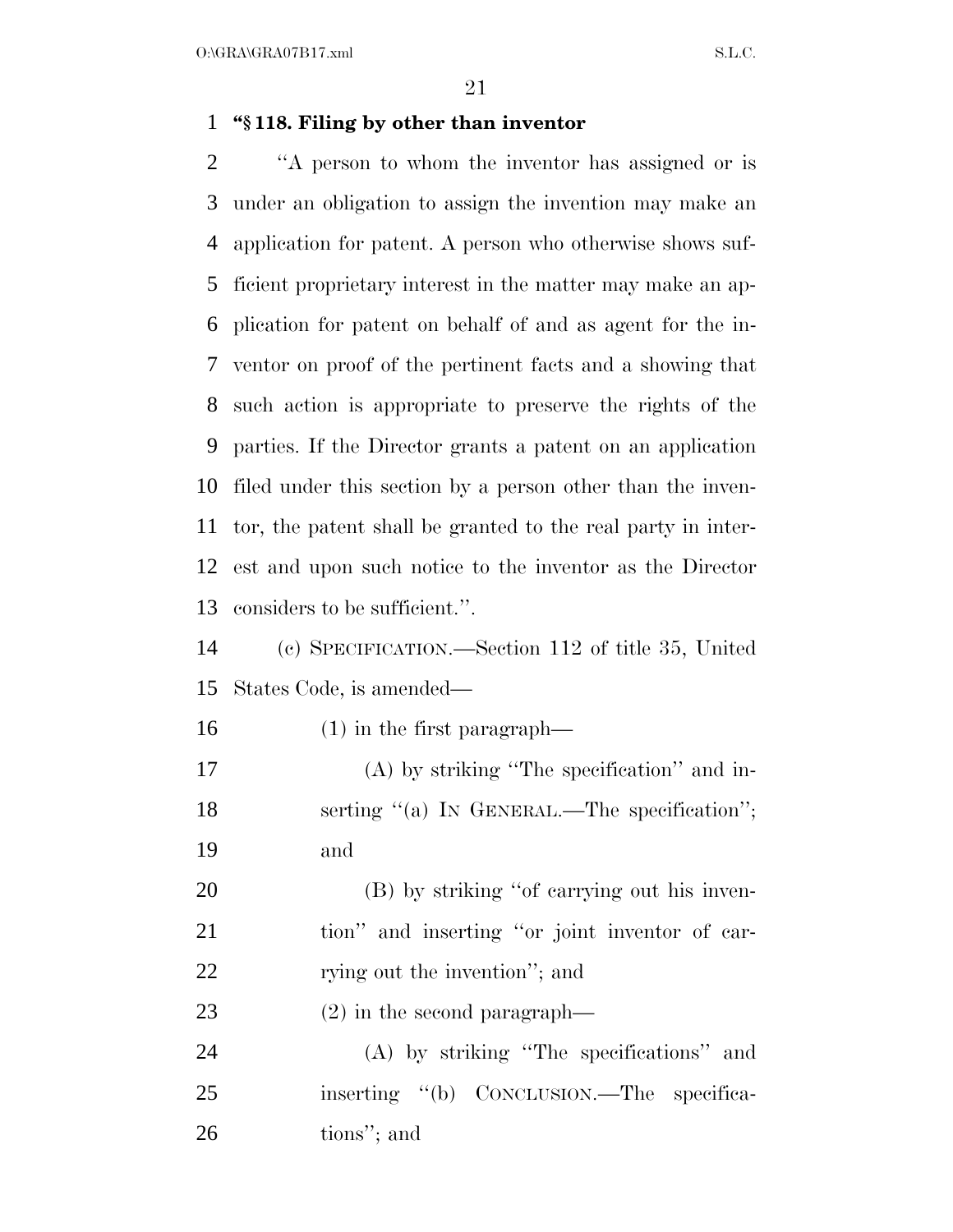| $\mathbf{1}$   | (B) by striking "applicant regards as his                   |
|----------------|-------------------------------------------------------------|
| $\overline{2}$ | invention" and inserting "inventor or a joint in-           |
| 3              | ventor regards as the invention";                           |
| $\overline{4}$ | $(3)$ in the third paragraph, by striking "A                |
| 5              | claim" and inserting " $(c)$ FORM.—A claim";                |
| 6              | $(4)$ in the fourth paragraph, by striking "Sub-            |
| 7              | ject to the following paragraph," and inserting "(d)        |
| 8              | REFERENCE IN DEPENDENT FORMS.-Subject to                    |
| 9              | subsection $(e)$ ,";                                        |
| 10             | $(5)$ in the fifth paragraph, by striking "A                |
| 11             | claim" and inserting " $(e)$ REFERENCE IN MULTIPLE          |
| 12             | DEPENDENT FORM.—A claim"; and                               |
| 13             | $(6)$ in the last paragraph, by striking "An ele-           |
| 14             | ment" and inserting "(f) ELEMENT IN CLAIM FOR               |
| 15             | A COMBINATION.—An element".                                 |
| 16             | SEC. 4. RIGHT OF THE INVENTOR TO OBTAIN DAMAGES.            |
| 17             | (a) DAMAGES.—Section 284 of title 35, United                |
|                | 18 States Code, is amended to read as follows:              |
| 19             | "§284. Damages                                              |
| 20             | "(a) IN GENERAL.—Upon finding for the claimant              |
| 21             | the court shall award the claimant damages adequate to      |
| 22             | compensate for the infringement but in no event less than   |
| 23             | a reasonable royalty for the use made of the invention by   |
| 24             | the infringer, together with interest and costs as fixed by |
| 25             | the court, subject to the provisions of this section.       |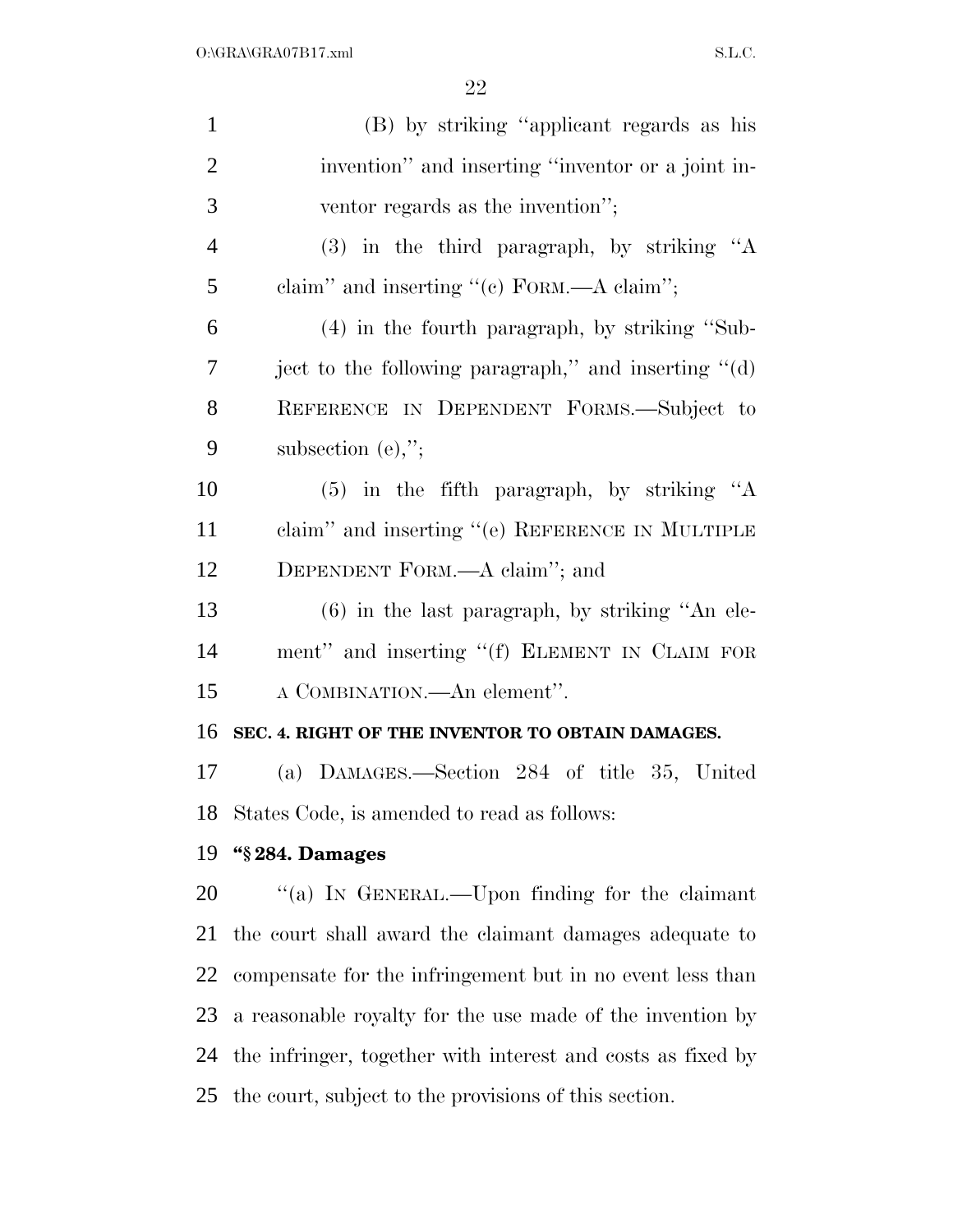''(b) DETERMINATION OF DAMAGES; EVIDENCE CON- SIDERED; PROCEDURE.—The court may receive expert testimony as an aid to the determination of damages or of what royalty would be reasonable under the cir- cumstances. The admissibility of such testimony shall be governed by the rules of evidence governing expert testi- mony. When the damages are not found by a jury, the court shall assess them.

9 "(c) STANDARD FOR CALCULATING REASONABLE ROYALTY.—

11 ''(1) IN GENERAL.—The court shall determine, based on the facts of the case and after adducing any further evidence the court deems necessary, which of the following methods shall be used by the court or the jury in calculating a reasonable royalty pursuant to subsection (a). The court shall also identify the factors that are relevant to the deter- mination of a reasonable royalty, and the court or jury, as the case may be, shall consider only those factors in making such determination.

21 "(A) ENTIRE MARKET VALUE.—Upon a showing to the satisfaction of the court that the claimed invention's specific contribution over the prior art is the predominant basis for mar-ket demand for an infringing product or proc-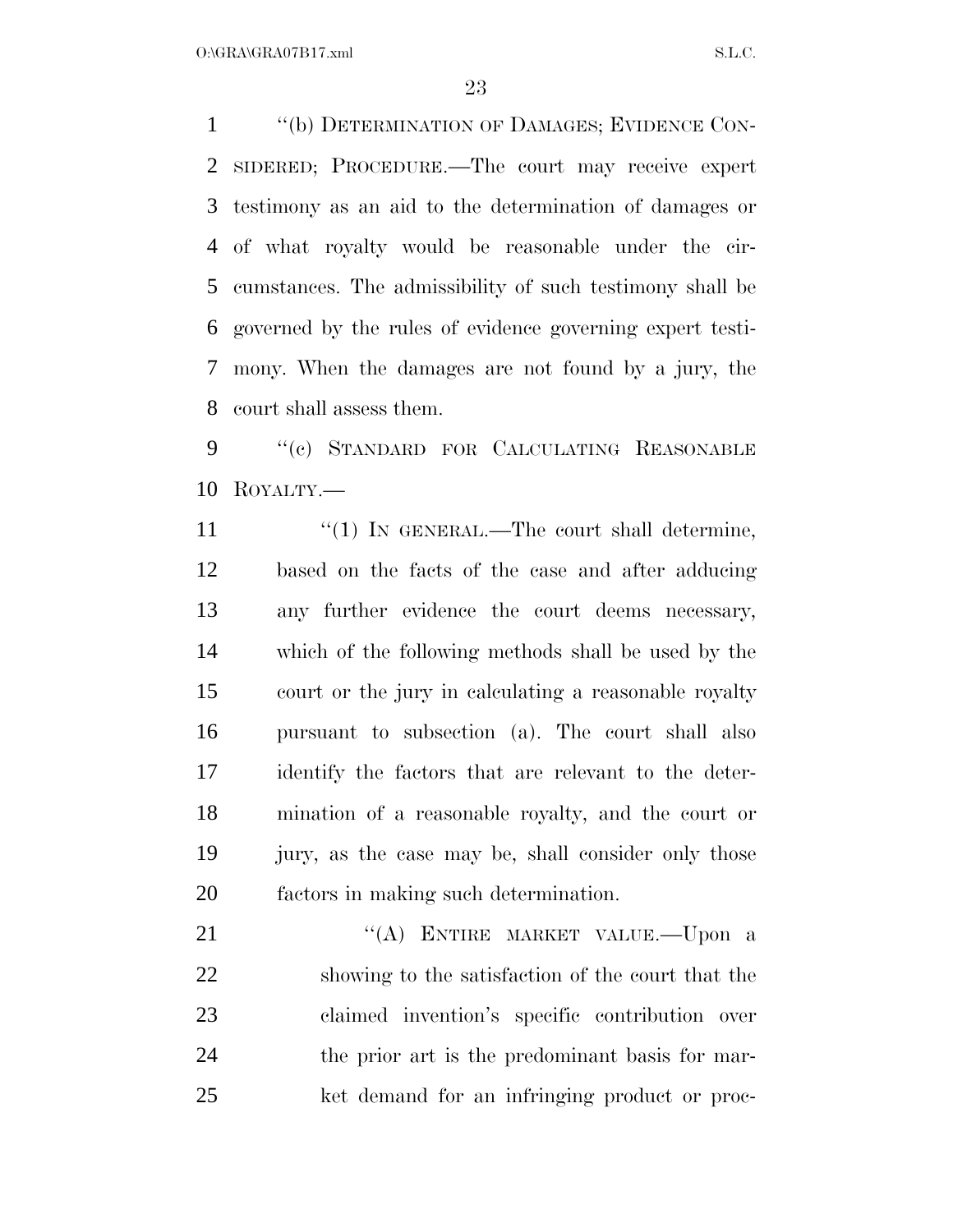ess, damages may be based upon the entire market value of that infringing product or proc-ess.

4 "(B) ESTABLISHED ROYALTY BASED ON MARKETPLACE LICENSING.—Upon a showing to the satisfaction of the court that the claimed in- vention has been the subject of a nonexclusive license for the use made of the invention by the infringer, to a number of persons sufficient to indicate a general marketplace recognition of the reasonableness of the licensing terms, if the license was secured prior to the filing of the case before the court, and the court determines that the infringer's use is of substantially the same scope, volume, and benefit of the rights granted under such license, damages may be determined on the basis of the terms of such li- cense. Upon a showing to the satisfaction of the court that the claimed invention has sufficiently similar noninfringing substitutes in the relevant market, which have themselves been the subject of such nonexclusive licenses, and the court de- termines that the infringer's use is of substan- tially the same scope, volume, and benefit of the rights granted under such licenses, damages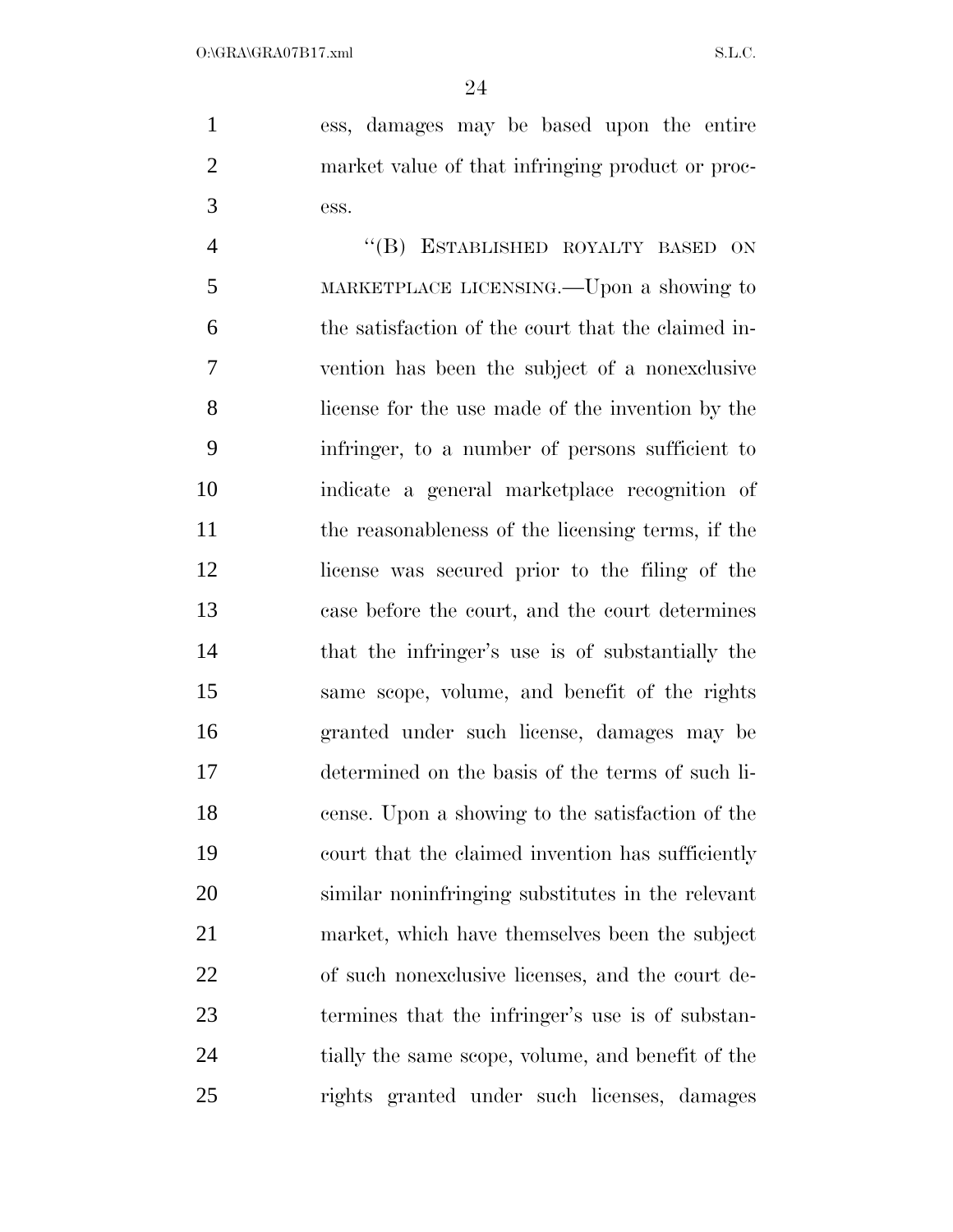may be determined on the basis of the terms of 2 such licenses.

3 "'(C) VALUATION CALCULATION.—Upon a determination by the court that the showings required under subparagraphs (A) and (B) have not been made, the court shall conduct an anal- ysis to ensure that a reasonable royalty is ap- plied only to the portion of the economic value of the infringing product or process properly at- tributable to the claimed invention's specific contribution over the prior art. In the case of a combination invention whose elements are present individually in the prior art, the con- tribution over the prior art may include the value of the additional function resulting from 16 the combination, as well as the enhanced value, if any, of some or all of the prior art elements as part of the combination, if the patentee dem-onstrates that value.

20 "(2) ADDITIONAL FACTORS.—Where the court determines it to be appropriate in determining a rea- sonable royalty under paragraph (1), the court may also consider, or direct the jury to consider, any other relevant factors under applicable law.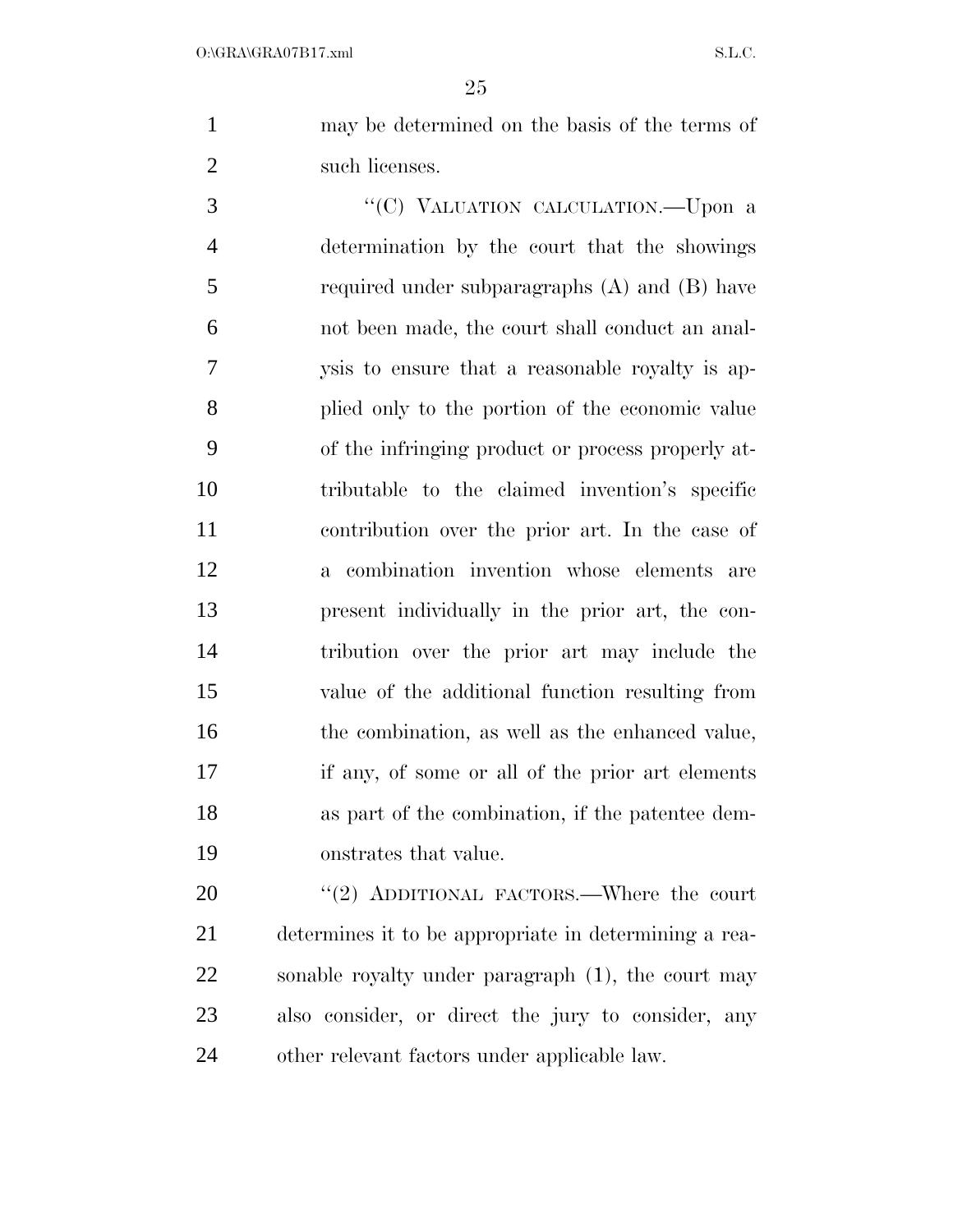1 "(d) INAPPLICABILITY TO OTHER DAMAGES ANAL- YSIS.—The methods for calculating a reasonable royalty described in subsection (c) shall have no application to the calculation of an award of damages that does not neces- sitate the determination of a reasonable royalty as a basis for monetary relief sought by the claimant.''.

(b) REPORT TO CONGRESSIONAL COMMITTEES.—

8 (1) IN GENERAL.—Not later than 2 years after the date of enactment of this Act, the Director shall report to the Committee on the Judiciary of the Senate and the Committee on the Judiciary of the House of Representatives, the findings and rec- ommendations of the Director on the operation of prior user rights in selected countries in the indus- trialized world. The report shall include the fol-lowing:

 (A) A comparison between United States patent laws and the laws of other industrialized countries, including the European Union, Japan, Canada, and Australia.

 (B) An analysis of the effect of prior user rights on innovation rates in the selected coun-23 tries.

 (C) An analysis of the correlation, if any, between prior user rights and start-up enter-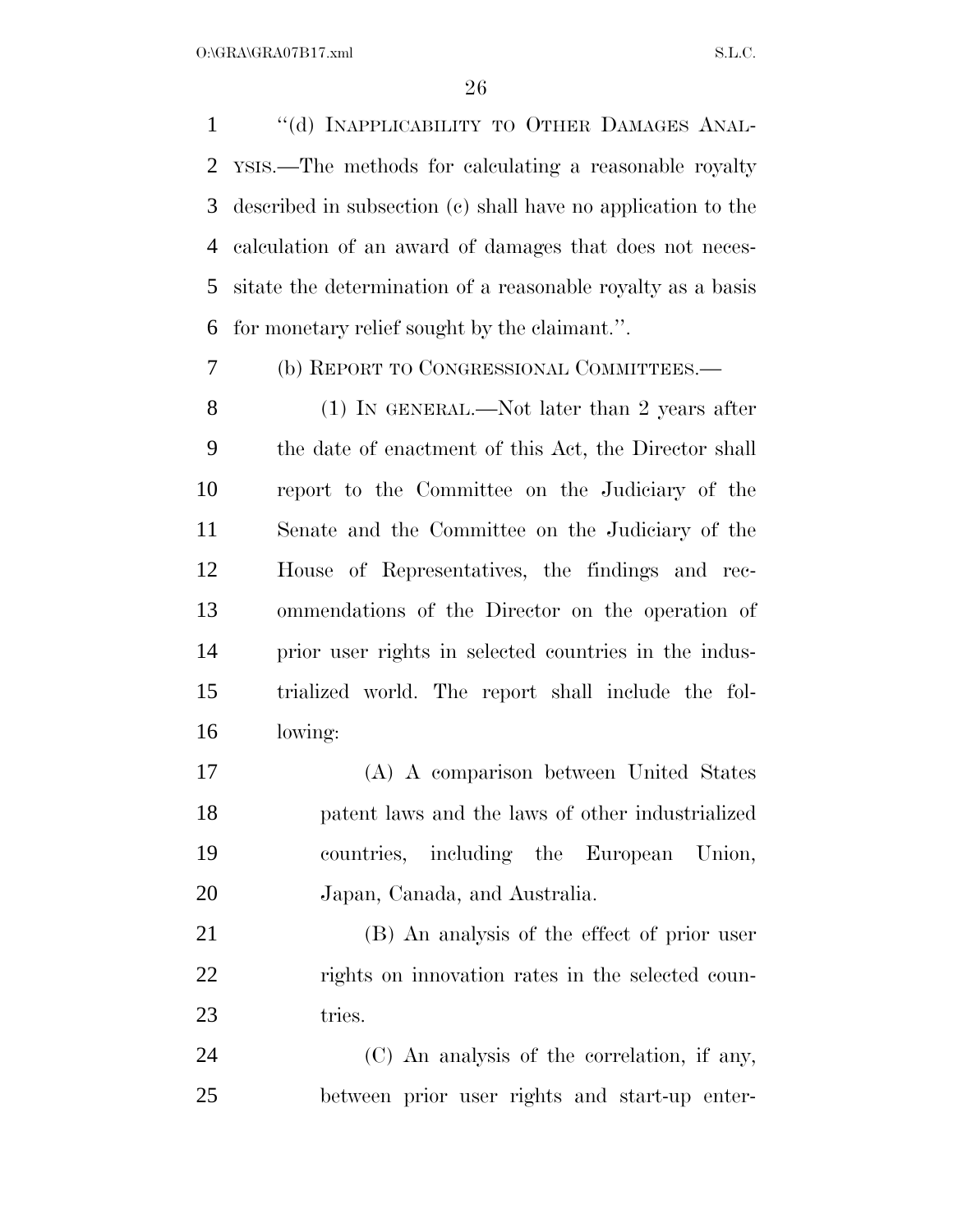| $\mathbf{1}$   | prises and the ability to attract venture capital            |
|----------------|--------------------------------------------------------------|
| $\overline{2}$ | to start new companies.                                      |
| 3              | (D) An analysis of the effect of prior user                  |
| $\overline{4}$ | rights, if any, on small businesses, universities,           |
| 5              | and individual inventors.                                    |
| 6              | (E) An analysis of legal and constitutional                  |
| 7              | issues, if any, that arise from placing trade se-            |
| 8              | cret law in patent law.                                      |
| 9              | (2) CONSULTATION WITH OTHER AGENCIES.—                       |
| 10             | In preparing the report required under paragraph             |
| 11             | (1), the Director shall consult with the Secretary of        |
| 12             | State and the Attorney General.                              |
| 13             | (c) LIMITATION ON DAMAGES AND OTHER REM-                     |
| 14             | EDIES; MARKING AND NOTICE.—Section $287(a)$ of title         |
| 15             | 35, United States Code, is amended to read as follows:       |
| 16             | $\lq(3)(1)$ Patentees, and persons making, offering for      |
| 17             | sale, or selling within the United States any patented arti- |
| 18             | cle for or under them, or importing any patented article     |
| 19             | into the United States, may give notice to the public that   |
| 20             | the same is patented, either by fixing thereon the word      |
| 21             | 'patent' or the abbreviation 'pat.', together with the num-  |
| 22             | ber of the patent, or when, from the character of the arti-  |
| 23             | cle, this cannot be done, by fixing to it, or to the package |
| 24             | wherein 1 or more of them is contained, a label containing   |
| 25             | a like notice. In the event of failure so to mark, no dam-   |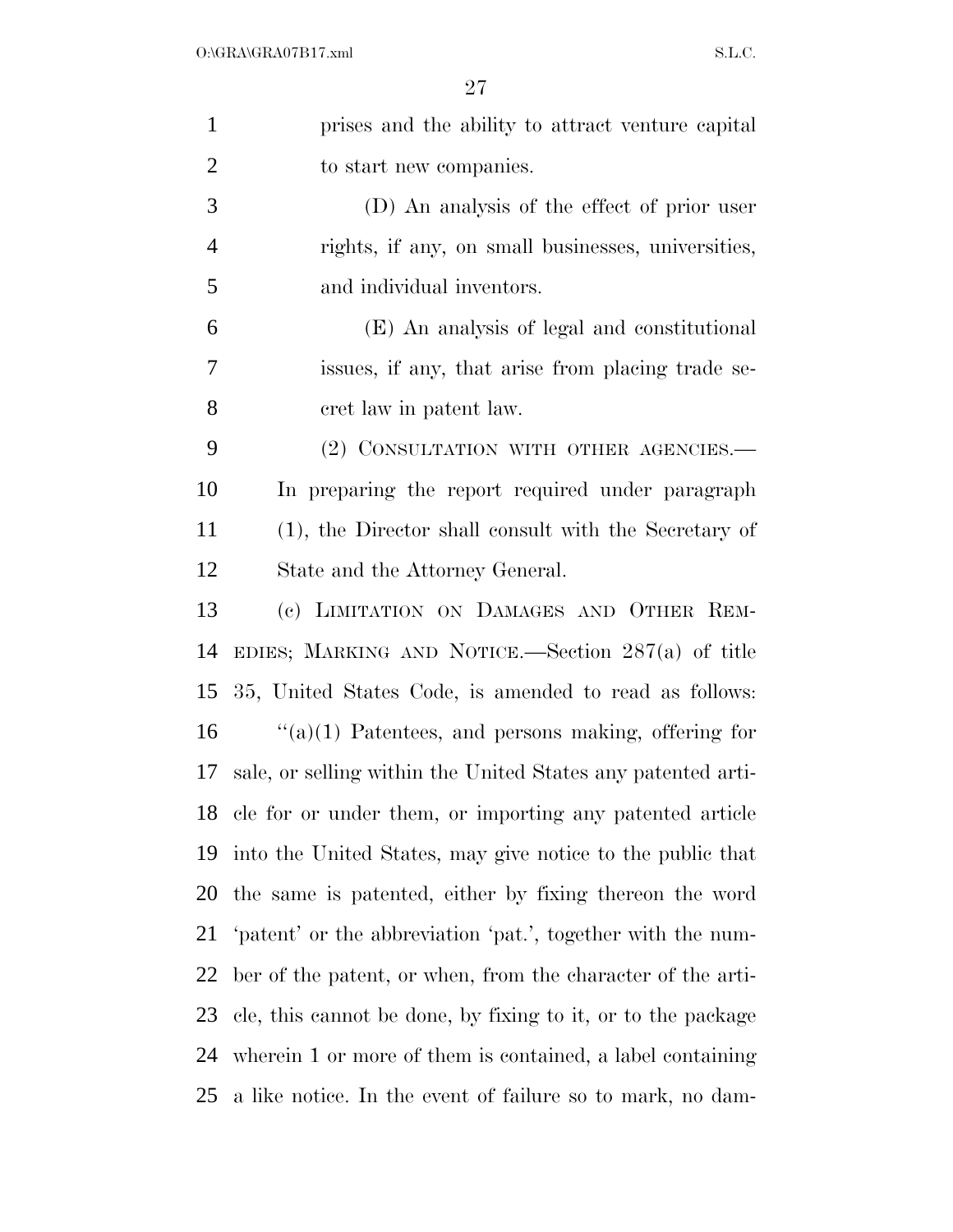$O:\overline{GRA}\setminus GRA$  and  $SL.C.$ 

 ages shall be recovered by the patentee in any action for infringement, except on proof that the infringer was noti- fied of the infringement and continued to infringe there- after, in which event damages may be recovered only for infringement occurring after such notice. Filing of an ac-tion for infringement shall constitute such notice.

 ''(2) In the case of a patented invention not covered under paragraph (1), no recovery shall be had for any in- fringement committed more than 2 years prior to the filing of the complaint or counterclaim for infringement in the action, except upon proof that the infringer was notified of the infringement by the patentee. Upon such proof, the patentee may recover damages for infringement for up to 2 years prior to such notice, as well as for infringement after such notice. In no event may damages be recovered for more than 6 years prior to the filing of the complaint or counterclaim for infringement in the action.''.

 (d) DEFENSE TO INFRINGEMENT BASED ON EAR- LIER INVENTOR.—Section 273(b)(6) of title 35, United States Code, is amended to read as follows:

21 "(6) PERSONAL DEFENSE.—The defense under this section may be asserted only by the person who performed or caused the performance of the acts necessary to establish the defense as well as any other entity that controls, is controlled by, or is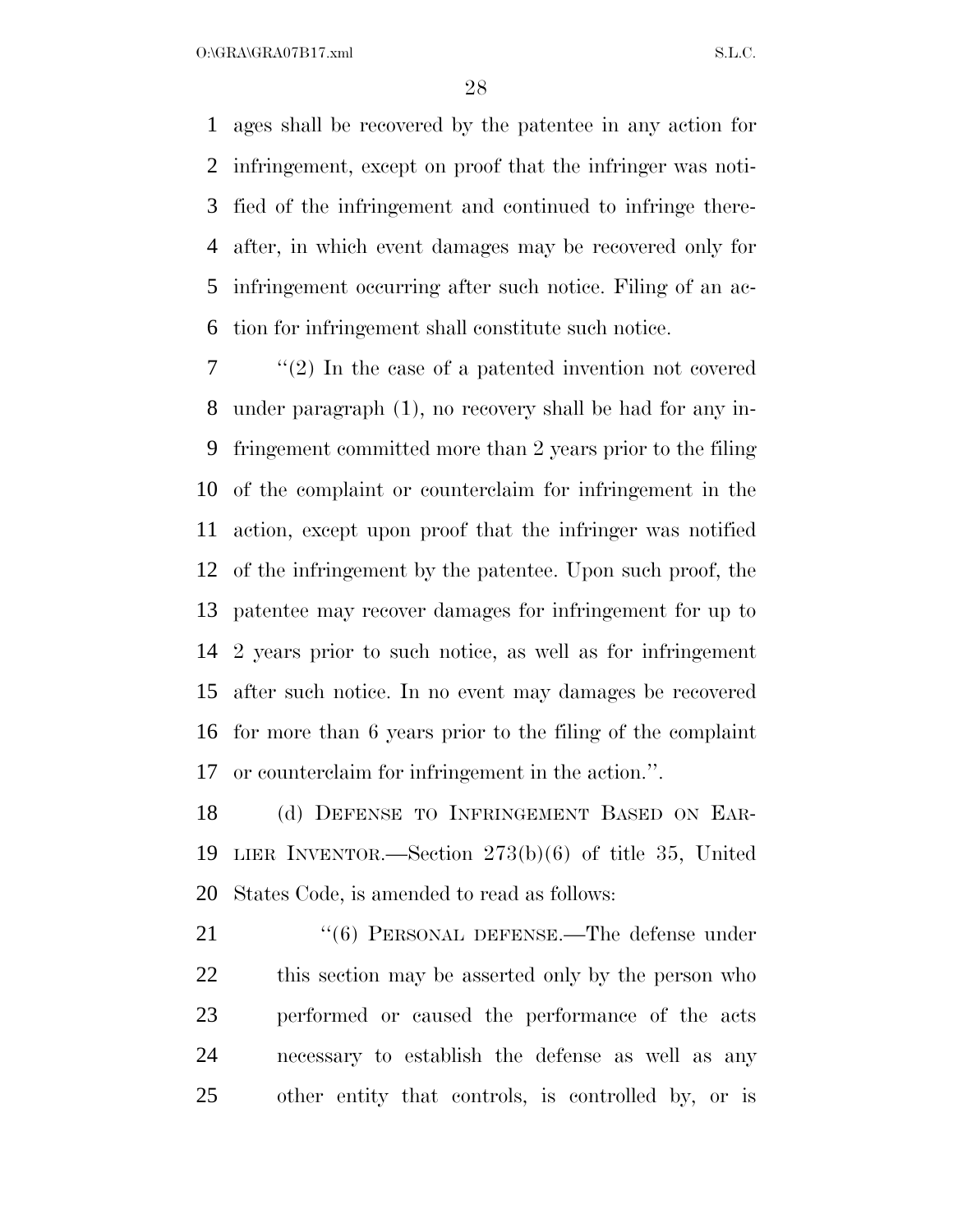$O:\overline{GRA}\setminus GRA$  and  $SL.C.$ 

 under common control with such person and, except for any transfer to the patent owner, the right to as- sert the defense shall not be licensed or assigned or transferred to another person except as an ancillary and subordinate part of a good faith assignment or transfer for other reasons of the entire enterprise or line of business to which the defense relates. Not- withstanding the preceding sentence, any person may, on its own behalf, assert a defense based on the exhaustion of rights provided under paragraph (3), including any necessary elements thereof.''. (e) EFFECTIVE DATE.—The amendments made by this section shall apply to any civil action commenced on

or after the date of enactment of this Act.

# **SEC. 5. POST-GRANT PROCEDURES AND OTHER QUALITY ENHANCEMENTS.**

 (a) REEXAMINATION.—Section 303(a) of title 35, United States Code, is amended to read as follows:

 ''(a) Within 3 months after the owner of a patent files a request for reexamination under section 302, the Director shall determine whether a substantial new ques- tion of patentability affecting any claim of the patent con- cerned is raised by the request, with or without consider- ation of other patents or printed publications. On the Di-rector's own initiative, and at any time, the Director may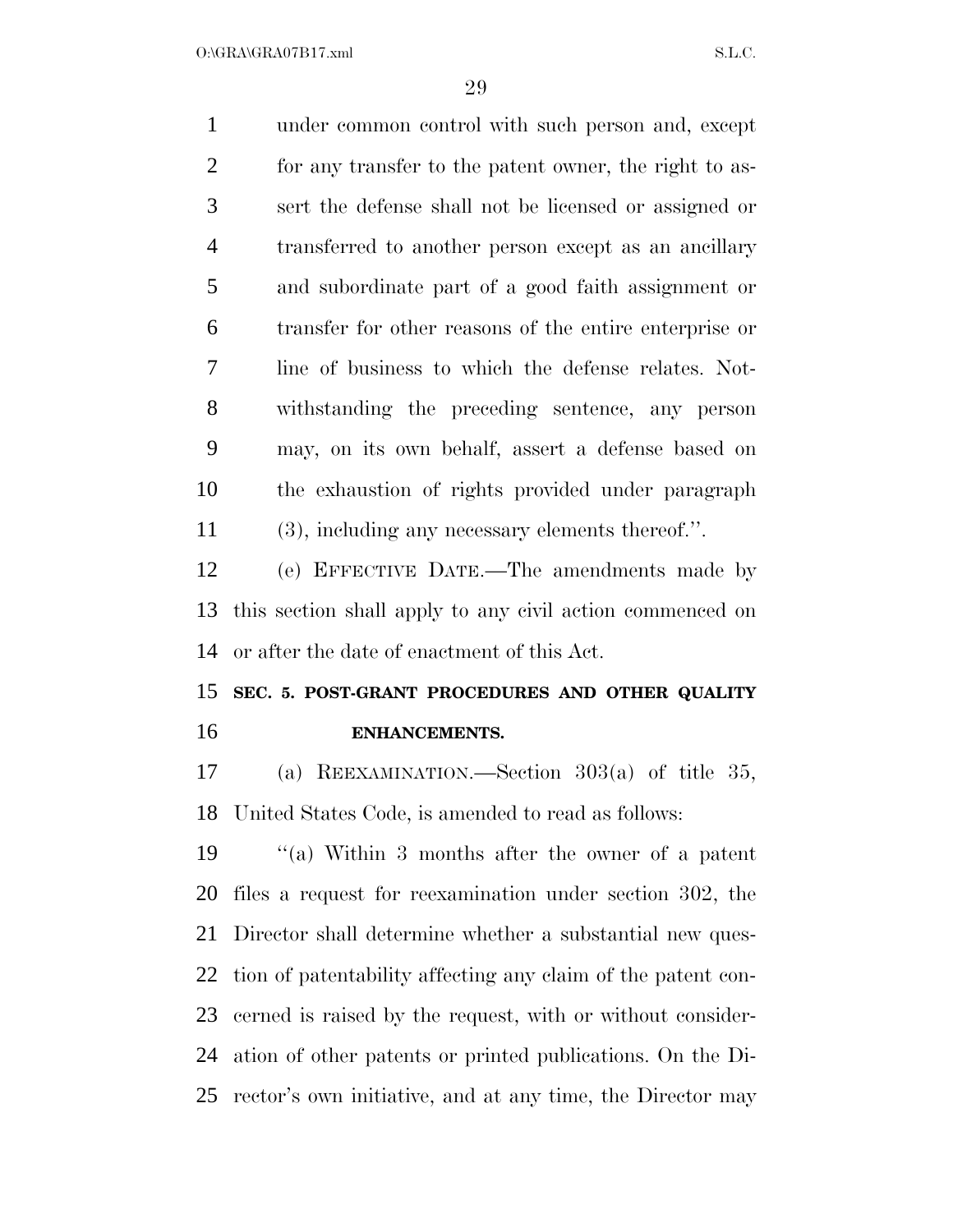$O:\overline{GRA}\setminus GRA$   $SL.C.$ 

 determine whether a substantial new question of patent- ability is raised by patents and publications discovered by the Director, is cited under section 301, or is cited by any person other than the owner of the patent under section 302 or section 311. The existence of a substantial new question of patentability is not precluded by the fact that a patent or printed publication was previously cited by or to the Office or considered by the Office.''.

 (b) REPEAL OF OPTIONAL INTER PARTES REEXAM-INATION PROCEDURES.—

 (1) IN GENERAL.—Sections 311, 312, 313, 314, 315, 316, 317, and 318 of title 35, United States Code, and the items relating to those sections in the table of sections, are repealed.

 (2) EFFECTIVE DATE.—Notwithstanding para- graph (1), the provisions of sections 311, 312, 313, 314, 315, 316, 317, and 318 of title 35, United States Code, shall continue to apply to any inter partes reexamination determination request filed on or before the date of enactment of this Act.

21 (c) POST-GRANT OPPOSITION PROCEDURES.—

 (1) IN GENERAL.—Part III of title 35, United States Code, is amended by adding at the end the following new chapter: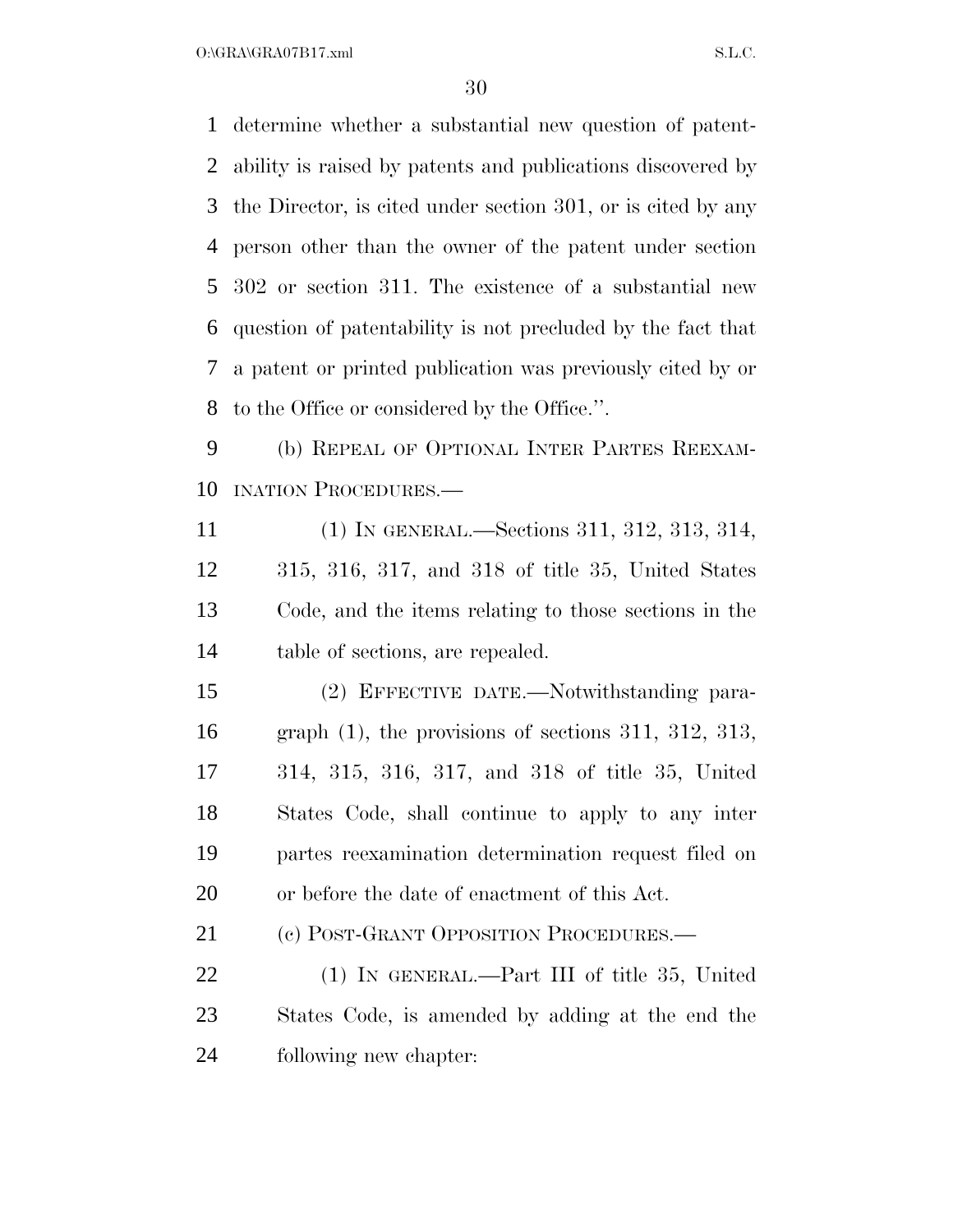# 1 **''CHAPTER 32—POST-GRANT REVIEW**  2 **PROCEDURES**

''Sec.

''321. Petition for post-grant review.

''322. Timing and bases of petition.

''323. Requirements of petition.

''324. Publication and public availability of petition.

''325. Prohibited filings.

''326. Submission of additional information.

''327. Institution of post-grant review proceedings.

''328. Consolidation of proceedings and joinder.

''329. Conduct of post-grant review proceedings.

''330. Patent owner response.

''331. Proof and evidentiary standards.

''332. Amendment of the patent.

- ''333. Settlement.
- ''334. Decision of the board.

''335. Effect of decision.

- ''336. Relationship to other pending proceedings.
- ''337. Effect of decisions rendered in civil action on future post-grant review proceedings.

''338. Effect of final decision on future proceedings.

''339. Appeal.

#### 3 **''§ 321. Petition for post-grant review**

 ''Subject to sections 322, 324, 332, and 333 of this chapter, a person who is not the patent owner may file with the Office a petition seeking to institute a post-grant review proceeding to cancel as unpatentable any claim of a patent on any ground that could be raised under para- graph (2) or (3) of section 282(b) (relating to invalidity of the patent or any claim). The Director shall establish, by regulation, fees to be paid by the person requesting the proceeding, in such amounts as the Director deter- mines to be reasonable, considering the aggregate costs of the post-grant review proceeding and the status of the petitioner.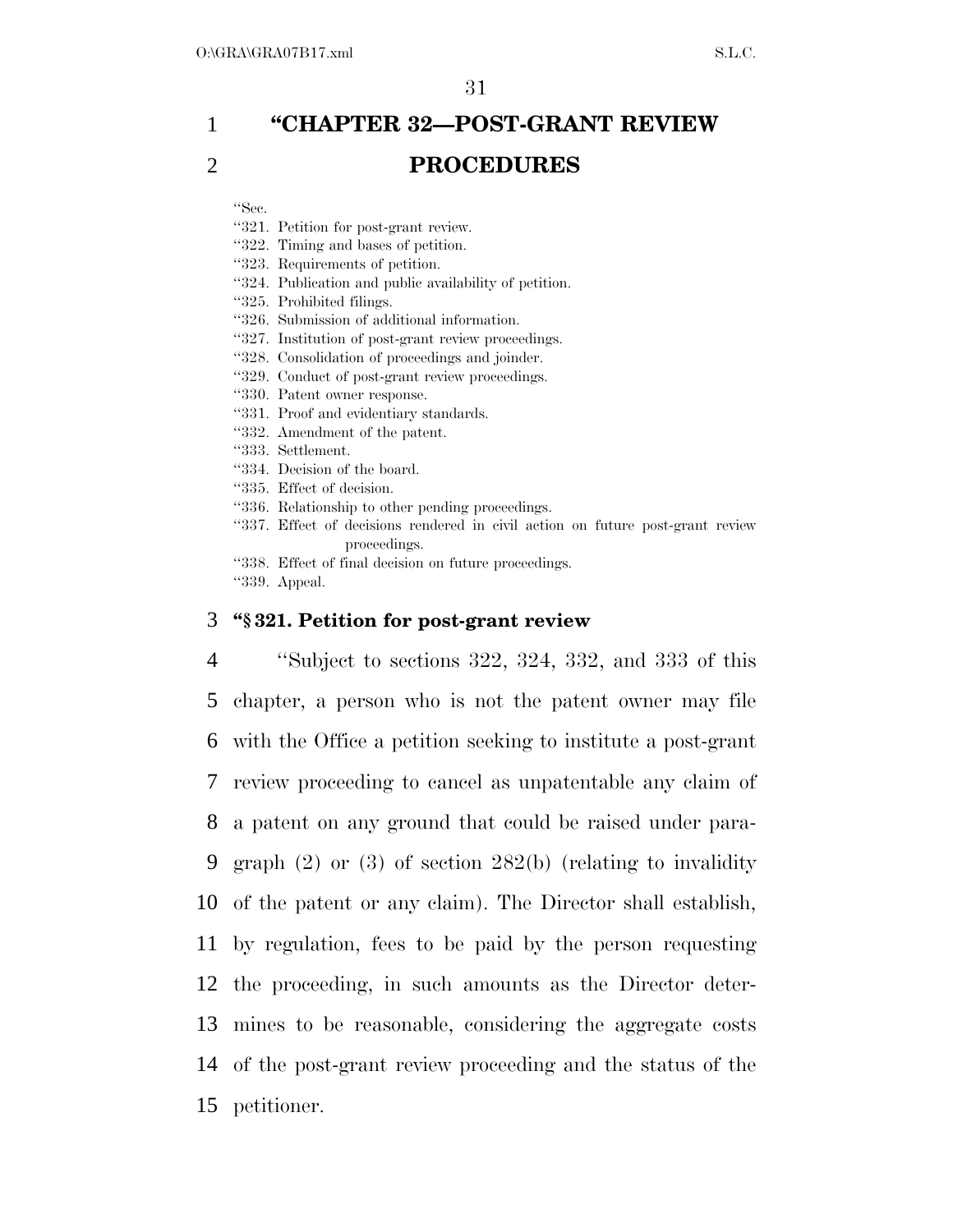### **''§ 322. Timing and bases of petition**

 ''A post-grant proceeding may be instituted under this chapter pursuant to a petition filed under section 321 only if—

 ''(1) the petition is filed not later than 12 months after the grant of the patent or issuance of a reissue patent, as the case may be;

 $\frac{1}{2}(2)$  (A) the petitioner establishes in the petition a substantial reason to believe that the continued ex- istence of the challenged claim in the petition causes or is likely to cause the petitioner significant eco-nomic harm; and

 ''(B) the petitioner files a petition not later than 12 months after receiving notice, explicitly or implicitly, that the patent holder alleges infringe-ment; or

17 ''(3) the patent owner consents in writing to the proceeding.

#### **''§ 323. Requirements of petition**

 ''A petition filed under section 321 may be considered only if—

22  $\frac{1}{2}$  (1) the petition is accompanied by payment of the fee established by the Director under section 321;

25 "(2) the petition identifies any real parties in interest;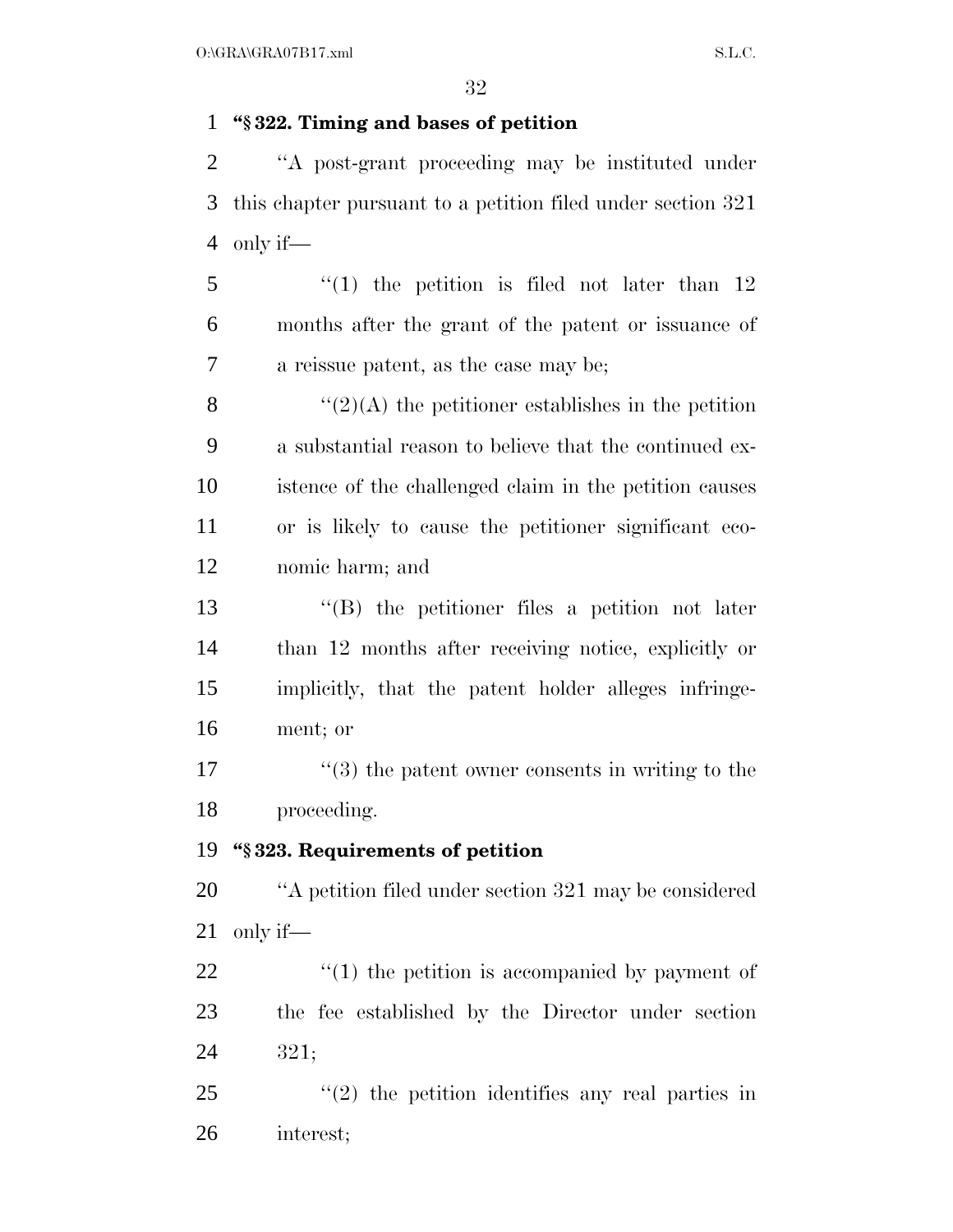| $\mathbf{1}$   | $\cdot\cdot$ (3) the petition identifies, in writing and with |
|----------------|---------------------------------------------------------------|
| $\overline{2}$ | particularity, each claim challenged, the grounds on          |
| 3              | which the challenge to each claim is based, and the           |
| $\overline{4}$ | evidence that supports the grounds for each chal-             |
| 5              | lenged claim, including—                                      |
| 6              | "(A) copies of patents and printed publica-                   |
| 7              | tions that the petitioner relies upon in support              |
| 8              | of the petition; and                                          |
| 9              | "(B) affidavits or declarations of sup-                       |
| 10             | porting evidence and opinions, if the petitioner              |
| 11             | relies on other factual evidence or on expert                 |
| 12             | opinions;                                                     |
| 13             | $(4)$ the petition provides such information as               |
| 14             | the Director may require by regulation; and                   |
| 15             | $\lq(5)$ the petitioner provides copies of any of the         |
| 16             | documents required under paragraphs $(3)$ and $(4)$ to        |
| 17             | the patent owner or, if applicable, the designated            |
| 18             | representative of the patent owner.                           |
| 19             | "§324. Publication and public availability of petition        |
| 20             | "(a) IN GENERAL.—As soon as practicable after the             |
| 21             | receipt of a petition under section 321, the Director         |
| 22             | shall—                                                        |
| 23             | $\lq(1)$ publish the petition in the Federal Reg-             |
| 24             | ister; and                                                    |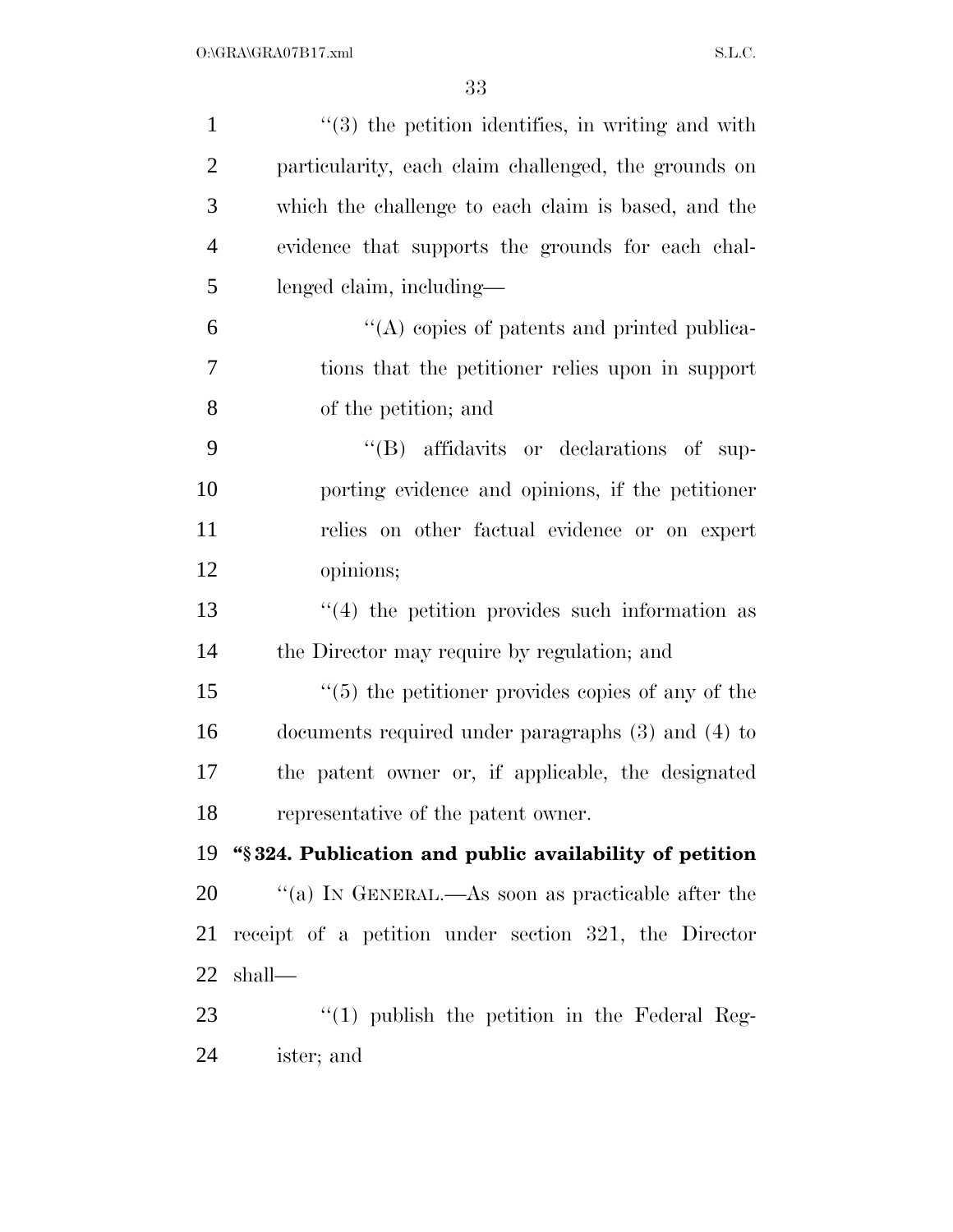$\frac{1}{2}$  make that petition available on the website of the United States Patent and Trademark Office. ''(b) PUBLIC AVAILABILITY.—The file of any pro- ceeding shall be made available to the public except that any petition or document filed with the intent to be sealed shall be accompanied by a motion to seal. Such petition or document shall be treated as sealed, pending the out- come of the ruling on the motion. Failure to file a motion to seal will result in the pleading being placed in the public record.

#### **''§ 325. Prohibited filings**

12 "(a) In GENERAL.—A post-grant review proceeding may not be instituted under paragraph (1), (2), or (3) of section 322 if the petition requesting the proceeding iden- tifies the same petitioner or real party in interest and the same patent as a previous petition filed under any para-graph of section 322.

 ''(b) PREVIOUSLY FILED CIVIL ACTIONS.—A post- grant review proceeding may not be instituted or main- tained under paragraph (1) or (2) of section 322 if the petitioner or real party in interest has instituted a civil action challenging the validity of a claim of the patent.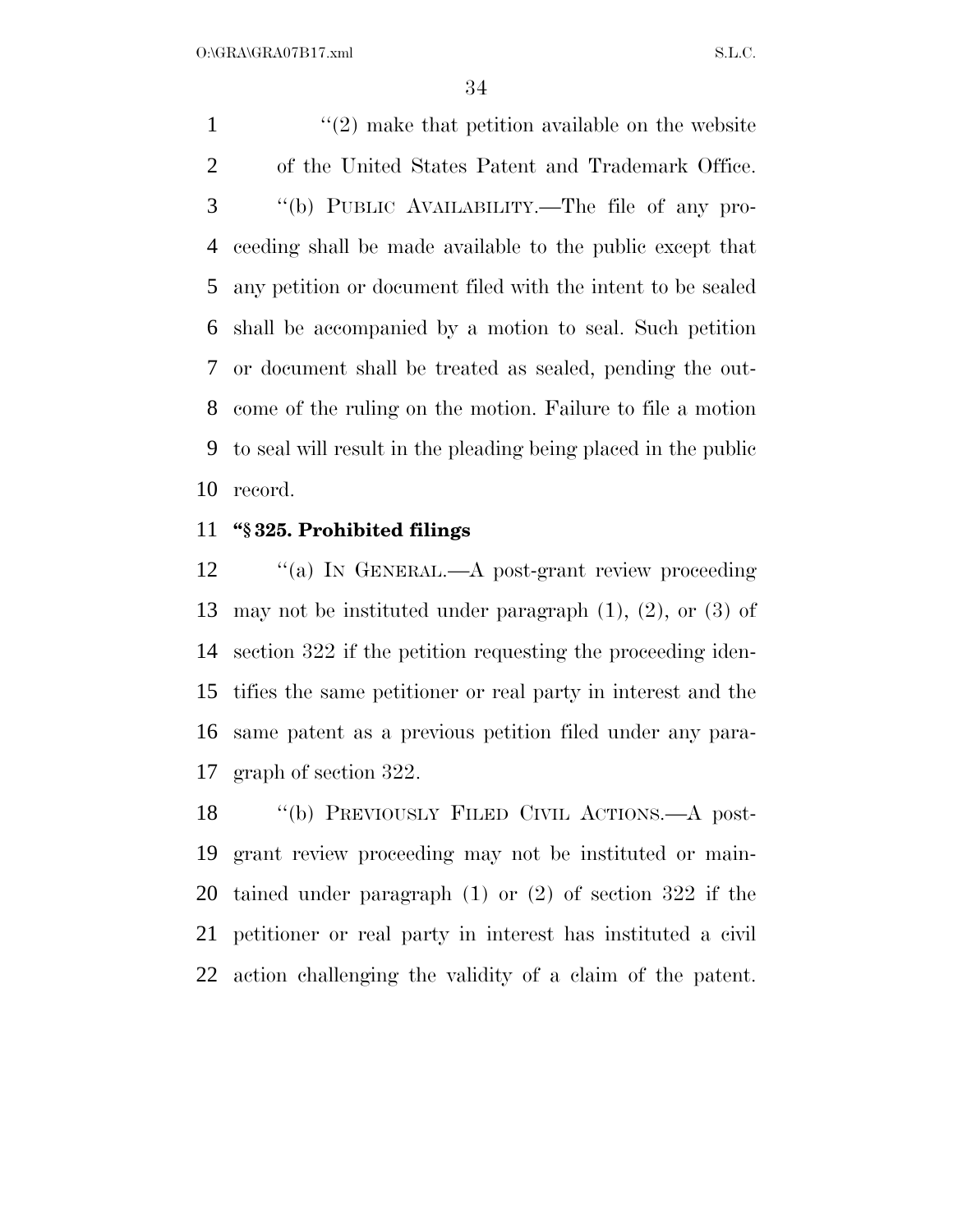### **''§ 326. Submission of additional information**

 ''The petitioner shall file such additional information with respect to the petition as the Director may require by regulation.

#### **''§ 327. Institution of post-grant review proceedings**

 ''(a) IN GENERAL.—The Director may not authorize a post-grant review proceeding to commence unless the Di- rector determines that the information presented in the petition raises a substantial new question of patentability for at least 1 of the challenged claims. The Director shall determine whether to authorize a post-grant proceeding within 90 days after receiving a petition.

 ''(b) NOTIFICATION.—The Director shall notify the petitioner and patent owner, in writing, of the Director's determination under subsection (a). The Director shall publish each notice of institution of a post-grant review proceeding in the Federal Register and make such notice available on the website of the United States Patent and Trademark Office. Such notice shall list the date on which the proceeding shall commence.

21 "(c) DETERMINATION NOT APPEALABLE.—The de- termination by the Director regarding whether to author- ize a post-grant review proceeding under subsection (a) shall not be appealable.

25 "(d) ASSIGNMENT OF THE PROCEEDING TO A PANEL.—Upon a determination of the Director to com-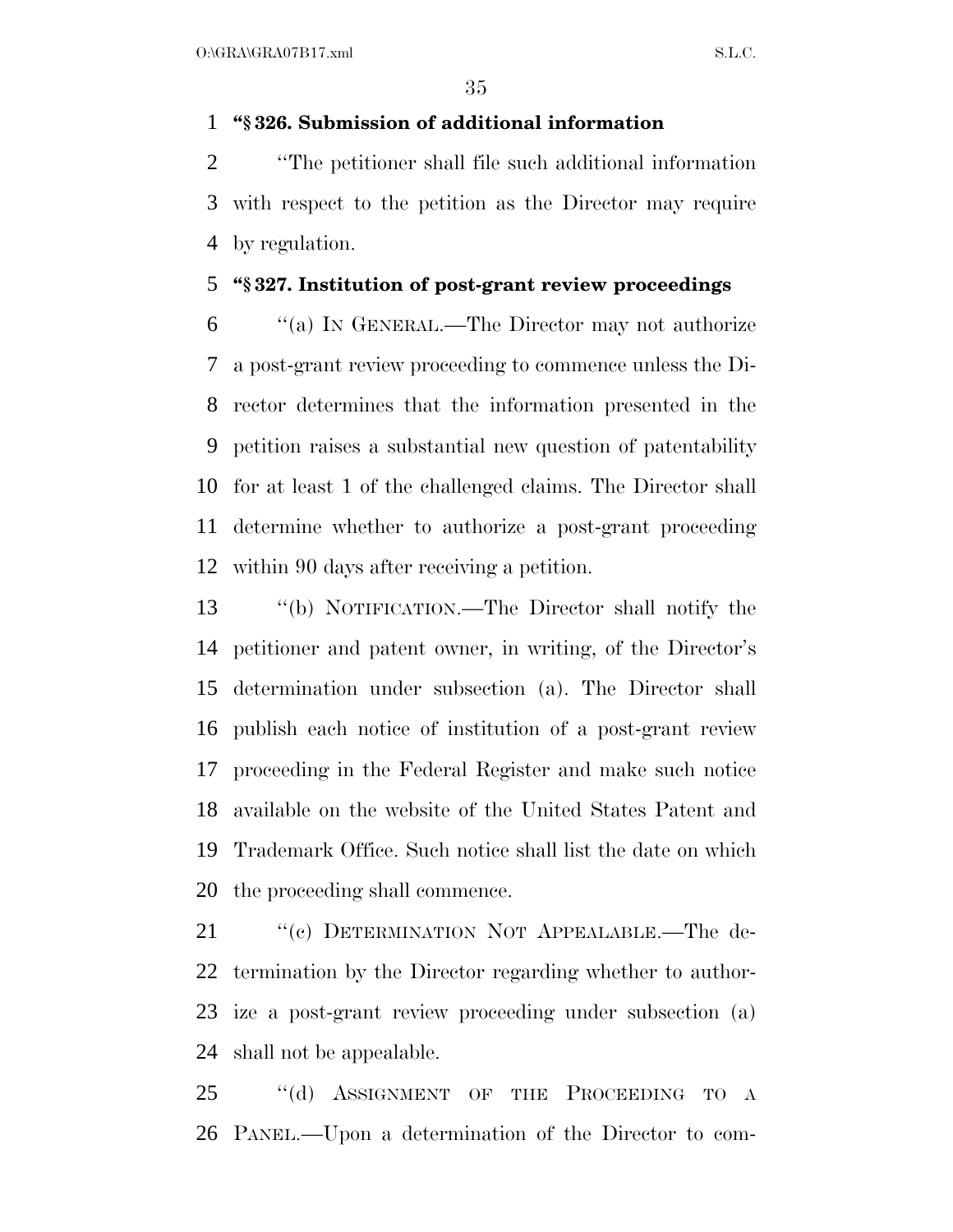mence a post-grant review proceeding, the Director shall assign the proceeding to a panel of 3 administrative patent judges from the Patent Trial and Appeal Board.

#### **''§ 328. Consolidation of proceedings and joinder**

 ''(a) CONSOLIDATION OF POST-GRANT PRO- CEEDINGS.—If more than 1 petition is submitted under section 322(1) against the same patent and the Director determines that each raises a substantial new question of patentability warranting the commencement of a post- grant review proceeding under section 327, the Director may consolidate such proceedings into a single post-grant review proceeding.

 ''(b) JOINDER.—If the Director commences a post- grant review proceeding on the basis of a petition filed under section 322(2), any person who files in compliance 16 with section  $322(2)(\text{A})$  a petition that the Director finds sufficient to proceed under section 327 may be joined at the discretion of the Director, and such person shall par-ticipate in such post-grant review proceeding.

# **''§ 329. Conduct of post-grant review proceedings**

21 "(a) IN GENERAL.—The Director shall prescribe reg-ulations—

23  $\qquad$  (1) in accordance with section 2(b)(2), estab-lishing and governing post-grant review proceedings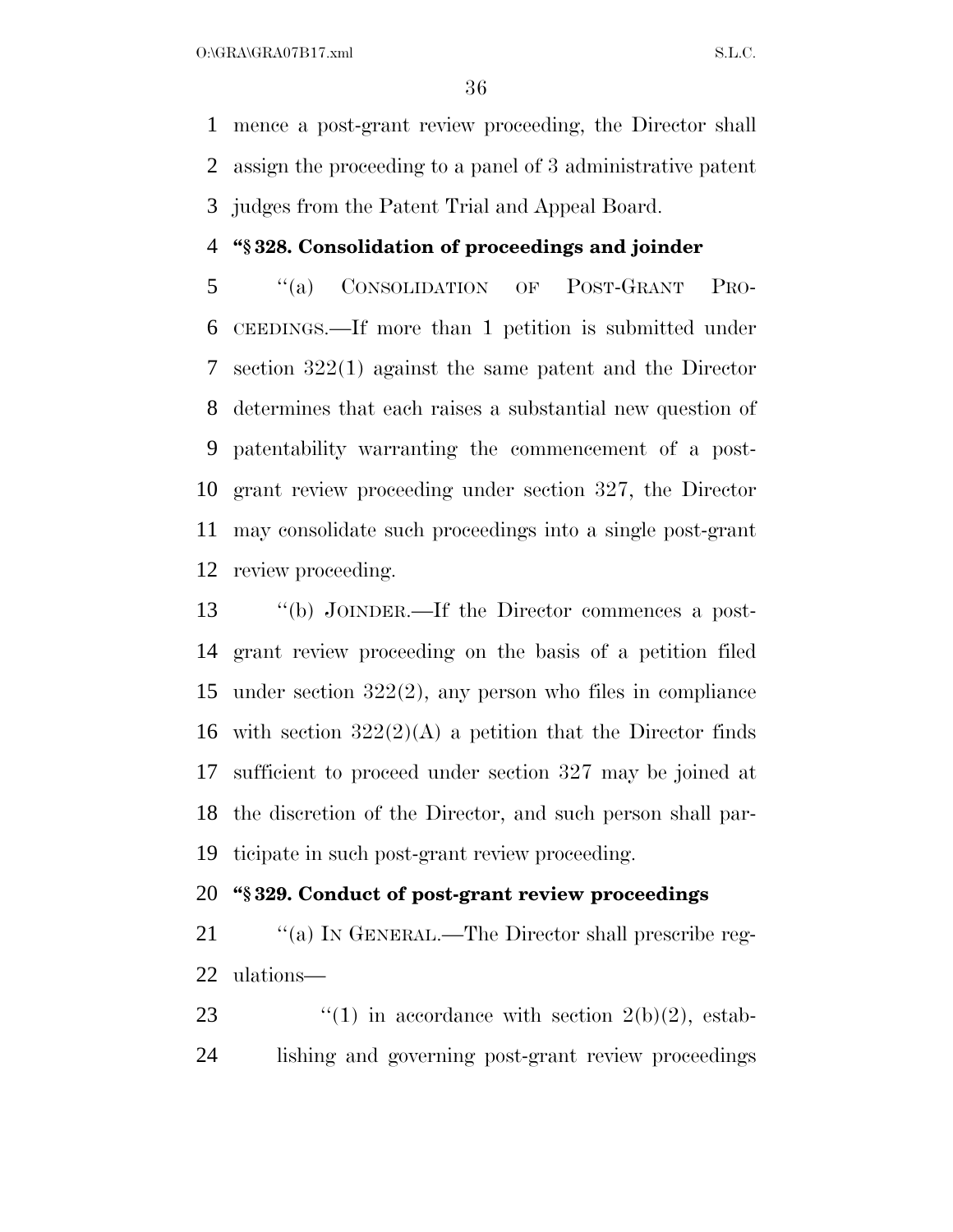| $\mathbf{1}$   | under this chapter and their relationship to other         |
|----------------|------------------------------------------------------------|
| $\overline{2}$ | proceedings under this title;                              |
| 3              | $(2)$ for setting forth the standards<br>for               |
| $\overline{4}$ | showings of substantial reason to believe and signifi-     |
| 5              | cant economic harm under section $322(2)$ and sub-         |
| 6              | stantial new question of patentability under section       |
| 7              | 327(a);                                                    |
| 8              | $(3)$ providing for the publication in the Fed-            |
| 9              | eral Register all requests for the institution of post-    |
| 10             | grant proceedings;                                         |
| 11             | $\cdot$ (4) establishing procedures for the submission     |
| 12             | of supplemental information after the petition is          |
| 13             | filed; and                                                 |
| 14             | $\cdot\cdot$ (5) setting forth procedures for discovery of |
| 15             | relevant evidence, including that such discovery shall     |
| 16             | be limited to evidence directly related to factual as-     |
| 17             | sertions advanced by either party in the proceeding.       |
| 18             | "(b) POST-GRANT REVIEW REGULATIONS.—Regula-                |
| 19             | tions under subsection $(a)(1)$ shall—                     |
| 20             | $\lq(1)$ require that the final determination in a         |
| 21             | post-grant review proceeding issue not later than 1        |
| 22             | year after the date on which the Director notices the      |
| 23             | institution of a post-grant proceeding under this          |
| 24             | chapter, except that, for good cause shown, the Di-        |
|                |                                                            |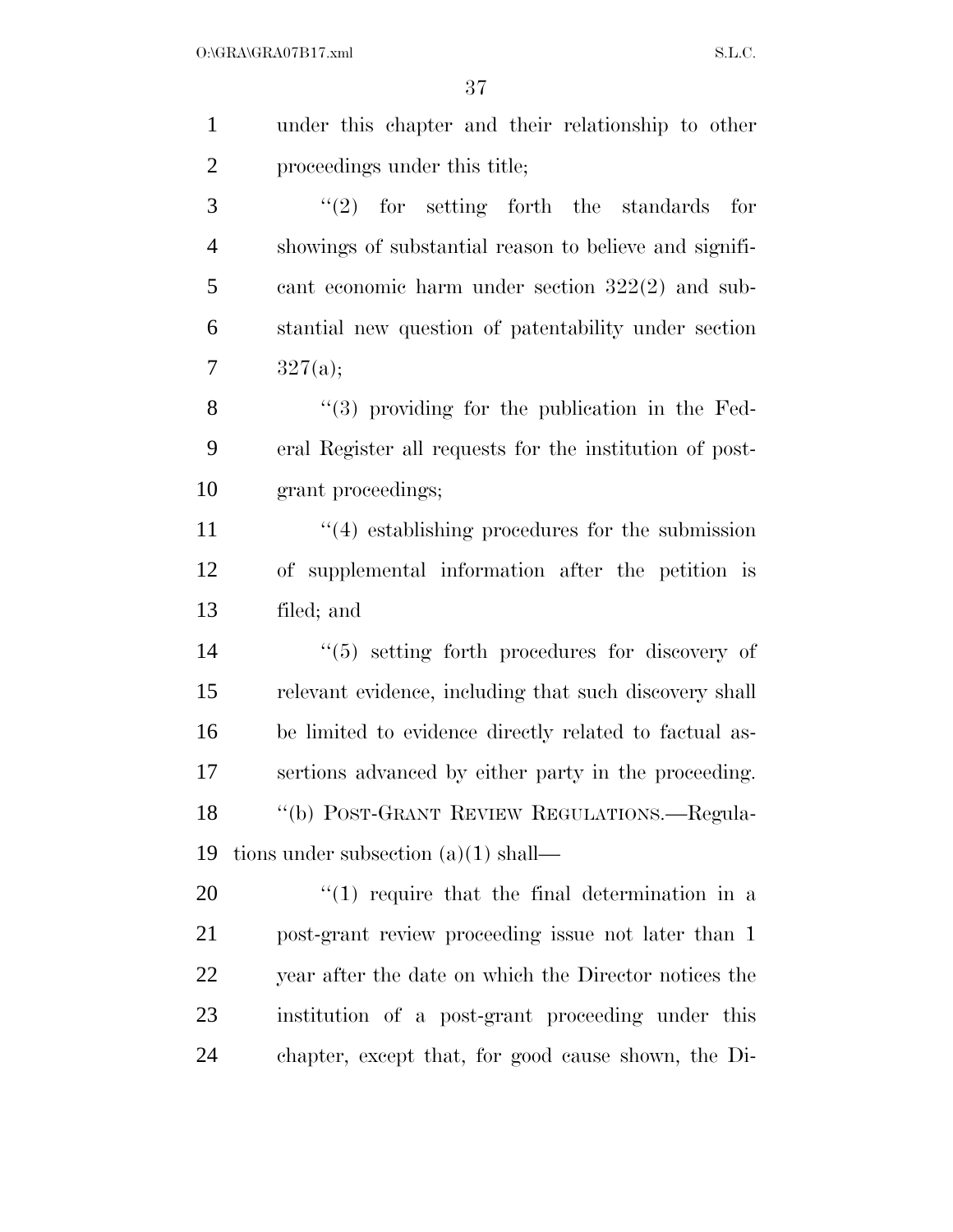| $\mathbf{1}$   | rector may extend the 1-year period by not more             |
|----------------|-------------------------------------------------------------|
| $\overline{2}$ | than 6 months;                                              |
| 3              | "(2) provide for discovery upon order of the Di-            |
| $\overline{4}$ | rector, as required in the interests of justice;            |
| 5              | $\lq(3)$ prescribe sanctions for abuse of discovery,        |
| 6              | abuse of process, or any other improper use of the          |
| 7              | proceeding, such as to harass or to cause unneces-          |
| 8              | sary delay or unnecessary increase in the cost of the       |
| 9              | proceeding;                                                 |
| 10             | $\cdot$ (4) provide for protective orders governing the     |
| 11             | exchange and submission of confidential information;        |
| 12             | and                                                         |
| 13             | $\cdot\cdot$ (5) ensure that any information submitted by   |
| 14             | the patent owner in support of any amendment en-            |
| 15             | tered under section 332 is made available to the            |
| 16             | public as part of the prosecution history of the pat-       |
| 17             | ent.                                                        |
| 18             | "(c) CONSIDERATIONS.—In prescribing regulations             |
| 19             | under this section, the Director shall consider the effect  |
| 20             | on the economy, the integrity of the patent system, and     |
| 21             | the efficient administration of the Office.                 |
| 22             | "(d) CONDUCT OF PROCEEDING.—The Patent Trial                |
| 23             | and Appeal Board shall, in accordance with section $6(b)$ , |
| 24             | conduct each proceeding authorized by the Director.         |
|                |                                                             |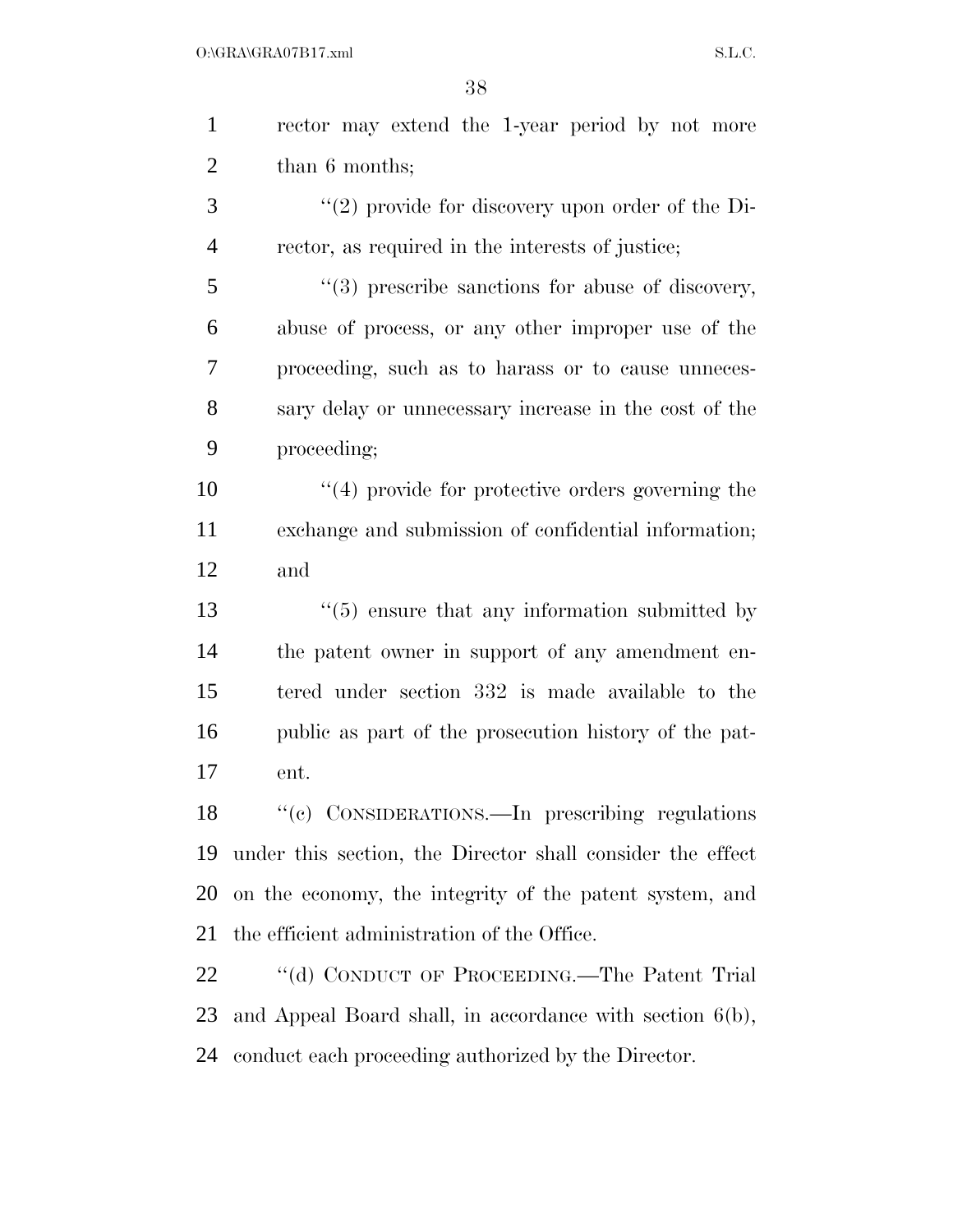$O:\overline{GRA}\setminus GRA$   $SL.C.$ 

#### **''§ 330. Patent owner response**

 ''After a post-grant review proceeding under this chapter has been instituted with respect to a patent, the patent owner shall have the right to file, within a time period set by the Director, a response to the petition. The patent owner shall file with the response, through affida- vits or declarations, any additional factual evidence and expert opinions on which the patent owner relies in sup-port of the response.

#### **''§ 331. Proof and evidentiary standards**

11 "(a) In GENERAL.—The presumption of validity set forth in section 282 of this title shall not apply to chal- lenges brought under section 322(1) but shall apply in a challenge brought under paragraph (2) or (3) of section 322 to any patent claim under this chapter.

 ''(b) BURDEN OF PROOF.—The petitioner under sec- tion 322 shall have the burden of proving a proposition of invalidity by a preponderance of the evidence.

#### **''§ 332. Amendment of the patent**

 ''(a) IN GENERAL.—In response to a challenge in a petition, the patent owner may file 1 motion to amend the patent in 1 or more of the following ways:

23 "(1) Cancel any challenged patent claim.

24 "(2) For each challenged claim, propose a sub-stitute claim.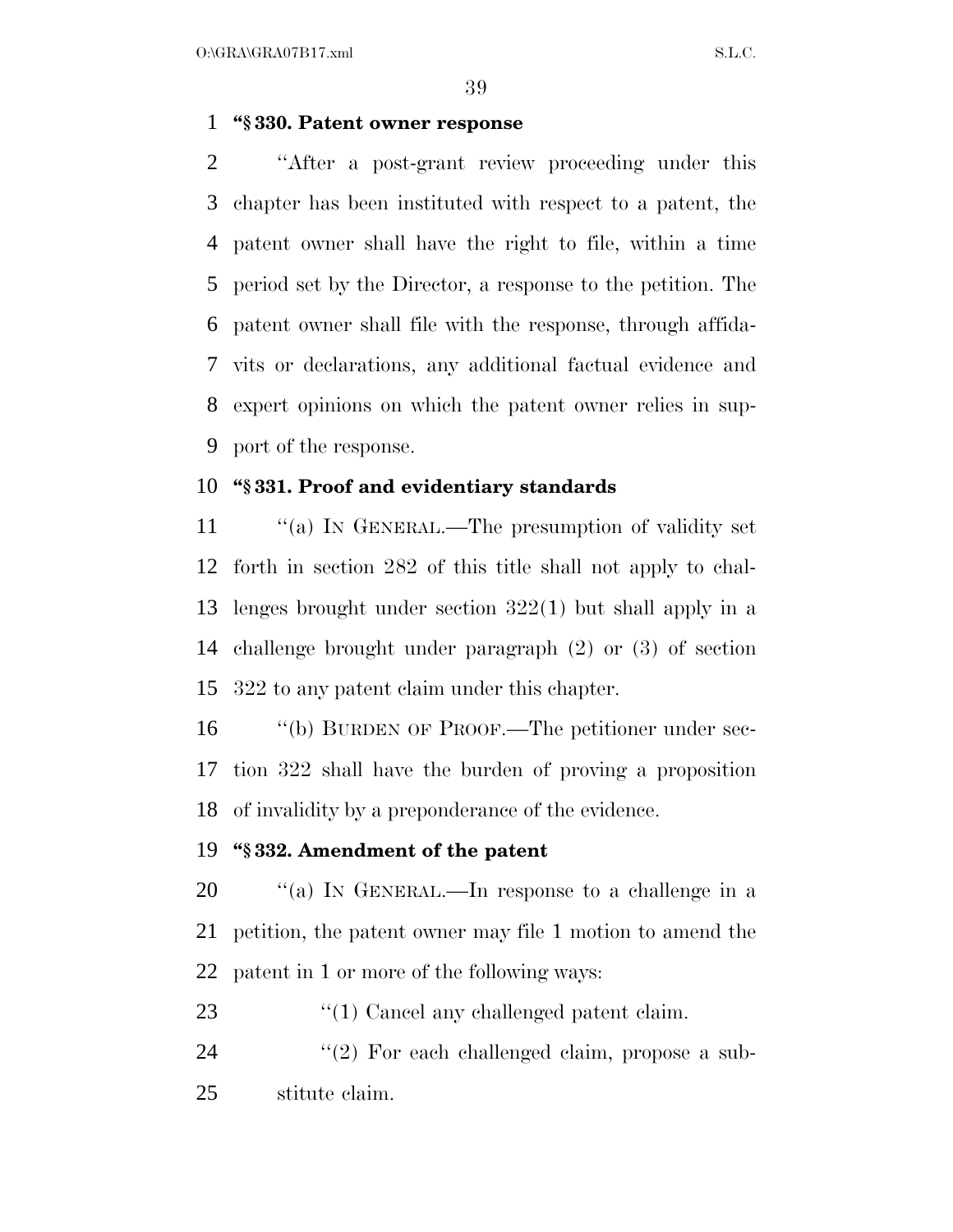1 ''(3) Amend the patent drawings or otherwise amend the patent other than the claims.

 ''(b) ADDITIONAL MOTIONS.—Additional motions to amend may be permitted only for good cause shown.

 ''(c) SCOPE OF CLAIMS.—An amendment under this section may not enlarge the scope of the claims of the pat-ent or introduce new matter.

#### **''§ 333. Settlement**

 ''(a) IN GENERAL.—A post-grant review proceeding under this chapter shall be terminated with respect to any petitioner upon the joint request of the petitioner and the patent owner, unless the Office has decided the matter be- fore the request for termination is filed. If the post-grant review proceeding is terminated with respect to a peti- tioner under this section, no estoppel under this chapter shall apply to that petitioner. If no petitioner remains in the post-grant review proceeding, the Office shall termi-nate the post-grant review proceeding.

 ''(b) AGREEMENTS IN WRITING.—Any agreement or understanding between the patent owner and a petitioner, including any collateral agreements referred to in such agreement or understanding, made in connection with, or in contemplation of, the termination of a post-grant review proceeding under this section shall be in writing and a true copy of such agreement or understanding shall be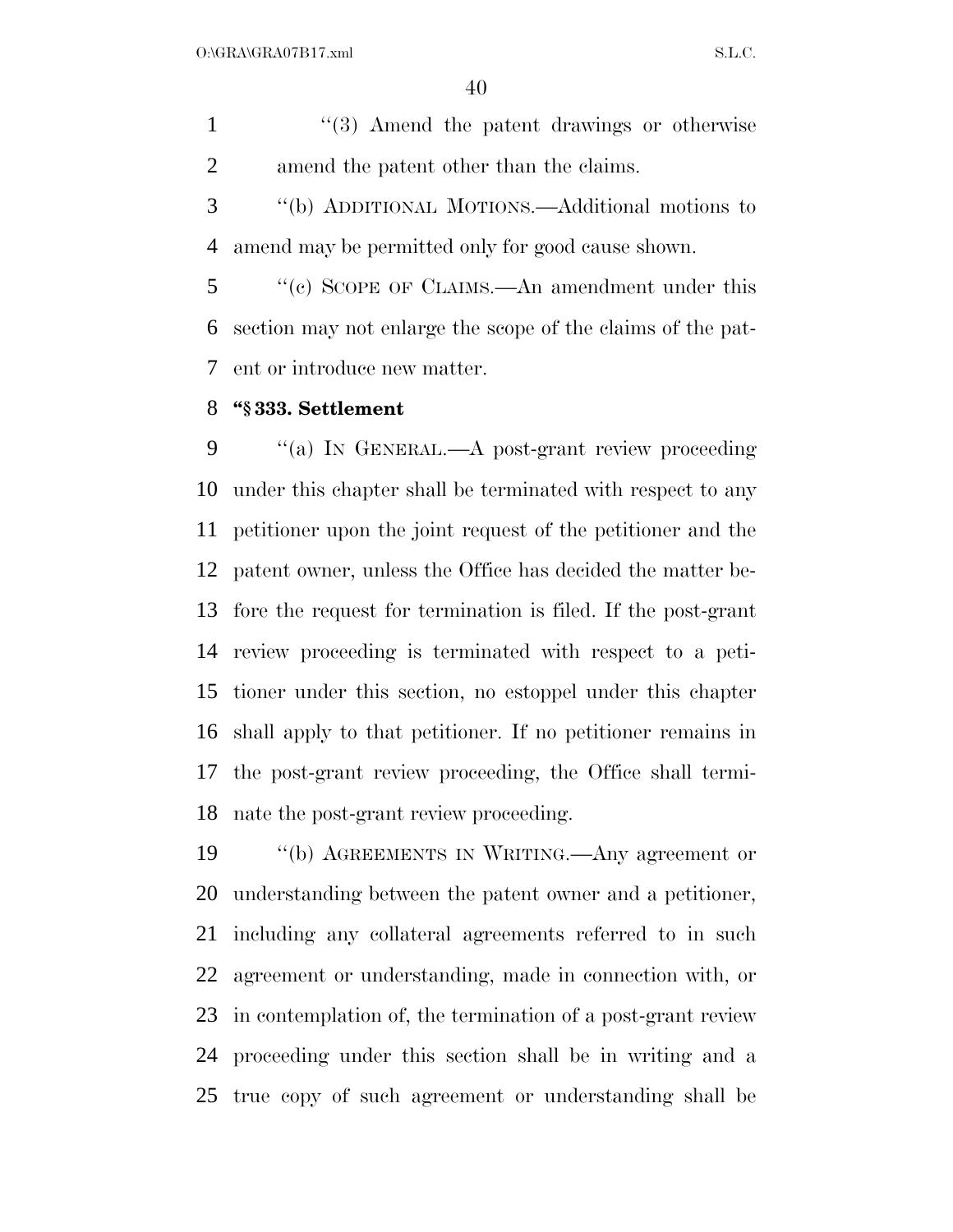$O:\overline{GRA}\setminus GRA$  and  $SL.C.$ 

 filed in the United States Patent and Trademark Office before the termination of the post-grant review proceeding as between the parties to the agreement or understanding. If any party filing such agreement or understanding so requests, the copy shall be kept separate from the file of the post-grant review proceeding, and made available only to Federal Government agencies upon written request, or to any other person on a showing of good cause.

#### **''§ 334. Decision of the board**

 ''If the post-grant review proceeding is instituted and not dismissed under this chapter, the Patent Trial and Appeal Board shall issue a final written decision with re- spect to the patentability of any patent claim challenged and any new claim added under section 332.

#### **''§ 335. Effect of decision**

 ''If the Patent Trial and Appeal Board issues a final decision under section 334 and the time for appeal has expired or any appeal proceeding has terminated, the Di- rector shall issue and publish a certificate canceling any claim of the patent finally determined to be unpatentable and incorporating in the patent by operation of the certifi-cate any new claim determined to be patentable.

#### **''§ 336. Relationship to other pending proceedings**

 ''Notwithstanding section 135(a), 251, and 252, and chapter 30, the Director may determine the manner in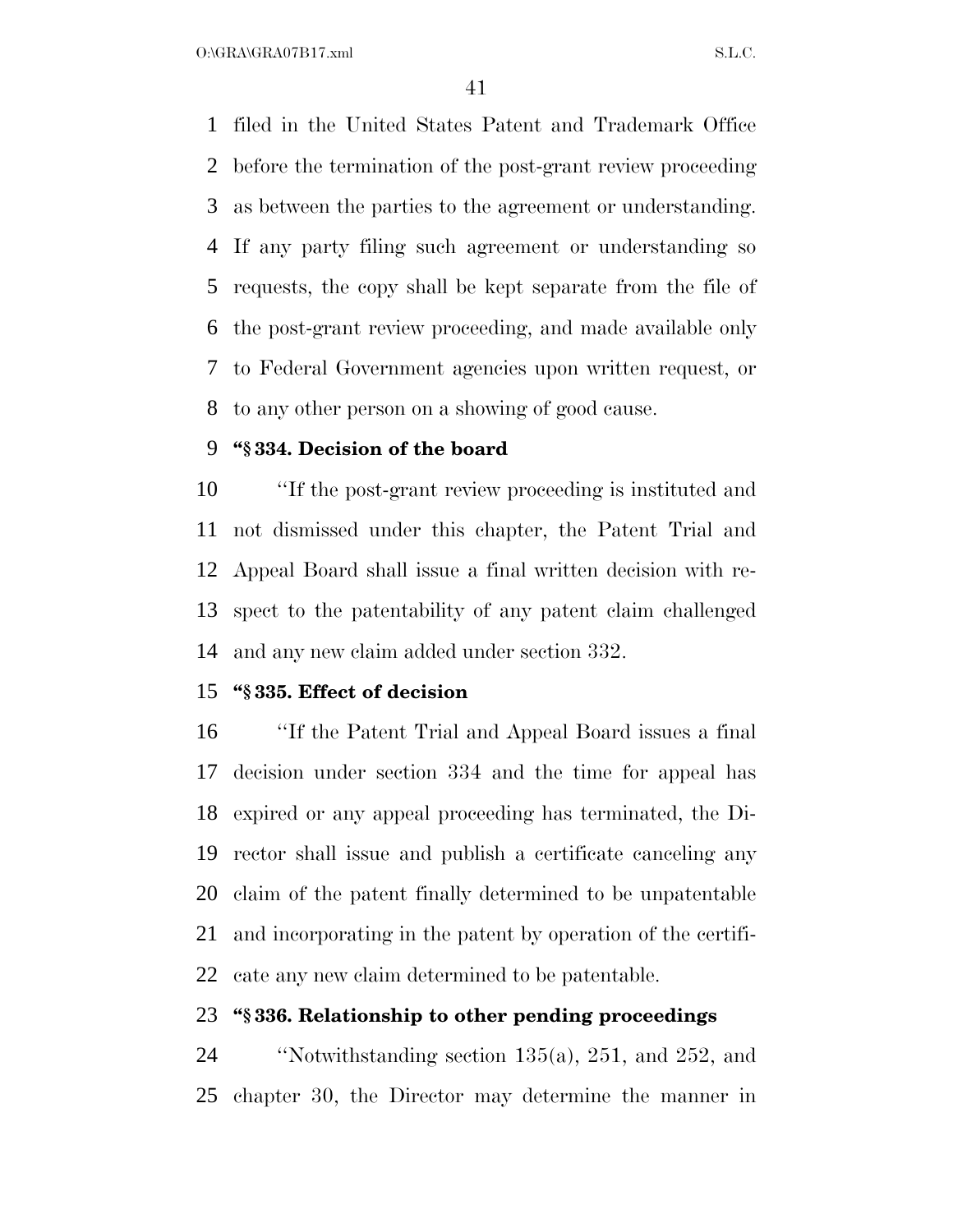$O:\overline{GRA}\setminus GRA$  and  $SL.C.$ 

 which any ex parte reexamination proceeding, reissue pro- ceeding, interference proceeding (commenced before the effective date of the Patent Reform Act of 2007), deriva- tion proceeding, or post-grant review proceeding, that is pending during a post-grant review proceeding, may pro- ceed, including providing for stay, transfer, consolidation, or termination of any such proceeding.

# **''§ 337. Effect of decisions rendered in civil action on future post-grant review proceedings**

 ''If a final decision has been entered against a party in a civil action arising in whole or in part under section 1338 of title 28 establishing that the party has not sus- tained its burden of proving the invalidity of any patent claim—

 ''(1) that party to the civil action and the privies of that party may not thereafter request a post-grant review proceeding on that patent claim on 18 the basis of any grounds under section 322; and

 $(2)$  the Director may not thereafter maintain a post-grant review proceeding previously requested by that party or the real parties in interest of that party.

### **''§ 338. Effect of final decision on future proceedings**

 ''(a) IN GENERAL.—If a final decision under section 334 is favorable to the patentability of any original or new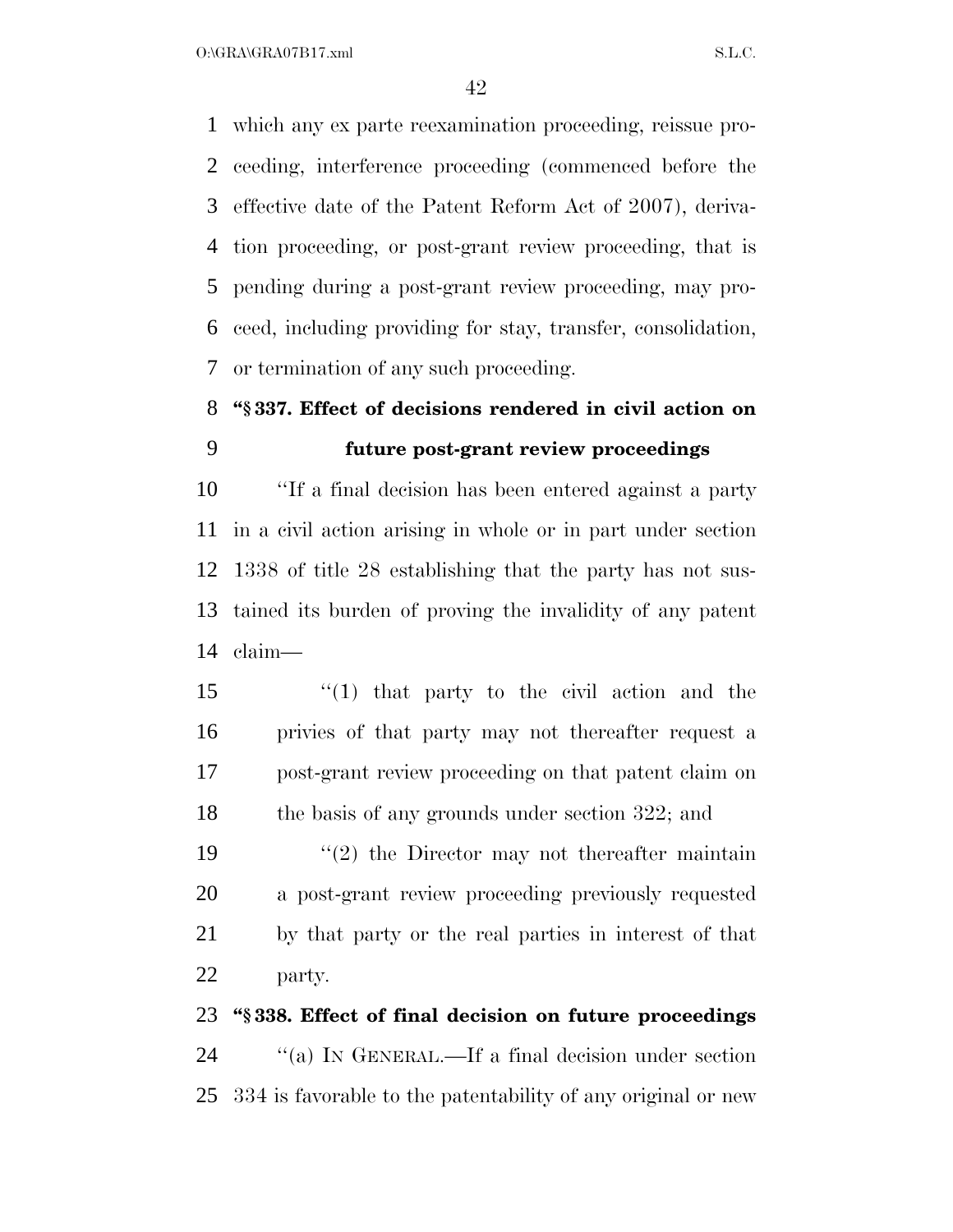claim of the patent challenged by the petitioner, the peti- tioner may not thereafter, based on any ground which the petitioner raised during the post-grant review pro-ceeding—

5 "(1) request or pursue a derivation proceeding with respect to such claim; or

 $7 \t$  "(2) assert the invalidity of any such claim in any civil action arising in whole or in part under sec-tion 1338 of title 28.

 ''(b) EXTENSION OF PROHIBITION.—If the final deci- sion is the result of a petition filed on the basis of section 322(2), the prohibition under this section shall extend to any ground which the petitioner raised during the post-grant review proceeding.

#### **''§ 339. Appeal**

 ''A party dissatisfied with the final determination of the Patent Trial and Appeal Board in a post-grant pro- ceeding under this chapter may appeal the determination under sections 141 through 145. Any party to the post- grant proceeding shall have the right to be a party to the appeal.''.

22 (d) TECHNICAL AND CONFORMING AMENDMENT. The table of chapters for part III of title 35, United States Code, is amended by adding at the end the following: **''32. Post-Grant Review Proceedings** ......................................... **321''.** (e) REGULATIONS AND EFFECTIVE DATE.—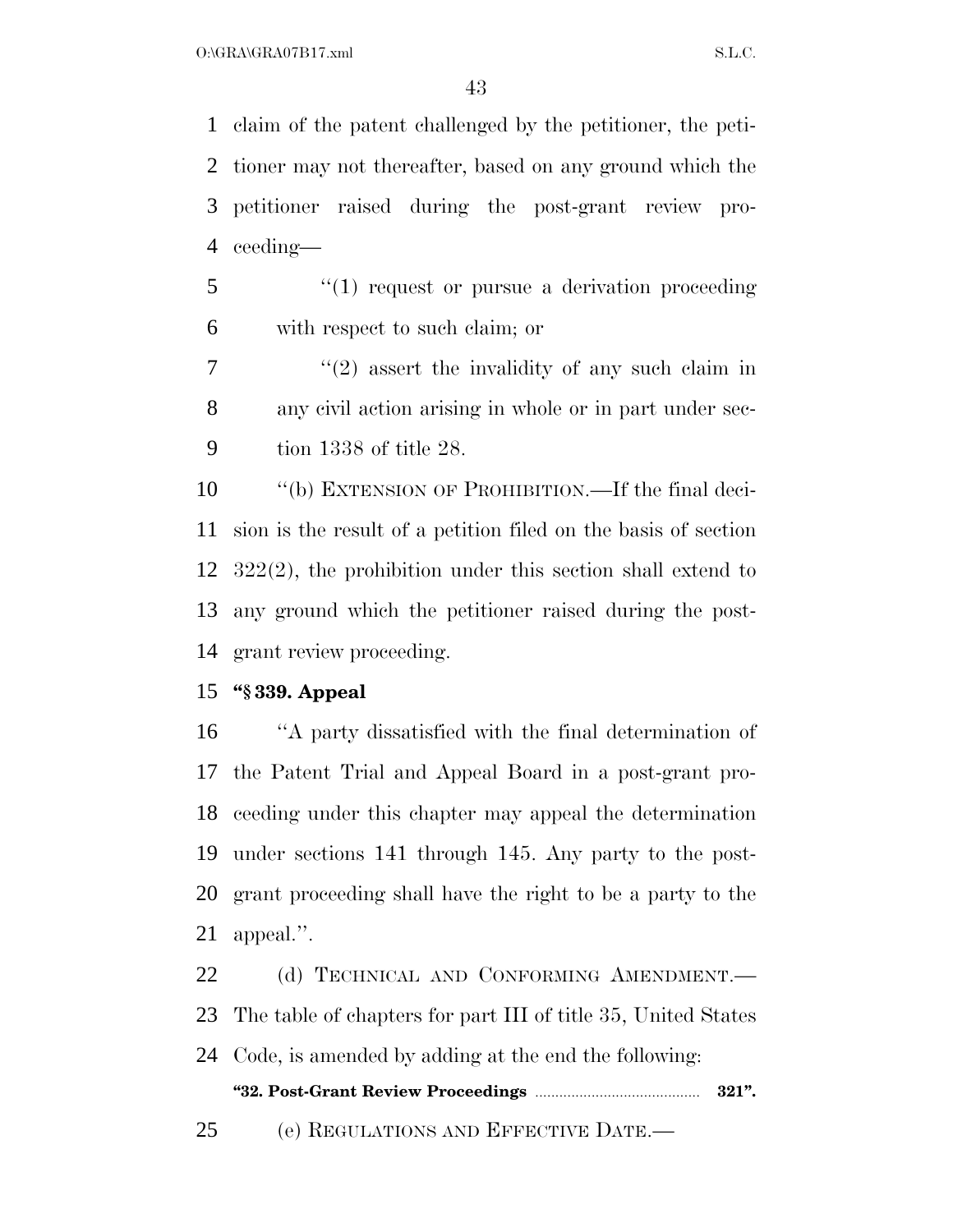| $\mathbf{1}$   | (1) REGULATIONS.—The Under Secretary of                  |
|----------------|----------------------------------------------------------|
| $\overline{2}$ | Commerce for Intellectual Property and the Director      |
| 3              | of the United States Patent and Trademark Office         |
| $\overline{4}$ | (in this subsection referred to as the "Director")       |
| 5              | shall, not later than the date that is 1 year after the  |
| 6              | date of the enactment of this Act, issue regulations     |
| 7              | to carry out chapter 32 of title 35, United States       |
| 8              | Code, as added by subsection $(e)$ of this section.      |
| 9              | (2) APPLICABILITY.—The amendments made                   |
| 10             | by subsection (c) shall take effect on the date that     |
| 11             | is 1 year after the date of the enactment of this Act    |
| 12             | and shall apply to patents issued before, on, or after   |
| 13             | that date, except that, in the case of a patent issued   |
| 14             | before that date, a petition for cancellation under      |
| 15             | section 321 of title 35, United States Code, may be      |
| 16             | filed only if a circumstance described in paragraph      |
| 17             | $(2)$ or $(3)$ of section 322 of title 35, United States |
| 18             | Code, applies to the petition.                           |

 (3) PENDING INTERFERENCES.—The Director shall determine the procedures under which inter- ferences commenced before the effective date under paragraph (2) are to proceed, including whether any such interference is to be dismissed without preju- dice to the filing of a petition for a post-grant review proceeding under chapter 32 of title 35, United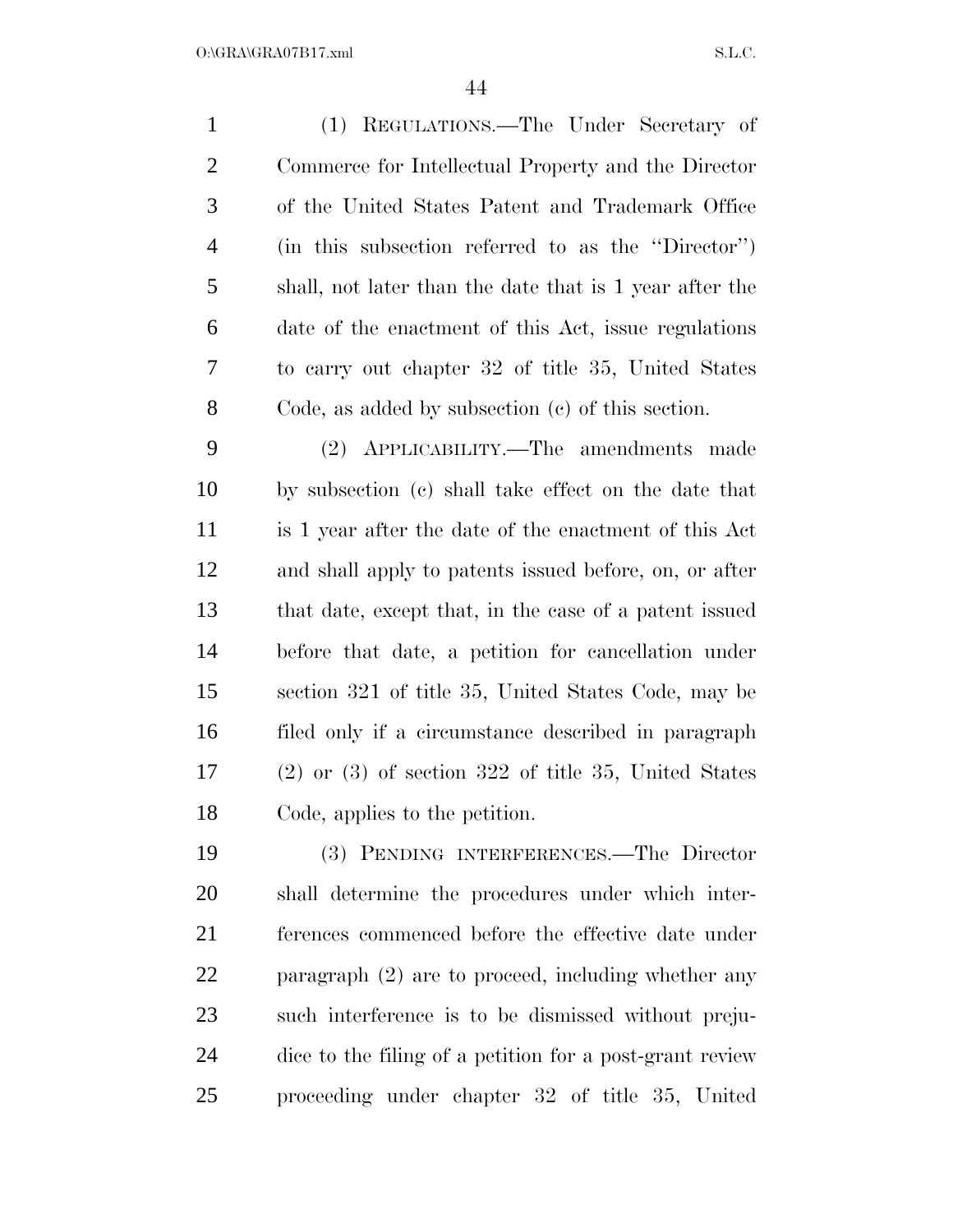States Code, or is to proceed as if this Act had not been enacted. The Director shall include such proce- dures in regulations issued under paragraph (1). **SEC. 6. DEFINITIONS; PATENT TRIAL AND APPEAL BOARD.**  (a) DEFINITIONS.—Section 100 of title 35, United States Code, (as amended by section 2 of this Act) is fur- ther amended— (1) in subsection (e), by striking ''or inter partes reexamination under section 311''; and (2) by adding at the end the following: 11 ''(k) The term 'cancellation petitioner' means the real party in interest requesting cancellation of any claim of a patent under chapter 31 of this title and the privies of the real party in interest.''. (b) PATENT TRIAL AND APPEAL BOARD.—Section 6 of title 35, United States Code, is amended to read as follows: **''§ 6. Patent Trial and Appeal Board**  ''(a) ESTABLISHMENT AND COMPOSITION.—There shall be in the Office a Patent Trial and Appeal Board. The Director, the Deputy Director, the Commissioner for Patents, the Commissioner for Trademarks, and the ad-ministrative patent judges shall constitute the Patent

 Trial and Appeal Board. The administrative patent judges shall be persons of competent legal knowledge and sci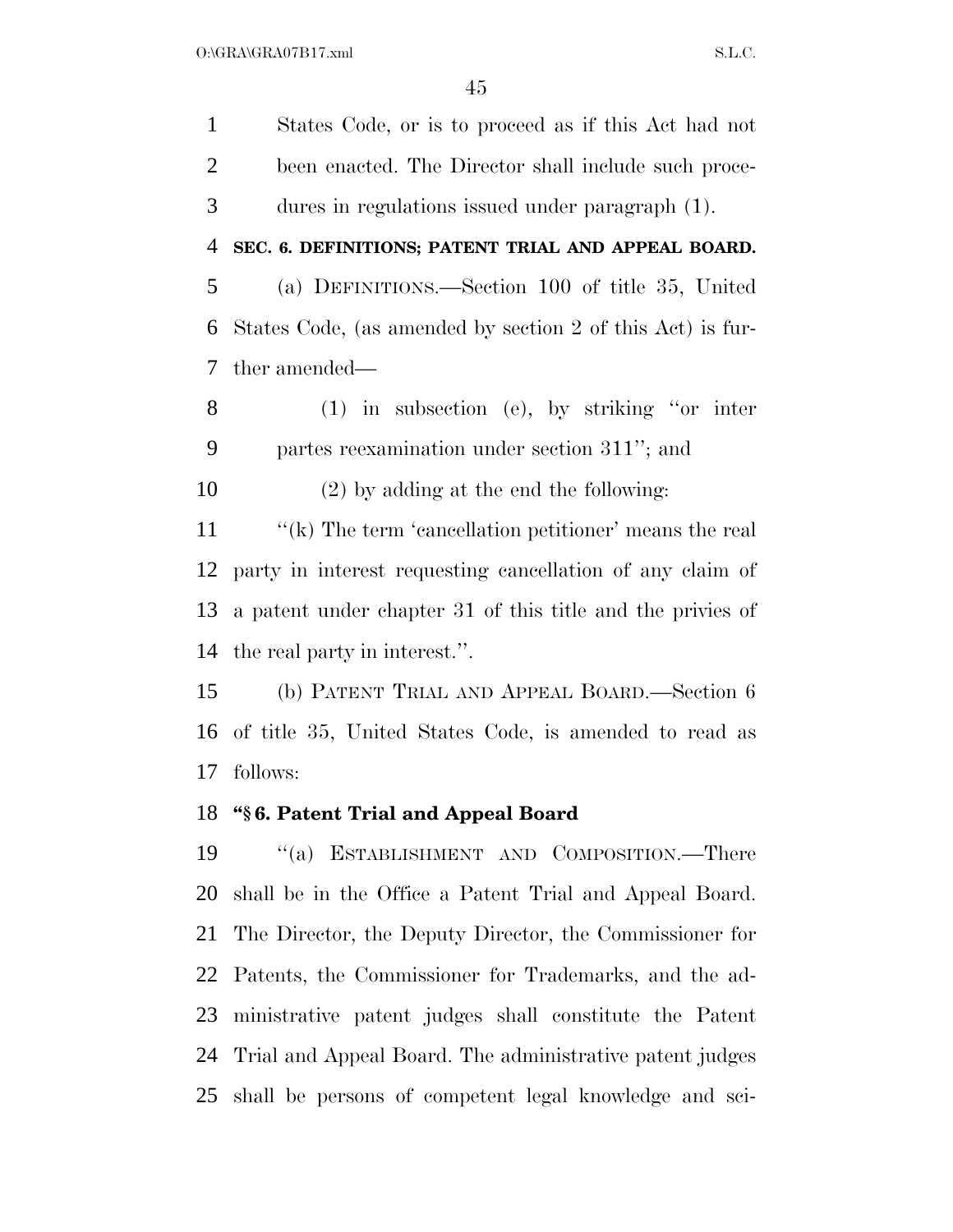$O:\overline{GRA}\setminus GRA$  and  $S.L.C.$ 

 entific ability who are appointed by the Director. Any ref- erence in any Federal law, Executive order, rule, regula- tion, or delegation of authority, or any document of or pertaining to the Board of Patent Appeals and Inter- ferences is deemed to refer to the Patent Trial and Appeal Board.

 ''(b) DUTIES.—The Patent Trial and Appeal Board shall—

 ''(1) on written appeal of an applicant, review adverse decisions of examiners upon application for patents;

 $\frac{12}{2}$  ''(2) on written appeal of a patent owner, re- view adverse decisions of examiners upon patents in reexamination proceedings under chapter 30;

 ''(3) determine priority and patentability of in- vention in derivation proceedings under subsection 135(a); and

18 ''(4) conduct post-grant opposition proceedings under chapter 32.

 Each appeal and derivation proceeding shall be heard by at least 3 members of the Patent Trial and Appeal Board, who shall be designated by the Director. Only the Patent Trial and Appeal Board may grant rehearings. The Direc- tor shall assign each post-grant review proceeding to a panel of 3 administrative patent judges. Once assigned,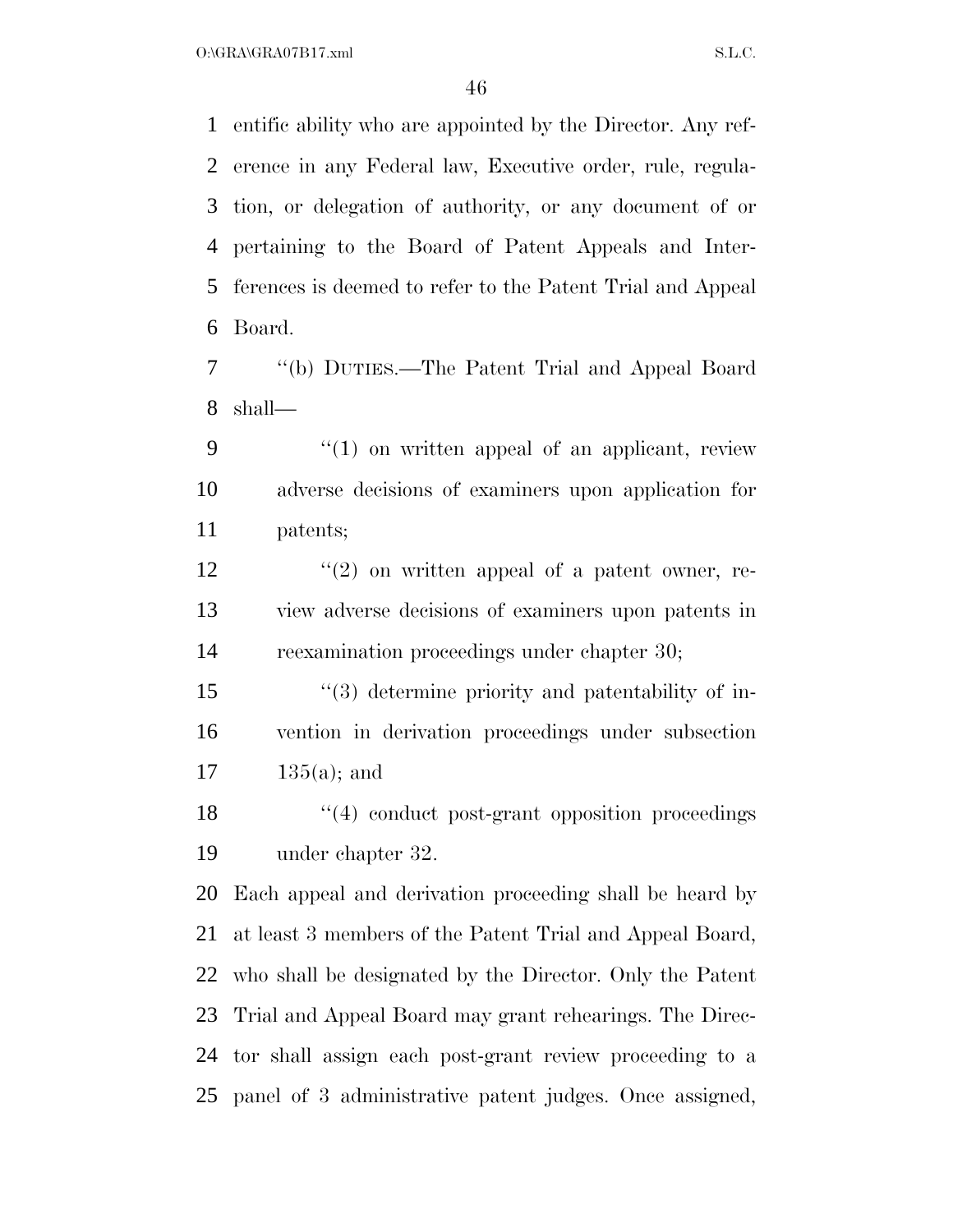each such panel of administrative patent judges shall have the responsibilities under chapter 32 in connection with post-grant review proceedings.''. **SEC. 7. SUBMISSIONS BY THIRD PARTIES AND OTHER QUALITY ENHANCEMENTS.**  6 (a) PUBLICATION.—Section  $122(b)(2)$  of title 35, United States Code, is amended— (1) by striking subparagraph (B); and

- 9 (2) in subparagraph  $(A)$ —
- 10 (A) by striking  $(4)$  An application" and 11 inserting "An application"; and

 (B) by redesignating clauses (i) through (iv) as subparagraphs (A) through (D), respec-14 tively.

 (b) PREISSUANCE SUBMISSIONS BY THIRD PAR- TIES.—Section 122 of title 35, United States Code, is amended by adding at the end the following:

 ''(e) PREISSUANCE SUBMISSIONS BY THIRD PAR-TIES.—

20 "(1) IN GENERAL.—Any person may submit for consideration and inclusion in the record of a patent application, any patent, published patent application, or other publication of potential relevance to the ex- amination of the application, if such submission is made in writing before the earlier of—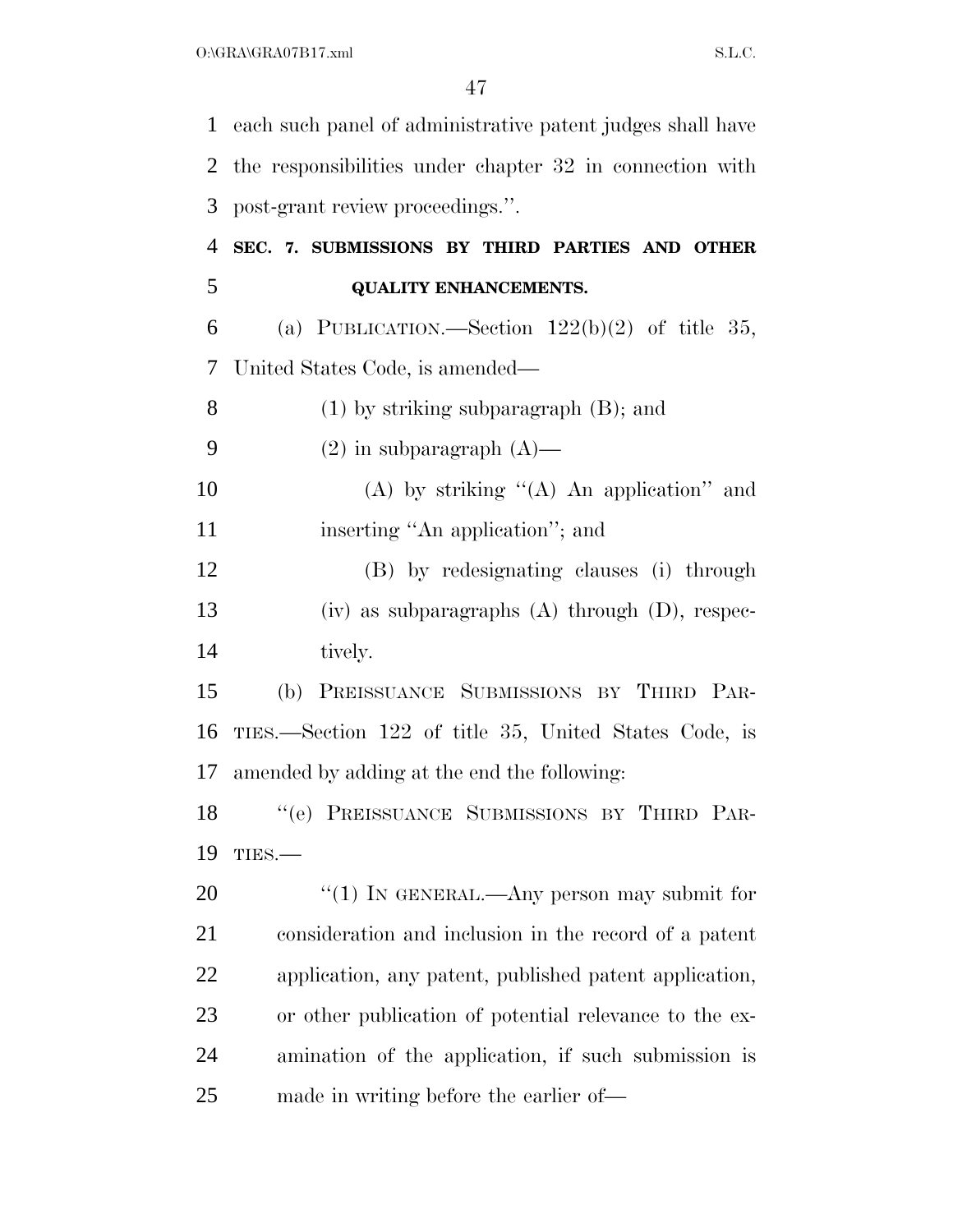| $\mathbf{1}$   | $\lq\lq$ the date a notice of allowance under             |
|----------------|-----------------------------------------------------------|
| $\overline{2}$ | section 151 is mailed in the application for pat-         |
| 3              | ent; or                                                   |
| $\overline{4}$ | $\lq\lq(B)$ either—                                       |
| 5              | $\lq\lq(i)$ 6 months after the date on which              |
| 6              | the application for patent is published                   |
| $\tau$         | under section $122$ , or                                  |
| 8              | "(ii) the date of the first rejection                     |
| 9              | under section 132 of any claim by the ex-                 |
| 10             | aminer during the examination of the ap-                  |
| 11             | plication for patent,                                     |
| 12             | whichever occurs later.                                   |
| 13             | " $(2)$ OTHER REQUIREMENTS.—Any submission                |
| 14             | under paragraph $(1)$ shall—                              |
| 15             | $\lq\lq$ set forth a concise description of the           |
| 16             | asserted relevance of each submitted document;            |
| 17             | "(B) be accompanied by such fee as the                    |
| 18             | Director may prescribe; and                               |
| 19             | $\cdot$ (C) include a statement by the submitter          |
| 20             | affirming that the submission was made in                 |
| 21             | compliance with this section.".                           |
| 22             | SEC. 8. VENUE AND JURISDICTION.                           |
| 23             | (a) VENUE FOR PATENT CASES.—Section 1400 of               |
| 24             | title 28, United States Code, is amended by striking sub- |
| 25             | section (b) and inserting the following:                  |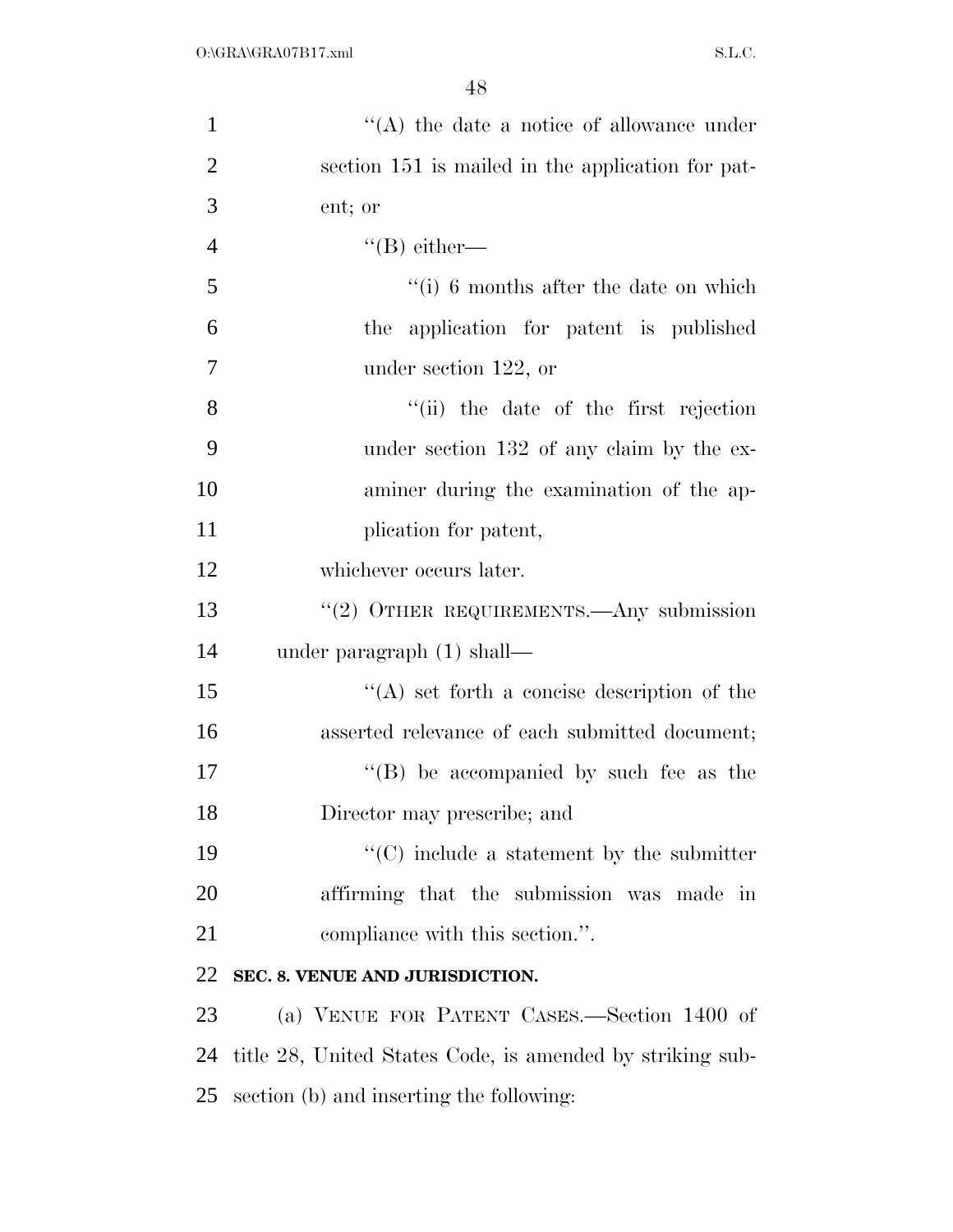''(b) Notwithstanding section 1391 of this title, in any civil action arising under any Act of Congress relating to patents, a party shall not manufacture venue by assign- ment, incorporation, or otherwise to invoke the venue of a specific district court.

 ''(c) Notwithstanding section 1391 of this title, any civil action for patent infringement or any action for de- claratory judgment may be brought only in a judicial dis-trict—

 ''(1) where the defendant has its principal place of business or in the location or place in which the defendant is incorporated, or, for foreign corpora- tions with a United States subsidiary, where the de- fendant's primary United States subsidiary is lo-cated;

16 ''(2) where the defendant has committed sub- stantial acts of infringement and has a regular and established physical facility that the defendant con- trols and that constitutes a substantial portion of 20 the operations of the defendant;

 $\frac{1}{21}$  ''(3) where the primary plaintiff resides, if the primary plaintiff in the action is an institution of higher education as defined under section 101(a) of the Higher Education Act of 1965 (20 U.S.C.  $25 \t 1001(a)$ ; or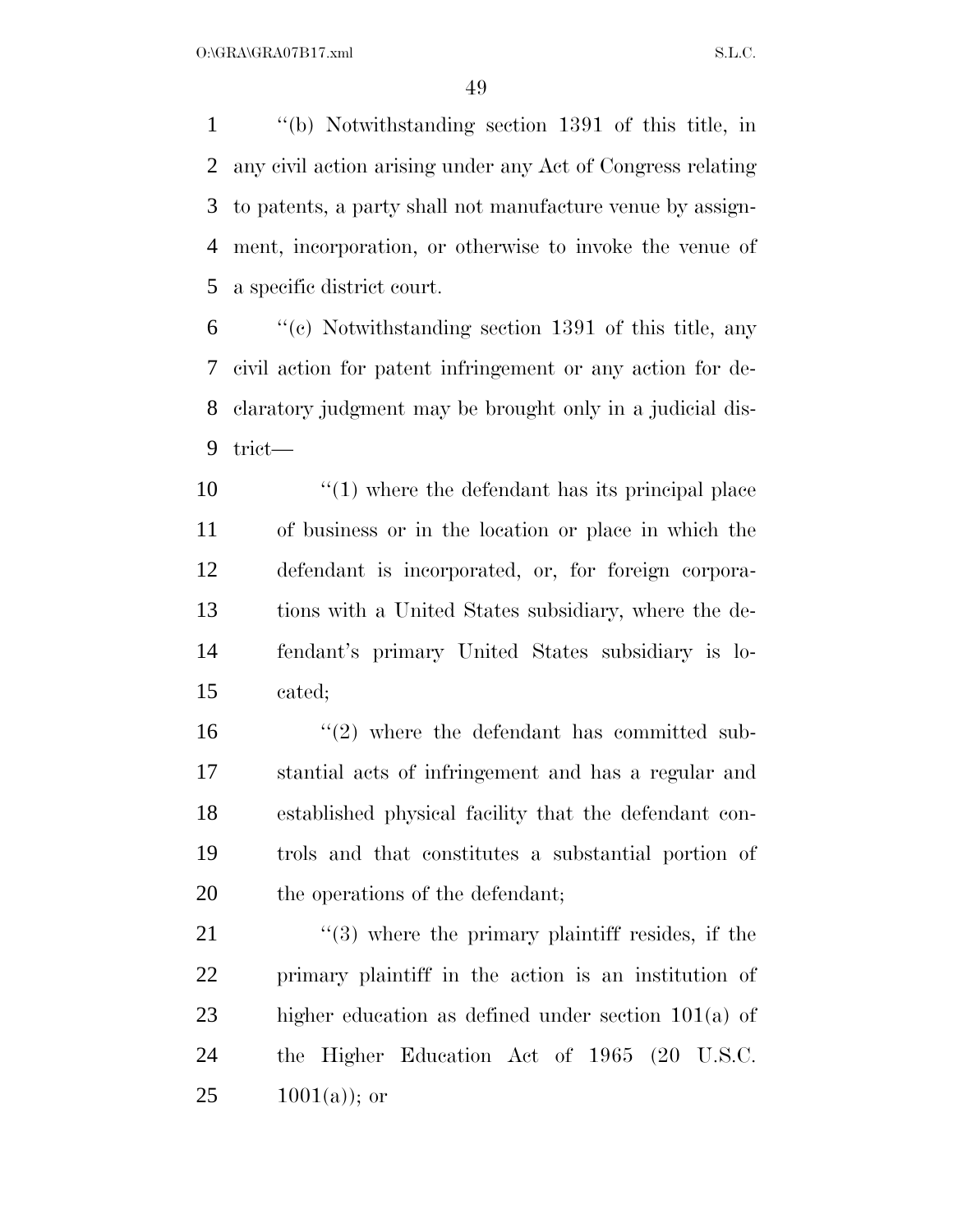1 ''(4) where the plaintiff resides, if the sole plaintiff in the action is an individual inventor who is a natural person and who qualifies at the time such action is filed as a micro-entity pursuant to section 123 of title 35, United States Code. ''(d) If the plaintiff brings a civil action for patent infringement in a judicial district under either subsection (b) or (c), the district court may transfer that action to any other district or division where—  $\frac{1}{2}$  (1) any of the parties has substantial evidence or witnesses; or ''(2) venue would be otherwise appropriate under section 1391 of this title, if such transfer would be appropriate under section 1404 of this title.''. (b) INTERLOCUTORY APPEALS.—Subsection (c)(2) of section 1292 of title 28, United States Code, is amended by adding at the end the following: 19 ''(3) of an appeal from an interlocutory order or decree determining construction of claims in a civil action for patent infringement under section 271 of title 35. Application for an appeal under paragraph (3) shall be made to the court within 10 days after entry of the order or decree. The district court shall have dis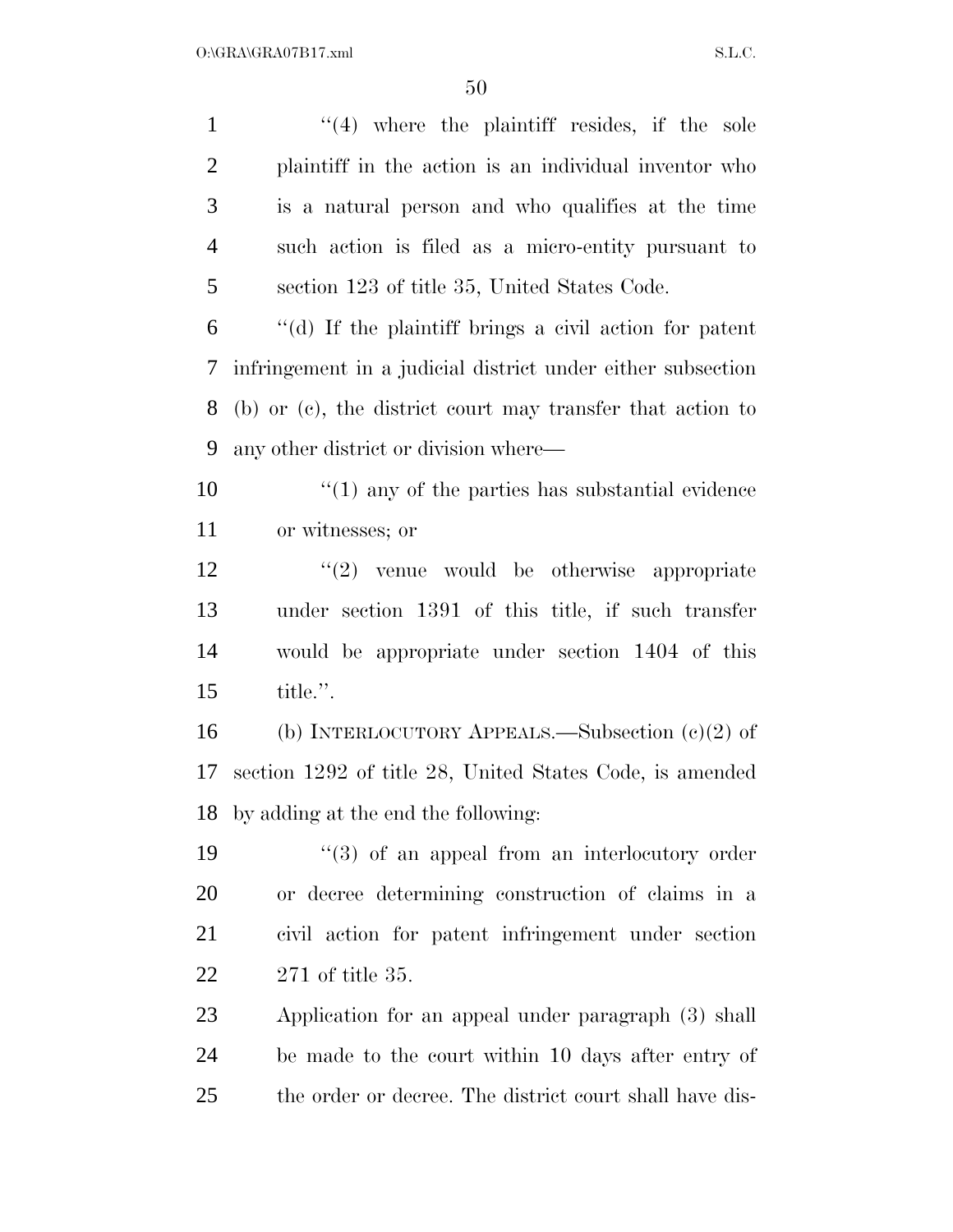$O:\overline{GRA}\setminus GRA$  and  $SL.C.$ 

 cretion whether to approve the application and, if so, whether to stay proceedings in the district court dur-ing the pendency of such appeal.''.

 (c) TECHNICAL AMENDMENTS RELATING TO VENUE.—Sections 32, 145, 146, 154(b)(4)(A), and 293 of title 35, United States Code, and section 1071(b)(4) of an Act to provide for the registration and protection of trademarks used in commerce, to carry out the provi- sions of certain international conventions, and for other purposes, approved July 5, 1946 (15 U.S.C. 1051 et seq.) (commonly referred to as the Trademark Act of 1946 or the Lanham Act) are each amended by striking ''United States District Court for the District of Columbia'' each place that term appears and inserting ''United States Dis-trict Court for the Eastern District of Virginia''.

#### **SEC. 9. PATENT AND TRADEMARK OFFICE REGULATORY**

**AUTHORITY.** 

18 (a) FEE SETTING.—

 (1) IN GENERAL.—The Director shall have au- thority to set or adjust by rule any fee established or charged by the Office under sections 41 and 376 of title 35, United States Code or under section 31 of the Trademark Act of 1946 (15 U.S.C. 1113) for the filing or processing of any submission to, and for all other services performed by or materials fur-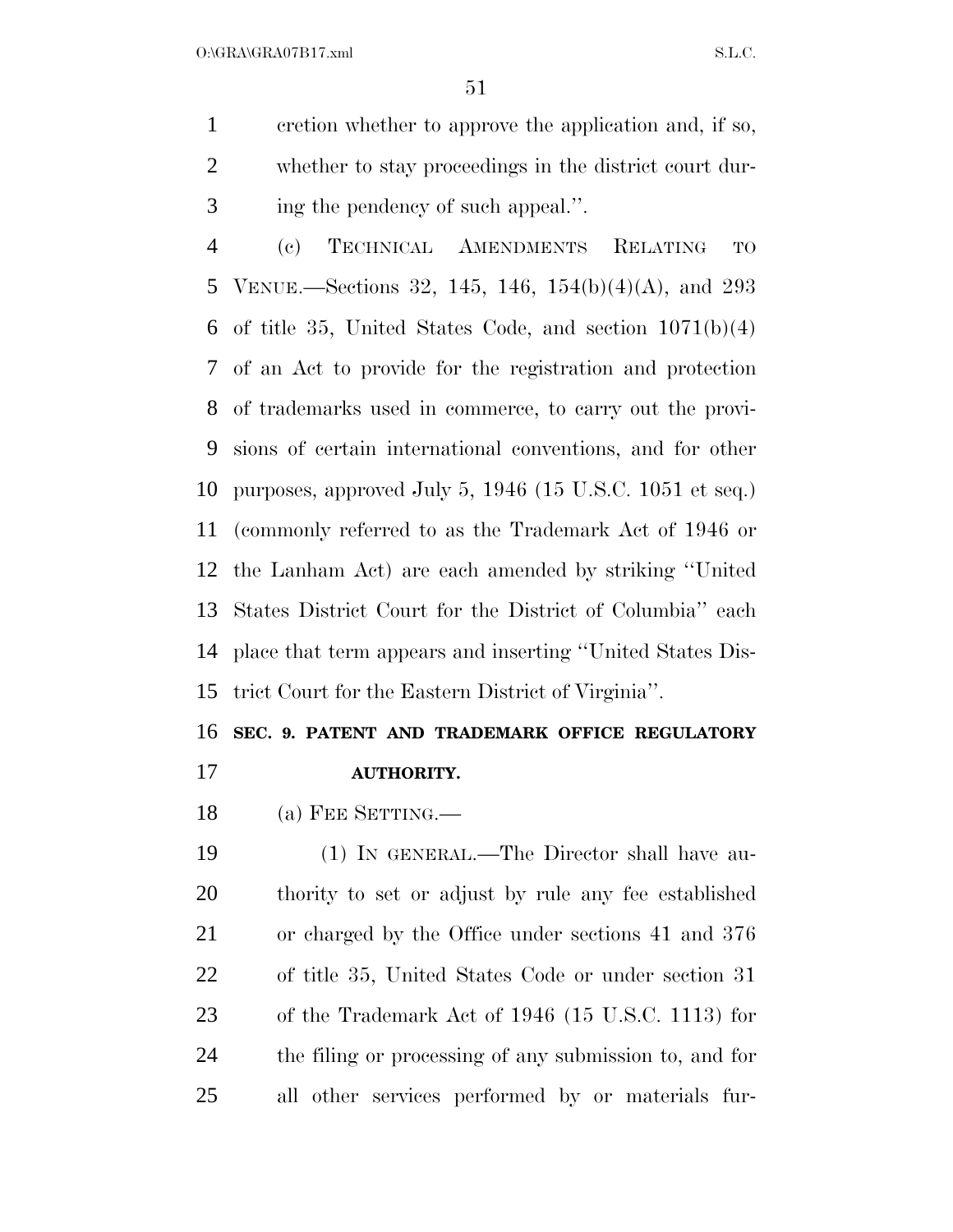| $\mathbf{1}$   | nished by, the Office, provided that such fee       |
|----------------|-----------------------------------------------------|
| $\overline{2}$ | amounts are set to reasonably compensate the Office |
| 3              | for the services performed.                         |
| $\overline{4}$ | (2) REDUCTION OF FEES IN CERTAIN FISCAL             |
| 5              | YEARS.—In any fiscal year, the Director—            |
| 6              | (A) shall consult with the Patent Public            |
| 7              | Advisory Committee and the Trademark Public         |
| 8              | Advisory Committee on the advisability of re-       |
| 9              | ducing any fees described in paragraph (1); and     |
| 10             | (B) after that consultation may reduce              |
| 11             | such fees.                                          |
| 12             | (3) ROLE OF THE PUBLIC ADVISORY COM-                |
| 13             | MITTEE.—The Director shall—                         |
| 14             | (A) submit to the Patent or Trademark               |
| 15             | Public Advisory Committee, or both, as appro-       |
| 16             | priate, any proposed fee under paragraph (1)        |
| 17             | not less than 45 days before publishing any         |
| 18             | proposed fee in the Federal Register;               |
| 19             | (B) provide the relevant advisory com-              |
| 20             | mittee described in subparagraph $(A)$ a 30-day     |
| 21             | period following the submission of any proposed     |
| 22             | fee, on which to deliberate, consider, and com-     |
| 23             | ment on such proposal, and require that—            |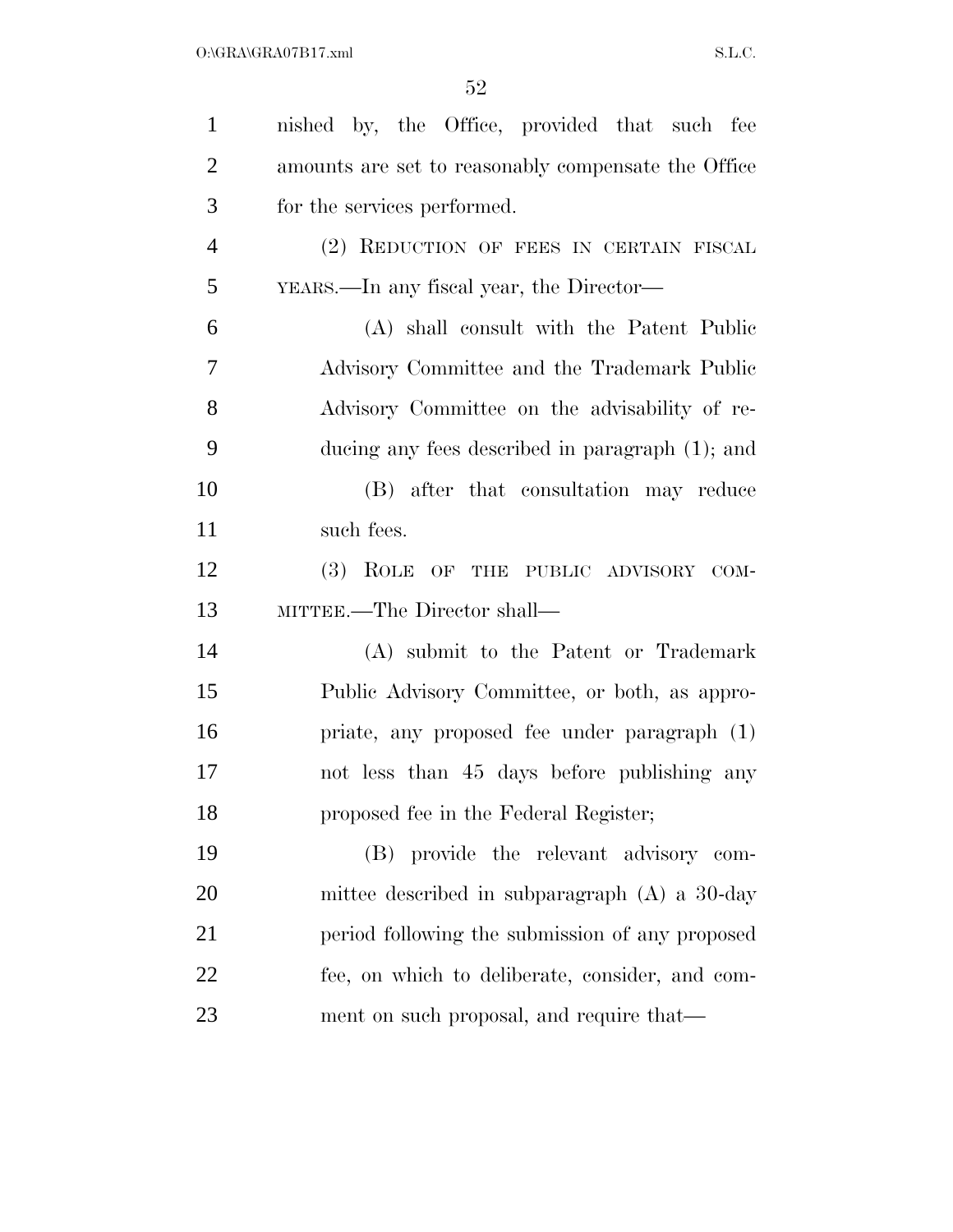| $\mathbf{1}$   | (i) during such 30-day period, the rel-          |
|----------------|--------------------------------------------------|
| $\overline{2}$ | evant advisory committee hold a public           |
| 3              | hearing related to such proposal; and            |
| $\overline{4}$ | (ii) the Director shall assist the rel-          |
| 5              | evant advisory committee in carrying out         |
| 6              | such public hearing, including by offering       |
| $\overline{7}$ | the use of Office resources to notify and        |
| 8              | promote the hearing to the public and in-        |
| 9              | terested stakeholders;                           |
| 10             | (C) require the relevant advisory com-           |
| 11             | mittee to make available to the public a written |
| 12             | report detailing the comments, advice, and rec-  |
| 13             | ommendations of the committee regarding any      |
| 14             | proposed fee;                                    |
| 15             | (D) consider and analyze any comments,           |
| 16             | advice, or recommendations received from the     |
| 17             | relevant advisory committee before setting or    |
| 18             | adjusting any fee; and                           |
| 19             | (E) notify, through the Chair and Ranking        |
| 20             | Member of the Senate and House Judiciary         |
| 21             | Committees, the Congress of any final decision   |
| 22             | regarding proposed fees.                         |
| 23             | PUBLICATION IN THE FEDERAL<br>(4)<br>REG-        |
| 24             | ISTER.                                           |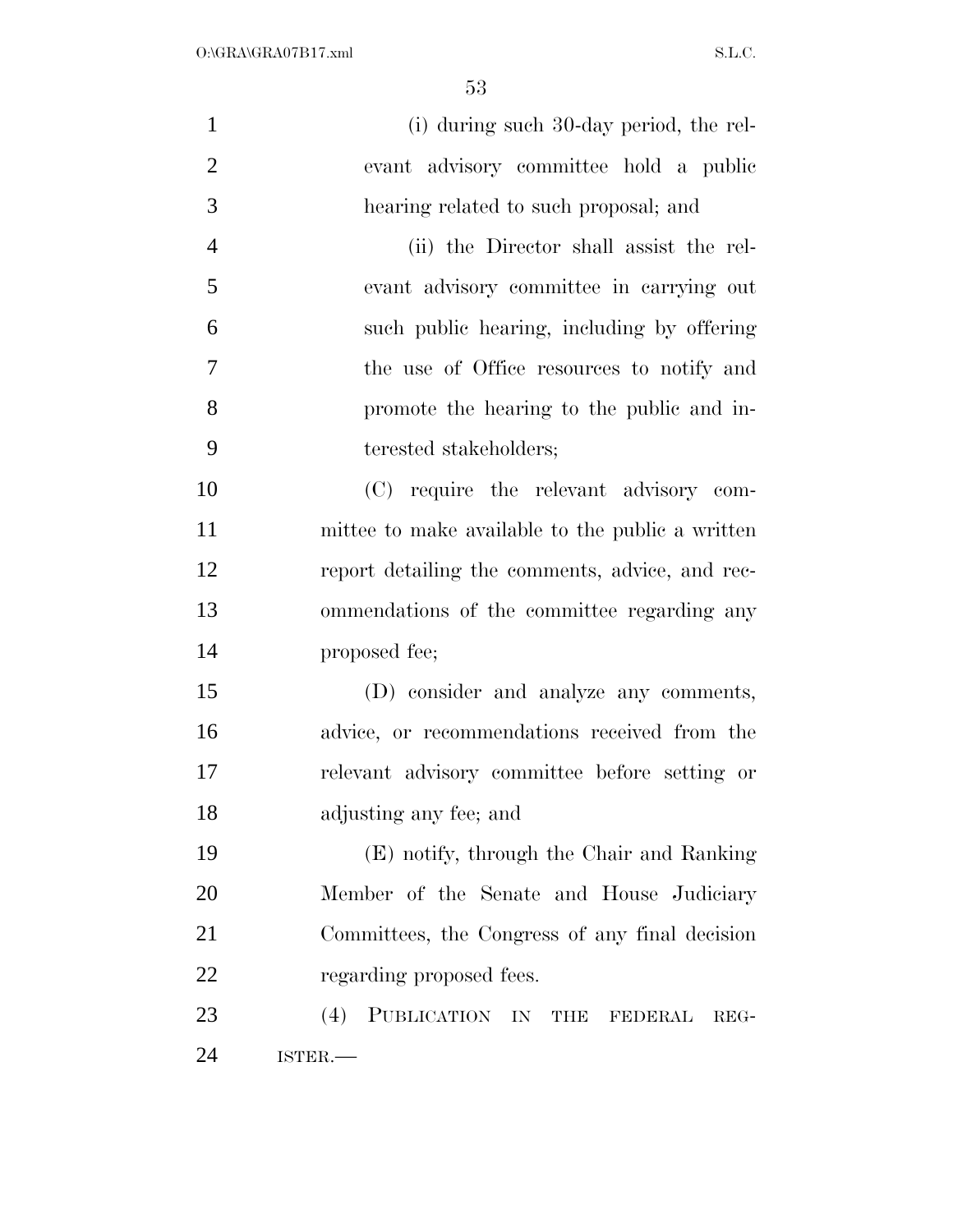| $\mathbf{1}$   | (A) IN GENERAL.—Any rules prescribed                 |
|----------------|------------------------------------------------------|
| $\overline{2}$ | under this subsection shall be published in the      |
| 3              | Federal Register.                                    |
| $\overline{4}$ | (B) RATIONALE.—Any proposal for<br>$\mathbf{a}$      |
| 5              | change in fees under this section shall—             |
| 6              | (i) be published in the Federal Reg-                 |
| 7              | ister; and                                           |
| 8              | (ii) include, in such publication, the               |
| 9              | specific rationale and purpose for the pro-          |
| 10             | posal, including the possible expectations           |
| 11             | or benefits resulting from the proposed              |
| 12             | change.                                              |
| 13             | (C) PUBLIC COMMENT PERIOD.—Following                 |
| 14             | the publication of any proposed fee in the Fed-      |
| 15             | eral Register pursuant to subparagraph (A), the      |
| 16             | Director shall seek public comment for a period      |
| 17             | of not less than 45 days.                            |
| 18             | (5) CONGRESSIONAL COMMENT PERIOD.-Fol-               |
| 19             | lowing the notification described in paragraph       |
| 20             | $(3)(E)$ , Congress shall have not more than 45 days |
| 21             | to consider and comment on any proposed fee under    |
| <u>22</u>      | paragraph (1). No proposed fee shall be effective    |
| 23             | prior to the end of such 45-day comment period.      |
| 24             | (6) RULE OF CONSTRUCTION.—No rules pre-              |
| 25             | scribed under this subsection may diminish—          |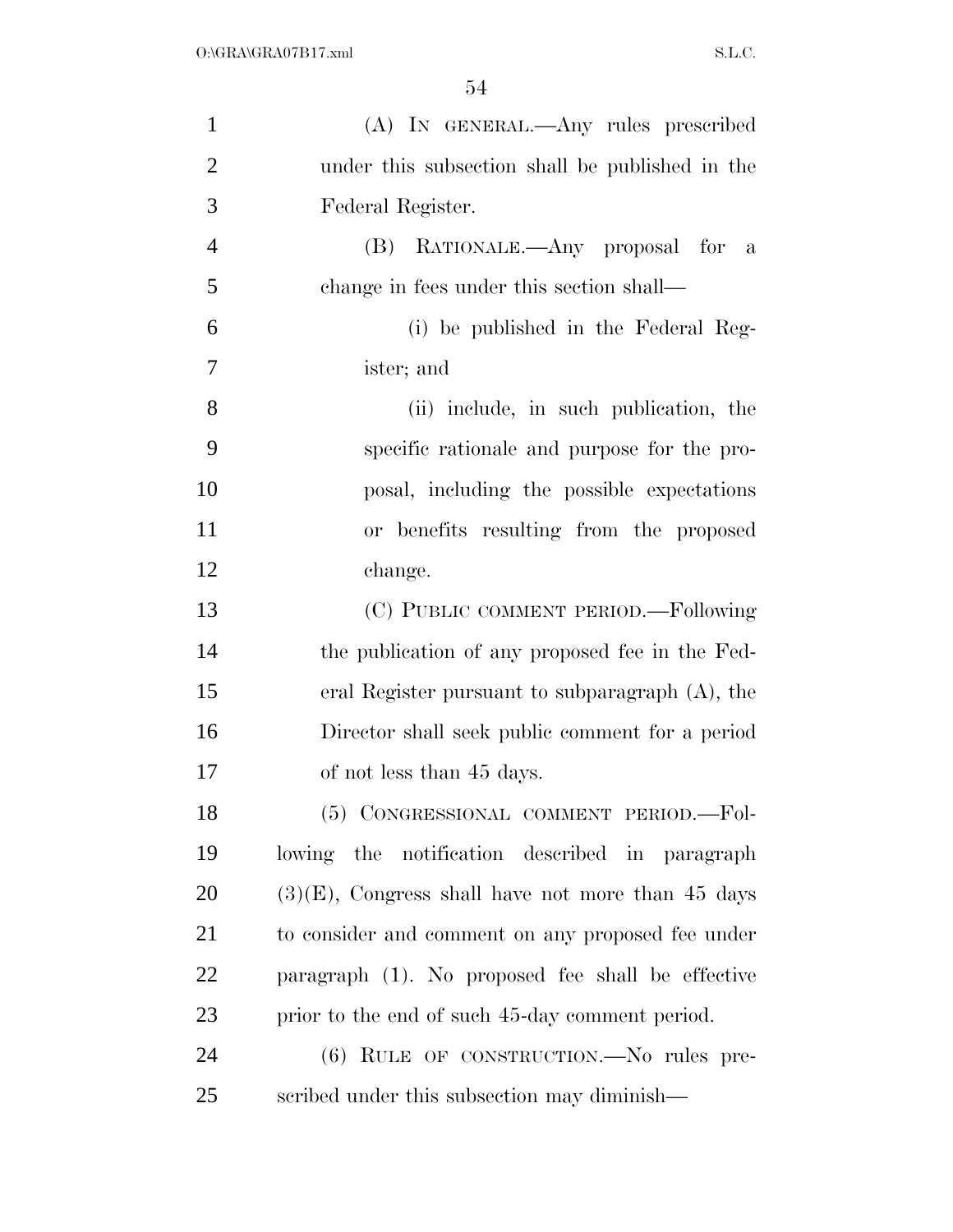| (A) an applicant's rights under this title or |
|-----------------------------------------------|
| the Trademark Act of 1946; or                 |
| (B) any rights under a ratified treaty.       |

 (b) FEES FOR PATENT SERVICES.—Division B of Public Law 108-447 is amended in title VIII of the De- partments of Commerce, Justice and State, the Judiciary, and Related Agencies Appropriations Act, 2005, in section 801(a) by striking ''During fiscal years 2005, 2006 and 2007'', and inserting ''Until such time as the Director sets or adjusts the fees otherwise,''.

 (c) ADJUSTMENT OF TRADEMARK FEES.—Division B of Public Law 108-447 is amended in title VIII of the Departments of Commerce, Justice and State, the Judici- ary and Related Agencies Appropriations Act, 2005, in section 802(a) by striking ''During fiscal years 2005, 2006 and 2007'', and inserting ''Until such time as the Director sets or adjusts the fees otherwise,''.

 (d) EFFECTIVE DATE, APPLICABILITY, AND TRANSI- TIONAL PROVISION.—Division B of Public Law 108-447 is amended in title VIII of the Departments of Commerce, Justice and State, the Judiciary and Related Agencies Ap- propriations Act, 2005, in section 803(a) by striking ''and shall apply only with respect to the remaining portion of fiscal year 2005, 2006 and 2007.''.

(e) DEFINITIONS.—In this section: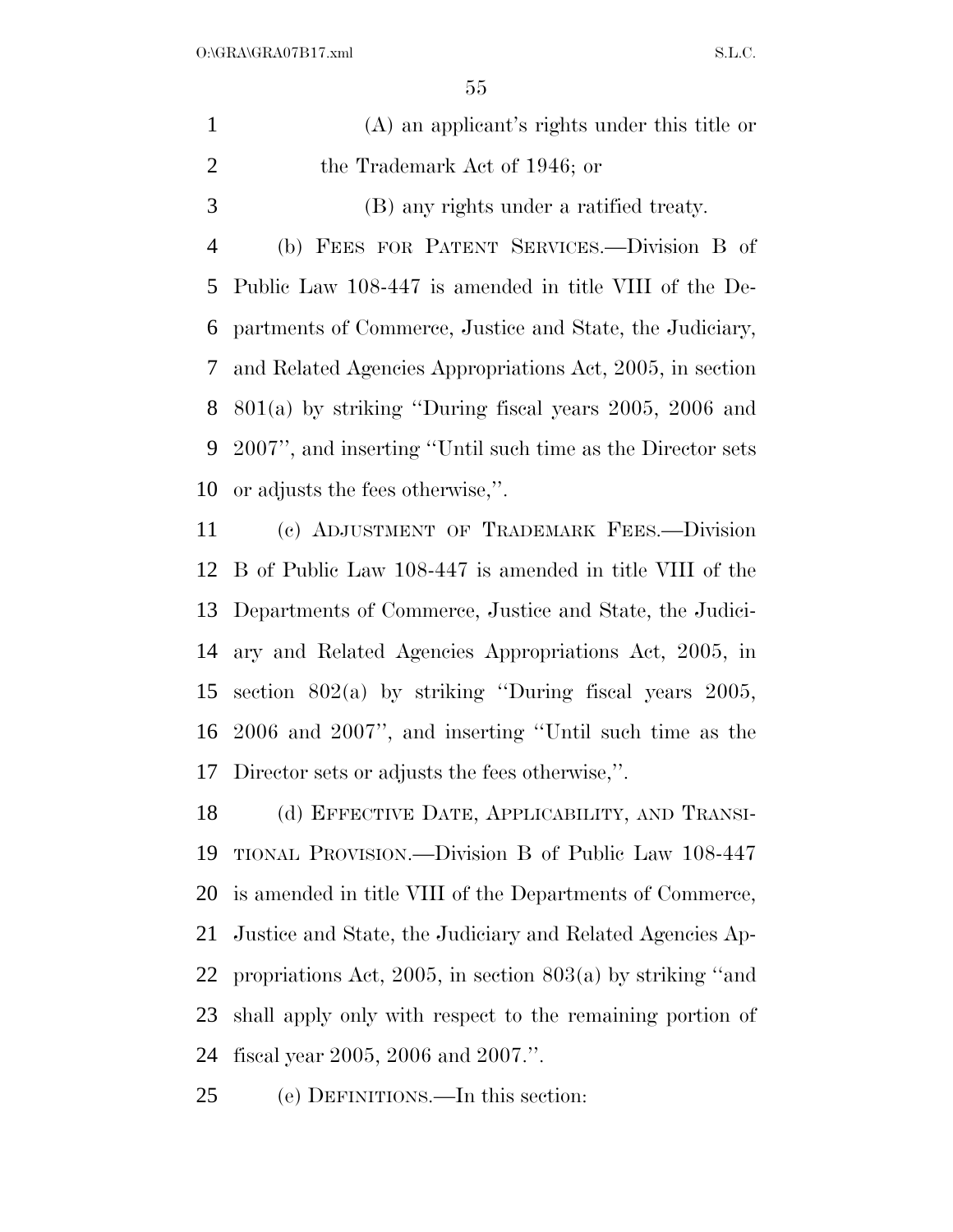(1) DIRECTOR.—The term ''Director'' means the Director of the United States Patent and Trade- mark Office. (2) OFFICE.—The term ''Office'' means the United States Patent and Trademark Office. (3) TRADEMARK ACT OF 1946.—The term ''Trademark Act of 1946'' means an Act entitled ''Act to provide for the registration and protection of trademarks used in commerce, to carry out the provisions of certain international conventions, and for other purposes'', approved July 5, 1946 (15 U.S.C. 1051 et seq.) (commonly referred to as the Trademark Act of 1946 or the Lanham Act). **SEC. 10. RESIDENCY OF FEDERAL CIRCUIT JUDGES.**  The second sentence of section 44(c) of title 28, United States Code, is repealed. **SEC. 11. APPLICANT QUALITY SUBMISSIONS.**  Chapter 11 of title 35, United States Code, is amend- ed by adding at the end the following new sections: **''§ 123. Additional information**  ''The Director shall, by regulation, require that appli- cants submit a search report and other information and analysis relevant to patentability. An application shall be

 regarded as abandoned if the applicant fails to submit the required search report, information, and analysis in the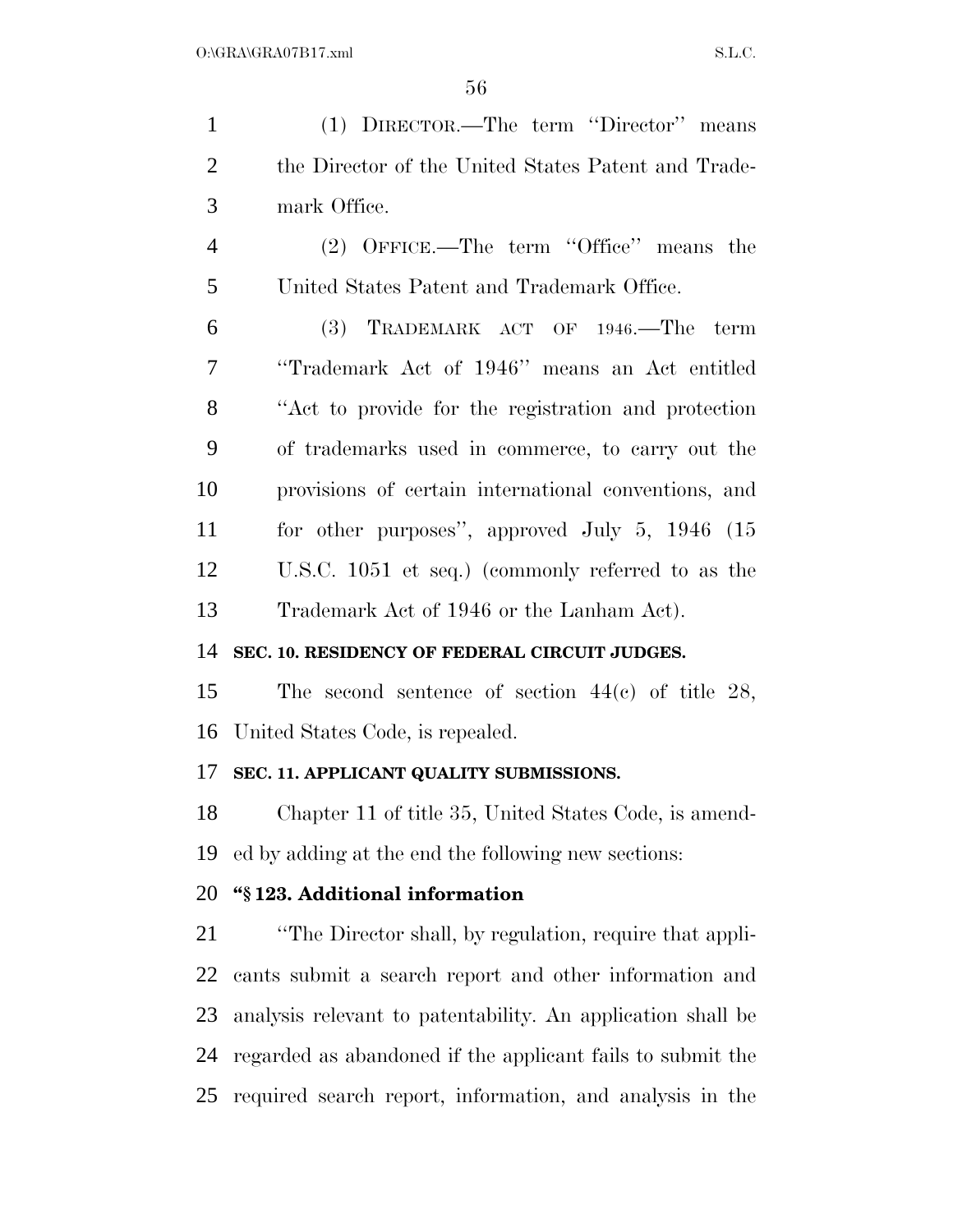manner and within the time period prescribed by the Di- rector. Applications from micro-entities, as defined in sec- tion 124 of this title, shall not be subject to the require- ments of any regulations promulgated pursuant to this section.

#### **''§ 124. Micro-entities**

 ''(a) DEFINITION.—For purposes of this title, the term 'micro-entity' means an applicant who makes a cer- tification under either subsection (b) or (c) of this section. ''(b) UNASSIGNED APPLICATION.—Each inventor shall certify that he or she—

 $\frac{12}{12}$  ''(1) qualifies as a small entity, as defined in regulations issued by the Director;

 ''(2) has not been named on 5 or more pre-viously filed patent applications;

 $\frac{16}{3}$  has not assigned, granted, or conveyed, and is not under an obligation by contract or law to assign, grant, or convey, a license or any other own-ership interest in the particular application; and

 $\frac{1}{4}$  does not have a gross income, as defined 21 in section  $61(a)$  of the Internal Revenue Code  $(26)$  U.S.C. 61(a)), exceeding 2.5 times the average gross income, as reported by the Department of Labor, in the calendar year immediately preceding the cal-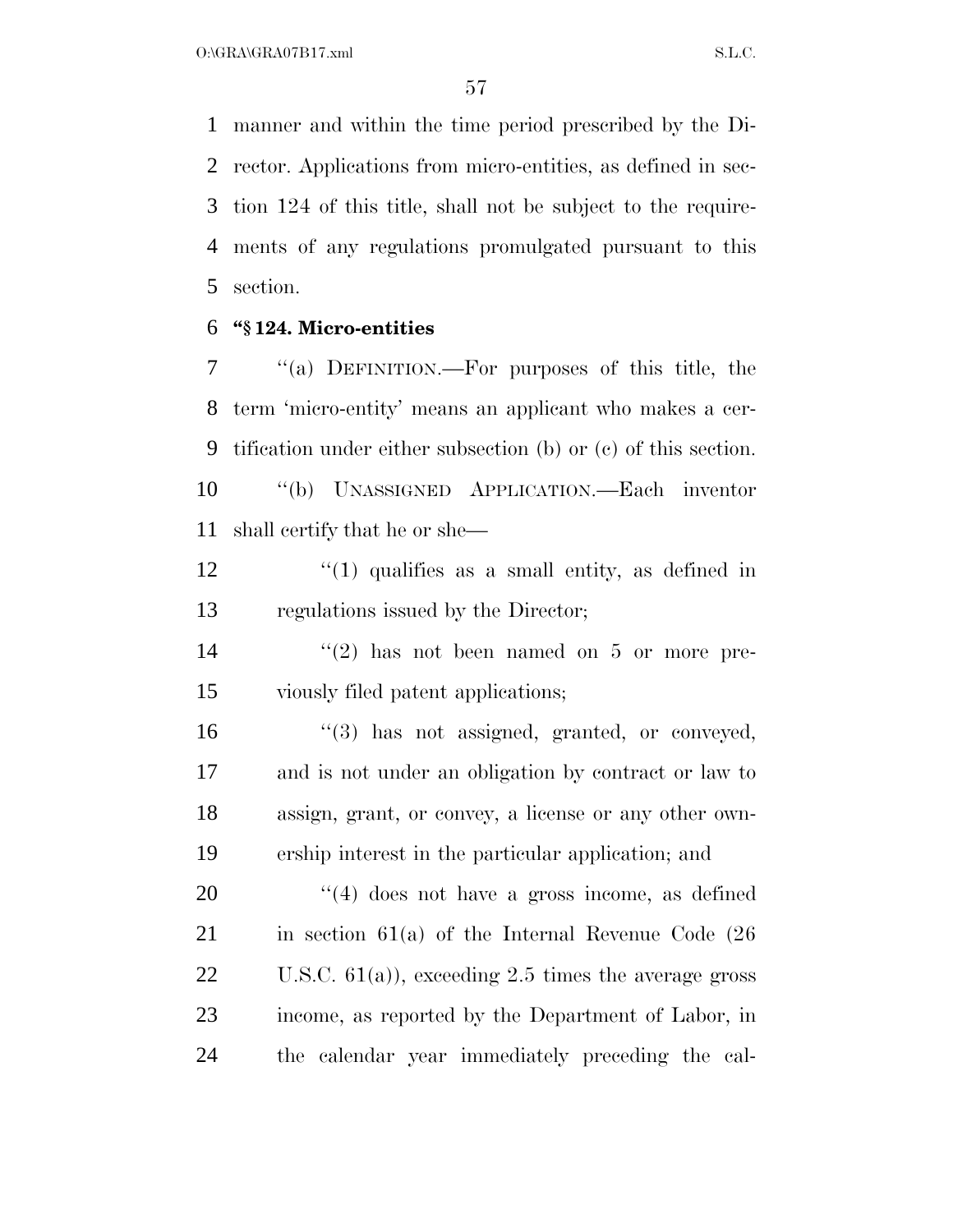endar year in which the examination fee is being paid.

 ''(c) ASSIGNED APPLICATION.—Each inventor shall certify that he or she—

 ''(1) qualifies as a small entity, as defined in regulations issued by the Director, and meets the re-7 quirements of subsection  $(b)(4)$ ;

8 "(2) has not been named on 5 or more pre-viously filed patent applications; and

 $\frac{10}{3}$  has assigned, granted, conveyed, or is under an obligation by contract or law to assign, grant, or convey, a license or other ownership inter- est in the particular application to an entity that has 5 or fewer employees and that the entity has a gross income, as defined in section 61(a) of the Internal Revenue Code (26 U.S.C. 61(a)), that does not ex- ceed 2.5 times the average gross income, as reported by the Department of Labor, in the calendar year immediately preceding the calendar year in which the examination fee is being paid.

 ''(d) INCOME LEVEL ADJUSTMENT.—The gross in- come levels established under subsections (b) and (c) shall be adjusted by the Director on October 1, 2009, and every year thereafter, to reflect any fluctuations occurring dur-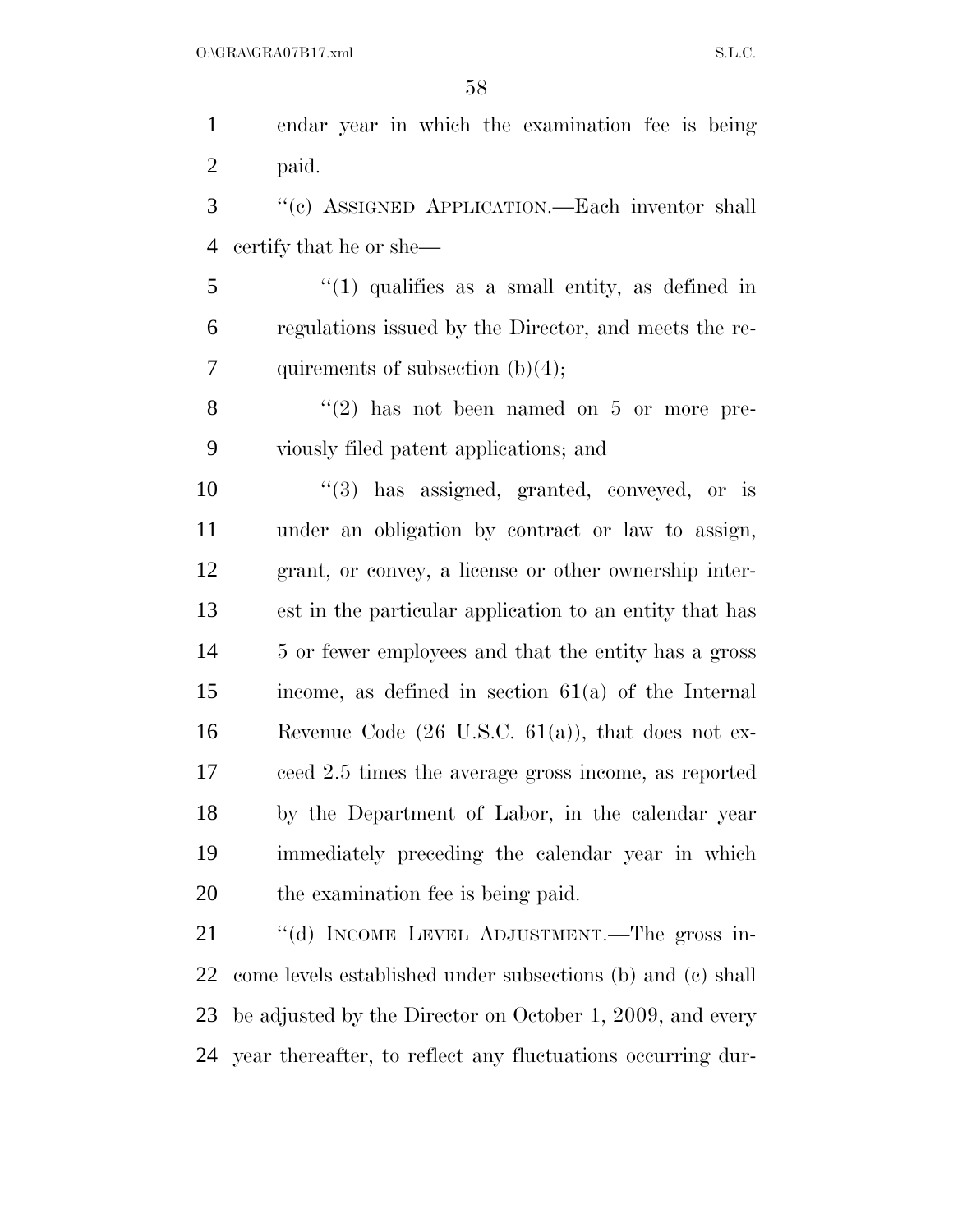ing the previous 12 months in the Consumer Price Index, as determined by the Secretary of Labor.''. **SEC. 12. TECHNICAL AMENDMENTS.**  (a) JOINT INVENTIONS.—Section 116 of title 35, United States Code, is amended— (1) in the first paragraph, by striking 7 "When" and inserting "(a) JOINT INVEN- TIONS.—When''; (2) in the second paragraph, by striking 10 ''If a joint inventor'' and inserting "(b) OMIT- TED INVENTOR.—If a joint inventor''; and (3) in the third paragraph, by striking 13 'Whenever'' and inserting "(c) CORRECTION OF ERRORS IN APPLICATION.—Whenever''. (b) FILING OF APPLICATION IN FOREIGN COUN- TRY.—Section 184 of title 35, United States Code, is amended— (1) in the first paragraph, by striking ''Except when'' and inserting ''(a) FILING IN FOREIGN COUNTRY.—Except when''; (2) in the second paragraph, by striking ''The term'' and inserting ''(b) APPLICATION.—The term''; and (3) in the third paragraph, by striking ''The scope'' and inserting ''(c) SUBSEQUENT MODIFICA-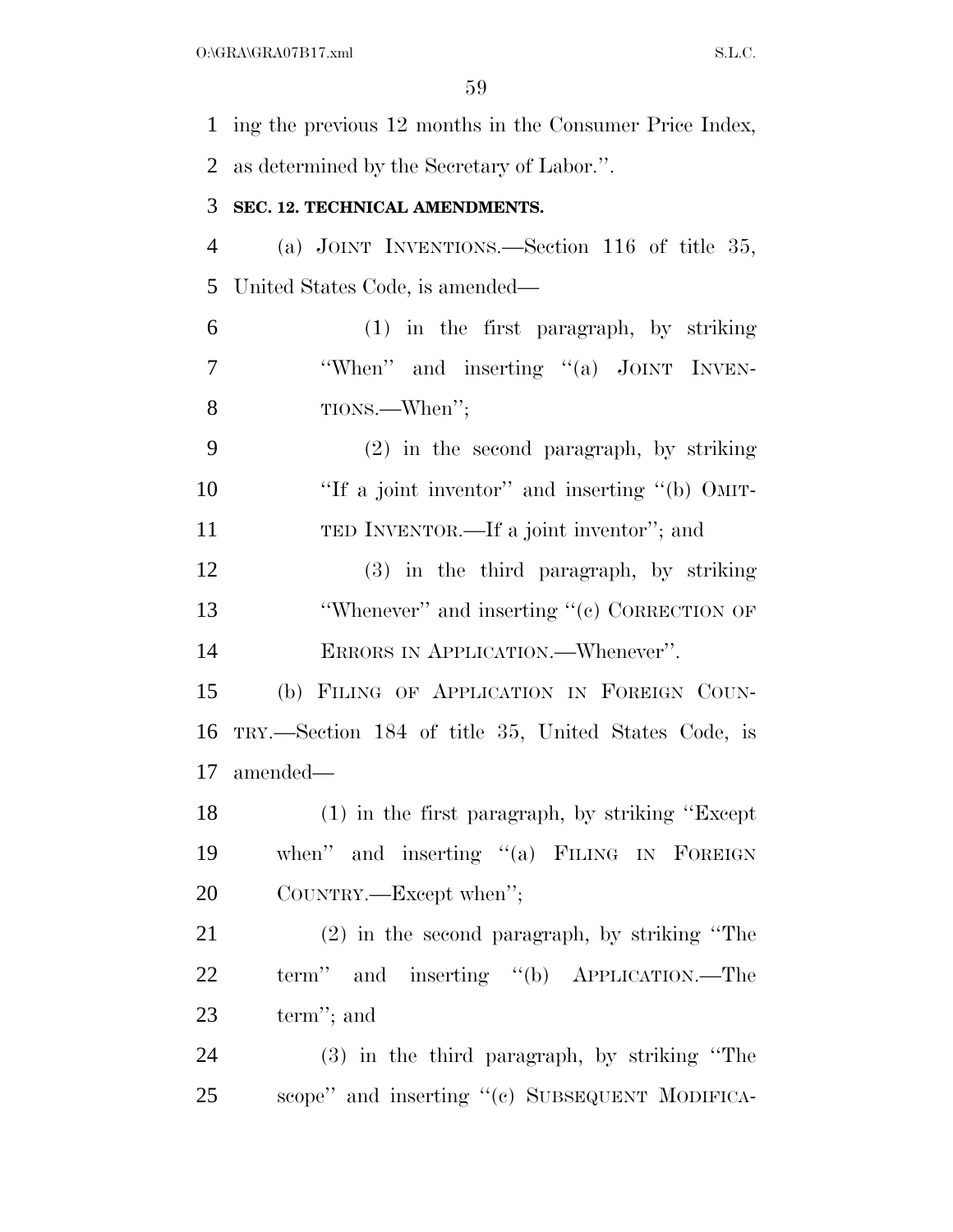TIONS, AMENDMENTS, AND SUPPLEMENTS.—The 2 scope". (c) REISSUE OF DEFECTIVE PATENTS.—Section 251 of title 35, United States Code, is amended— (1) in the first paragraph, by striking ''When- ever'' and inserting ''(a) IN GENERAL.—Whenever''; (2) in the second paragraph, by striking ''The Director'' and inserting ''(b) MULTIPLE REISSUED PATENTS.—The Director''; (3) in the third paragraph, by striking ''The provision'' and inserting ''(c) APPLICABILITY OF THIS TITLE.—The provisions''; and (4) in the last paragraph, by striking ''No re- issued patent'' and inserting ''(d) REISSUE PATENT ENLARGING SCOPE OF CLAIMS.—No reissued pat- ent''. (d) EFFECT OF REISSUE.—Section 253 of title 35, United States Code, is amended— (1) in the first paragraph, by striking ''When-20 ever" and inserting "(a) IN GENERAL.—Whenever"; and (2) in the second paragraph, by striking ''in 23 like manner" and inserting "(b) ADDITIONAL DIS-CLAIMER OR DEDICATION.—In the manner set forth

in subsection (a),''.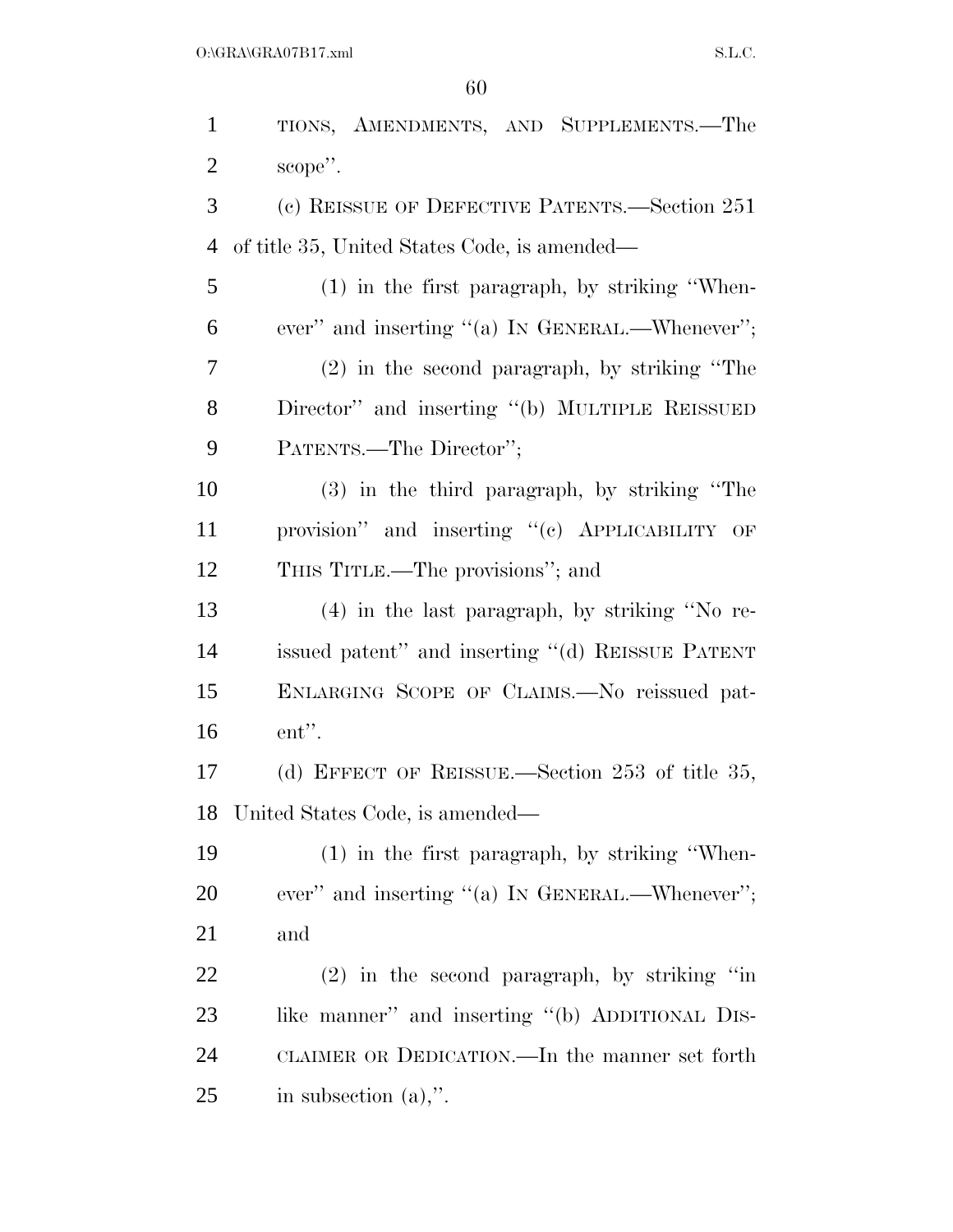| $\mathbf{1}$   | (e) CORRECTION OF NAMED INVENTOR.-Section                    |
|----------------|--------------------------------------------------------------|
| $\overline{2}$ | 256 of title 35, United States Code, is amended—             |
| 3              | (1) in the first paragraph, by striking "When-               |
| $\overline{4}$ | ever" and inserting "(a) CORRECTION.—Whenever";              |
| 5              | and                                                          |
| 6              | $(2)$ in the second paragraph, by striking "The              |
| 7              | error" and inserting "(b) PATENT VALID IF ERROR              |
| 8              | CORRECTED.—The error".                                       |
| 9              | (f) PRESUMPTION OF VALIDITY.—Section 282 of title            |
| 10             | 35, United States Code, is amended—                          |
| 11             | (1) in the first undesignated paragraph, by                  |
| 12             | striking "A patent" and inserting "(a) IN GEN-               |
| 13             | $ERAL. \text{—} A patent";$                                  |
| 14             | (2) in the second undesignated paragraph, by                 |
| 15             | striking "The following" and inserting "(b) DE-              |
| 16             | FENSES.—The following"; and                                  |
| 17             | (3) in the third undesignated paragraph, by                  |
| 18             | striking "In actions" and inserting "(c) NOTICE OF           |
| 19             | ACTIONS; ACTIONS DURING EXTENSION OF PATENT                  |
| 20             | TERM.—In actions".                                           |
| 21             | SEC. 13. EFFECTIVE DATE; RULE OF CONSTRUCTION.               |
| 22             | (a) EFFECTIVE DATE.—Except as otherwise provided             |
| 23             | in this Act, the provisions of this Act shall take effect 12 |
| 24             | months after the date of the enactment of this Act and       |